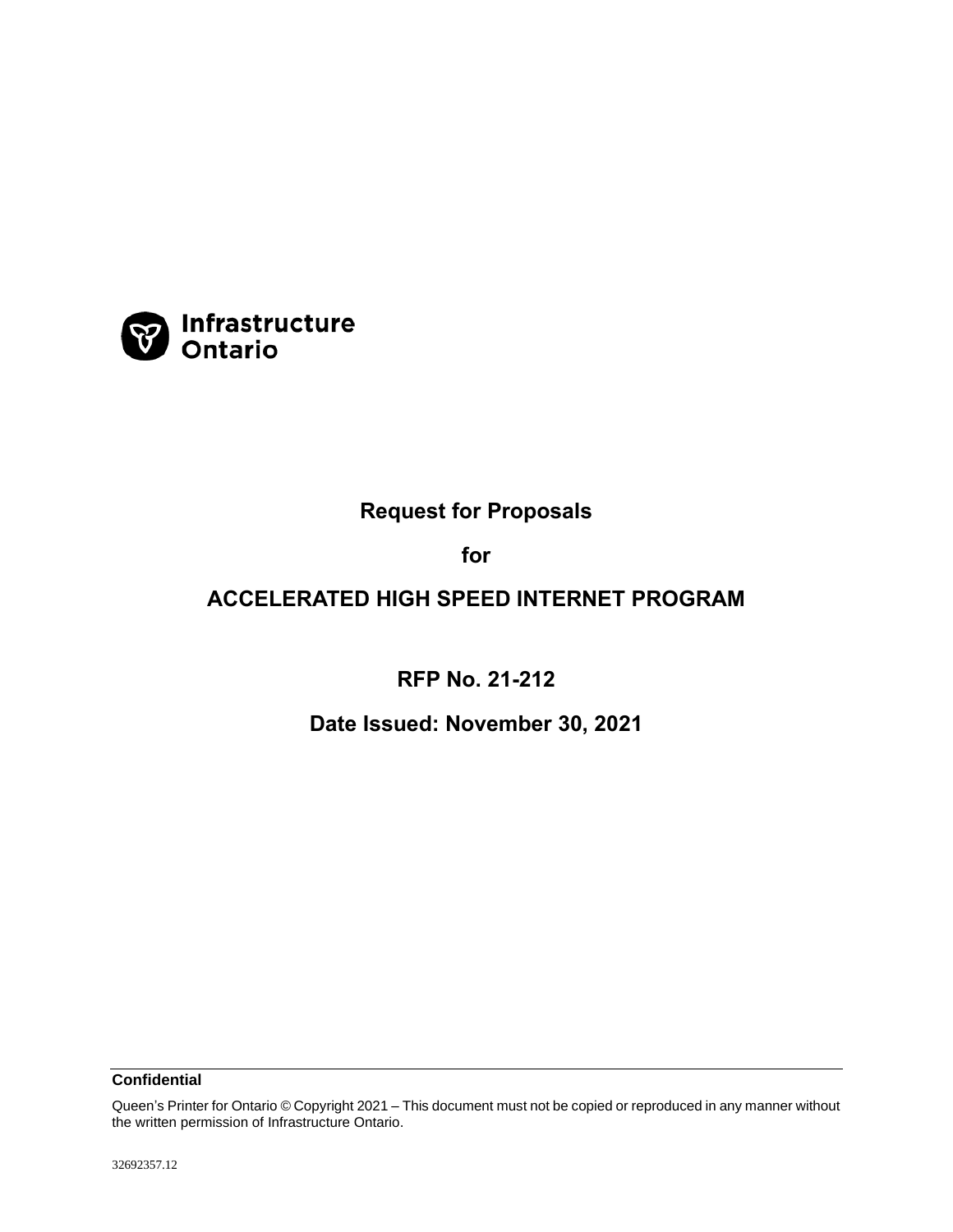# **TABLE OF CONTENTS**

### **Page**

| <b>SECTION 1</b>    |                                                                 |  |
|---------------------|-----------------------------------------------------------------|--|
| 1.1                 |                                                                 |  |
| 1.2                 |                                                                 |  |
| 1.3                 |                                                                 |  |
| 1.4                 |                                                                 |  |
| <b>SECTION 2</b>    |                                                                 |  |
| 2.1                 |                                                                 |  |
| 2.2                 |                                                                 |  |
| 2.3                 |                                                                 |  |
| 2.4                 |                                                                 |  |
| 2.5                 |                                                                 |  |
| <b>SECTION 3</b>    |                                                                 |  |
| 3.1                 |                                                                 |  |
| 3.2                 |                                                                 |  |
| 3.3                 |                                                                 |  |
| 3.4                 |                                                                 |  |
| 3.5                 | Changes to Proponents and Proponent Team Members15              |  |
| 3.6                 |                                                                 |  |
| 3.7                 | Freedom of Information, Confidentiality and Copyright Matters19 |  |
| 3.8                 |                                                                 |  |
| 3.9                 |                                                                 |  |
| 3.10                |                                                                 |  |
| <b>SECTION 4</b>    |                                                                 |  |
| 4.1                 |                                                                 |  |
| 4.2                 |                                                                 |  |
| 4.3                 |                                                                 |  |
| <b>SECTION 5</b>    | SUBMISSION, WITHDRAWAL, MODIFICATION OF THE PROPOSAL 29         |  |
| 5.1                 |                                                                 |  |
| 5.2                 |                                                                 |  |
| <b>Confidential</b> | Page i                                                          |  |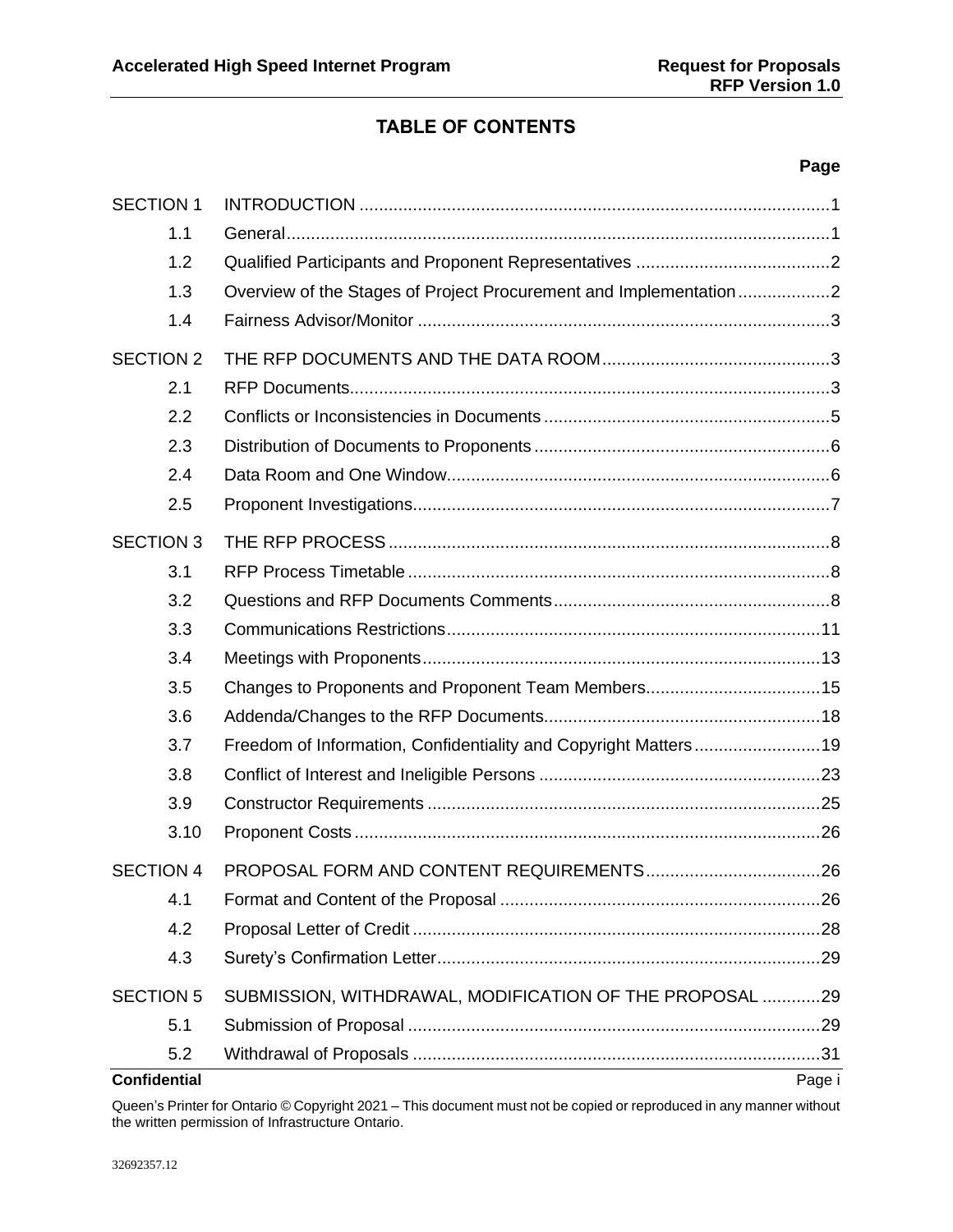|                   | 5.3  |                                                                   |  |
|-------------------|------|-------------------------------------------------------------------|--|
|                   | 5.4  |                                                                   |  |
|                   | 5.5  |                                                                   |  |
| <b>SECTION 6</b>  |      | EVALUATION, CLARIFICATION AND VERIFICATION OF PROPOSALS32         |  |
|                   | 6.1  |                                                                   |  |
|                   | 6.2  |                                                                   |  |
|                   | 6.3  |                                                                   |  |
|                   | 6.4  |                                                                   |  |
|                   | 6.5  |                                                                   |  |
| <b>SECTION 7</b>  |      | GENERAL EVALUATION AND DISQUALIFICATION PROVISIONS36              |  |
| <b>SECTION 8</b>  |      |                                                                   |  |
|                   | 8.1  | Identification of Preferred Proponents and Alternate Proponents39 |  |
|                   | 8.2  | Preferred Proponent and Alternate Proponent Obligations39         |  |
| <b>SECTION 9</b>  |      |                                                                   |  |
|                   | 9.1  |                                                                   |  |
|                   | 9.2  |                                                                   |  |
|                   | 9.3  |                                                                   |  |
| <b>SECTION 10</b> |      | <b>GENERAL LEGAL MATTERS AND RIGHT TO ACCEPT OR REJECT41</b>      |  |
|                   | 10.1 |                                                                   |  |
|                   | 10.2 |                                                                   |  |
|                   | 10.3 |                                                                   |  |
|                   | 10.4 |                                                                   |  |
|                   | 10.5 |                                                                   |  |
|                   | 10.6 |                                                                   |  |
|                   | 10.7 |                                                                   |  |
|                   | 10.8 | Acknowledgment re Potential Competition Within Service Areas46    |  |
| <b>SECTION 11</b> |      |                                                                   |  |
|                   |      |                                                                   |  |
|                   | 12.1 |                                                                   |  |
|                   | 12.2 |                                                                   |  |

# **Confidential** Page ii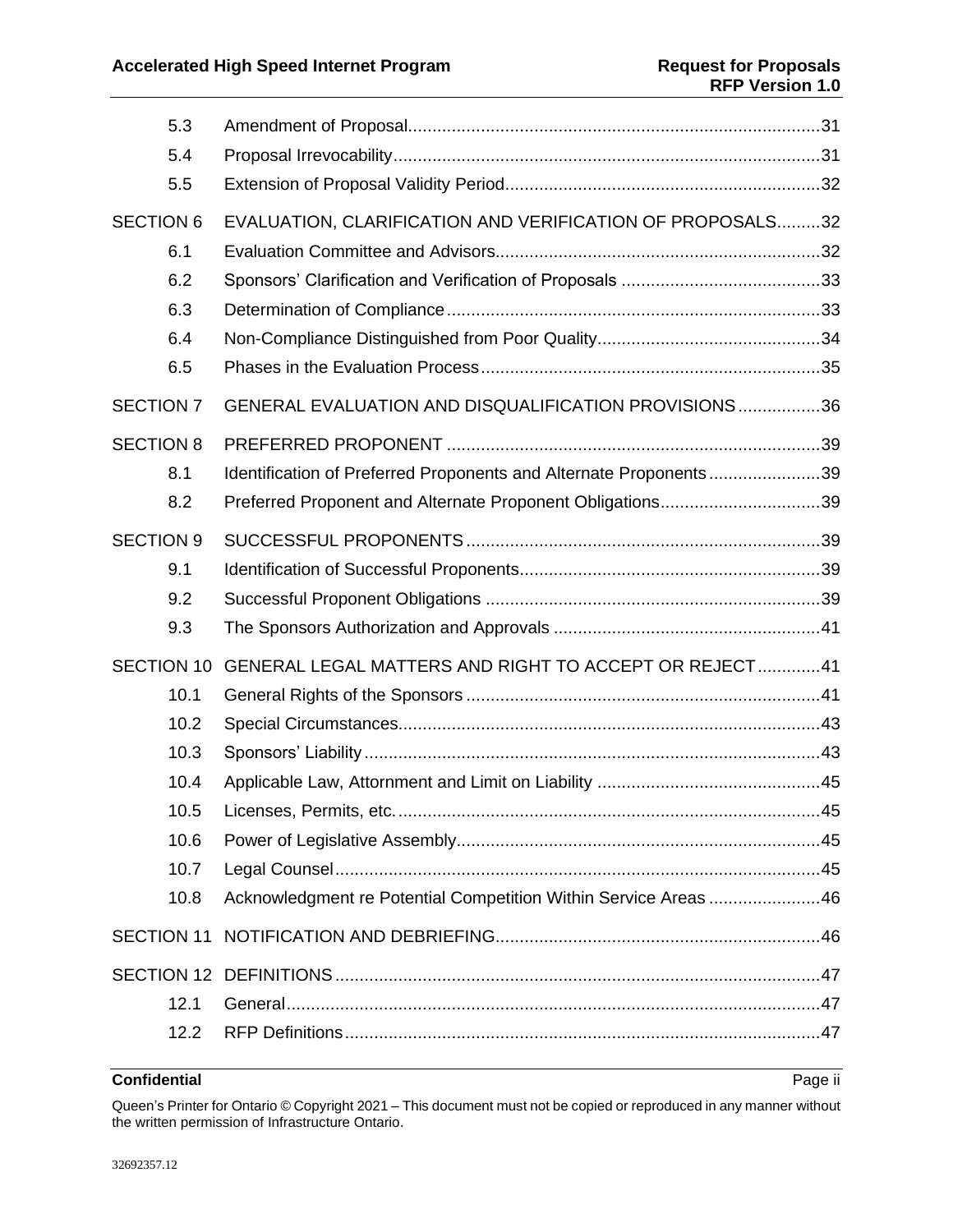# **SCHEDULES**

| Schedule 1 | <b>RFP Data Sheet</b>                                                                                                |
|------------|----------------------------------------------------------------------------------------------------------------------|
| Schedule 2 | <b>Pre-Auction Submission Requirements and Submission Forms</b>                                                      |
|            | Part A – Financial Document Requirements                                                                             |
|            | Part B - Service Area and Process Declaration Requirements                                                           |
|            | Part C – Proponent Team Member Submission Requirements                                                               |
|            | Part D – Form of Letter of Credit                                                                                    |
|            | Part E – Proponent Team Member Declaration                                                                           |
|            | Part F – Conflicts of Interest Screening List                                                                        |
| Schedule 3 | Auction Requirements, Alternative Submission Requirements and<br><b>Scoring Process</b>                              |
|            | Part A – Auction Requirements, Alternative Submission<br>Requirements and Scoring Process for Wired Service Areas    |
|            | Part B - Auction Requirements, Alternative Submission<br>Requirements and Scoring Process for Wireless Service Areas |
| Schedule 4 | Post-Auction Submission Requirements, Submission Forms and<br><b>Validation Criteria</b>                             |
|            | Part A - Solution Overview Requirements                                                                              |
|            | Part B - Solution Detail Requirements                                                                                |
|            | Part C - Network Segment Maps Requirements                                                                           |
|            | Part D - Construction Readiness Requirements                                                                         |
|            | Part E – Project Budget Requirements                                                                                 |
|            | Part F - Key Terms                                                                                                   |
|            | Part G - Submission Templates                                                                                        |
| Schedule 5 | Form of Project Agreement                                                                                            |
| Schedule 6 | Form of Guarantee                                                                                                    |
| Schedule 7 | <b>Qualified Participants</b>                                                                                        |

### **Confidential** Page iii

Queen's Printer for Ontario © Copyright 2021 – This document must not be copied or reproduced in any manner without the written permission of Infrastructure Ontario.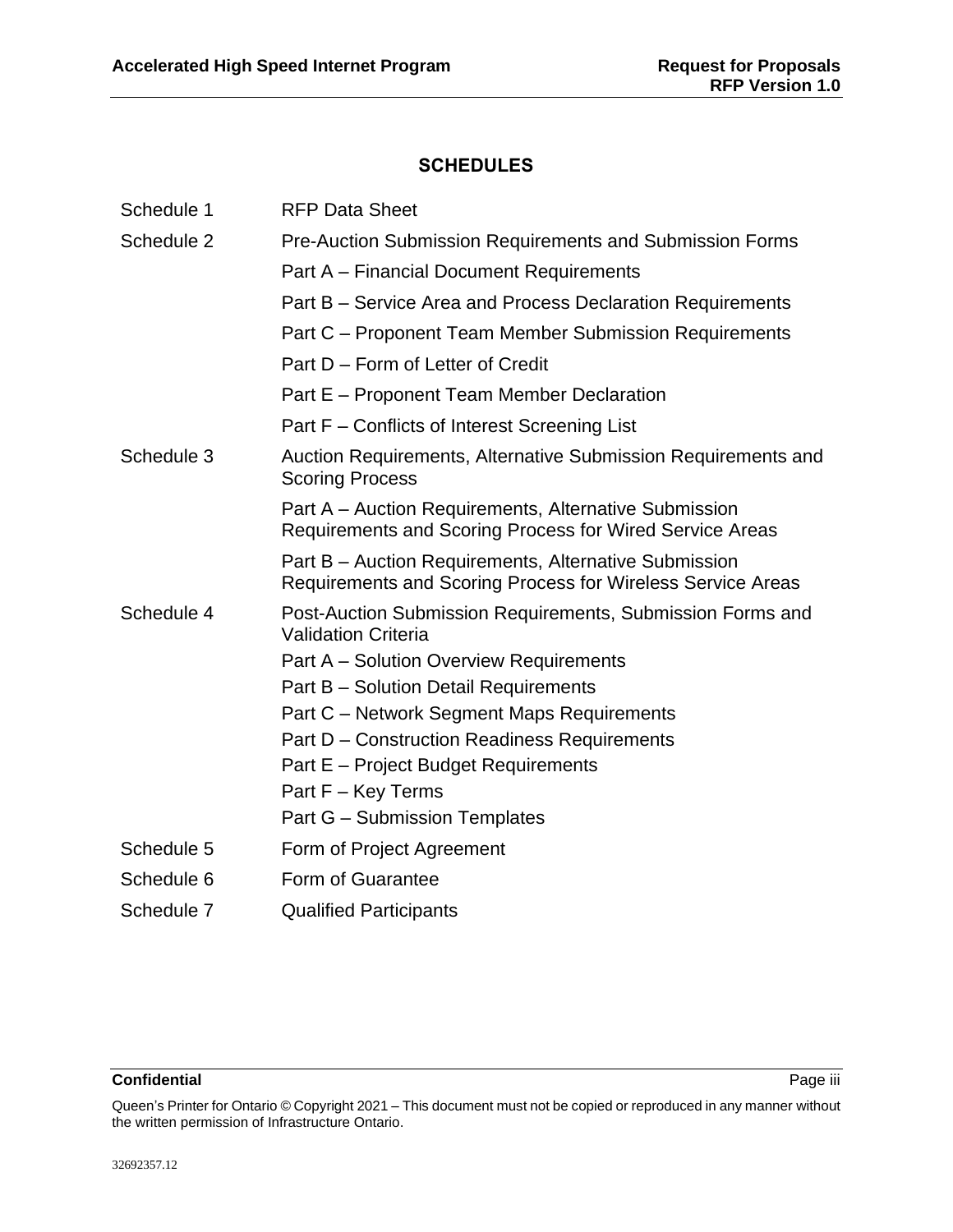# **REQUEST FOR PROPOSALS**

# <span id="page-4-0"></span>**SECTION 1 INTRODUCTION**

# <span id="page-4-2"></span><span id="page-4-1"></span>**1.1 General**

- (1) This Request for Proposals ("**RFP**") is issued by the Ontario Infrastructure and Lands Corporation, a Crown agent, continued under the *Ontario Infrastructure and Lands Corporation Act, 2011* ("**Infrastructure Ontario**", also known as "**OILC**" and "**IO**") in conjunction with *Her Majesty the Queen in right of Ontario*, as represented by the Minister of Infrastructure (referred to as the "**Client**"). Infrastructure Ontario and the Client are collectively referred to as the "**Sponsors**" for the purposes of this RFP.
- <span id="page-4-3"></span>(2) In this RFP, Qualified Participants that submit documents in response to this RFP and participate in an Auction and/or submit an Alternative Submission as described in this RFP are referred to as "**Proponents**" and their submissions (including Pre-Auction Submissions, Bid Prices, Total Premises Coverages, Wired Premises Coverages and Post-Auction Validation Submissions), as may be revised by RFP Section [5.3,](#page-34-1) if applicable, are referred to as "**Proposals**". The entity selected as the "preferred proponent" in respect of a Service Area pursuant to Schedule 3 to this RFP is referred to as the "**Preferred Proponent**" for that Service Area. The entity that satisfies the Post-Auction Validation Submission requirements and is selected by the Sponsors to enter into the Project Agreement in respect of a Service Area is referred to as the "**Successful Proponent**" for that Service Area. For the purposes of convenience, in this RFP the expression "**Proponents**" also includes Qualified Participants prior to the submission of their Proposals.
- <span id="page-4-5"></span>(3) The procurement process to select a Successful Proponent for each Service Area shall commence with the issuance of this RFP and shall terminate with respect to a Service Area on Commercial Close for such Service Area or on the expiration of the Proposal Validity Period (or extended Proposal Validity Period, if applicable) for all Proposals in respect of such Service Area, whichever is first (the "**RFP Process**").
- (4) Infrastructure Ontario will manage the RFP Process on behalf of the Sponsors and Infrastructure Ontario shall be the single point of contact for Proponents on behalf of the Sponsors. During the RFP Process, Proponents shall contact Infrastructure Ontario only through the Contact Person as set out in RFP Section [3.2.1.](#page-11-3)
- <span id="page-4-4"></span>(5) Detailed descriptions of the projects that are the subject of this RFP (the "**Projects**") are contained in the documentation and information available in the Data Room. The Projects form part of the Province of Ontario's Accelerated High Speed Internet Program (the "**AHSIP**"). A brief description of the AHSIP is set out in the RFP Data Sheet.
- (6) While Infrastructure Ontario will manage the RFP Process in respect of each Project, the Successful Proponent for each Service Area, subject to the

### <span id="page-4-6"></span>**Confidential** Page 1 **Page 1**

Queen's Printer for Ontario © Copyright 2021 – This document must not be copied or reproduced in any manner without the written permission of Infrastructure Ontario.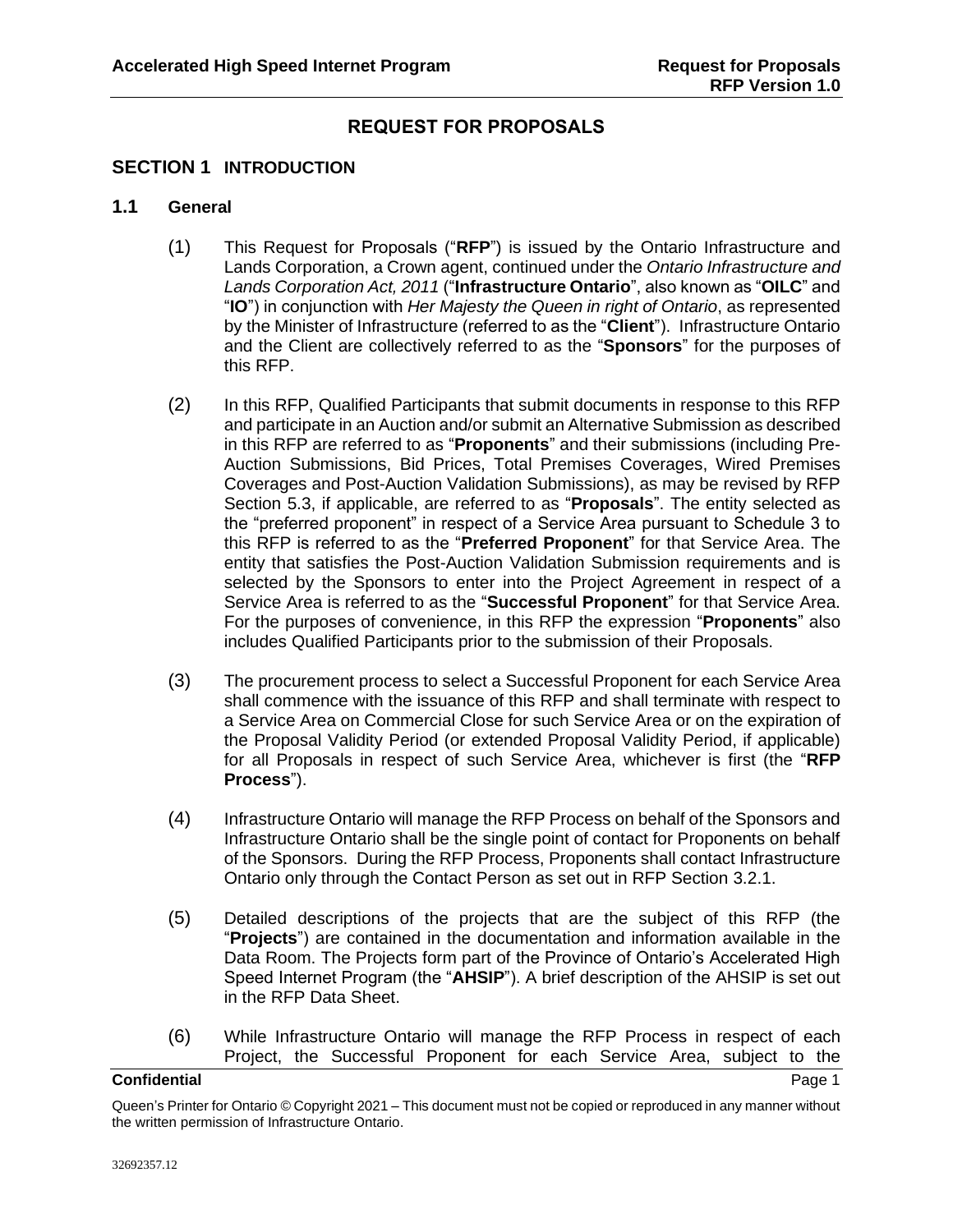requirements and conditions of the RFP Documents, will be entering into the Project Agreement with the party or parties named as the signing party or parties in the RFP Data Sheet (the "**Signing Parties**"). Unless listed as Signing Parties to the Project Agreement in the RFP Data Sheet, neither Infrastructure Ontario, nor the Government of Ontario will be parties to the Project Agreement.

# <span id="page-5-2"></span><span id="page-5-0"></span>**1.2 Qualified Participants and Proponent Representatives**

- (1) Subject to RFP Section [3.5,](#page-18-0) only those parties that were prequalified through the AHSIP Request for Qualifications ("**RFQ**") process that preceded this RFP (the "**RFQ Process**") are eligible to participate in the RFP Process. The prequalified parties are listed in Schedule 7 to this RFP ("**Qualified Participants**"). The prequalification forms and documents submitted by each of the Qualified Participants in the RFQ process that preceded and was with respect to this RFP Process are referred to as a Qualified Participant's "**Prequalification Submission**".
- <span id="page-5-3"></span>(2) All correspondence from the Sponsors to a Proponent will be sent to the person identified in the Proponent's Prequalification Submission to receive information and notices on behalf of the Proponent (the "**Proponent Representative**"). Each Proponent is solely responsible to ensure that all contact information of the Proponent Representative is accurate and updated at all times during the RFP Process. Proponents may update or revise their Proponent Representatives' information by notifying the Contact Person, in writing.

# <span id="page-5-1"></span>**1.3 Overview of the Stages of Project Procurement**

- <span id="page-5-4"></span>(1) The Sponsors will carry out the procurement of the Projects in accordance with the following stages:
	- (a) Stage 1 Request for Qualifications Stage

The request for qualifications stage ("**RFQ Stage**") preceded the RFP Process and identified the Qualified Participants.

The RFQ Stage is a standalone independent stage and is complete once the Qualified Participants are identified by the Sponsors and have received notification by the Sponsors that they are prequalified for the RFP Process.

(b) Stage 2 – RFP Procurement Process

The RFP procurement process is the competitive procurement process described in detail in this RFP. The RFP procurement process consists of four phases: (1) a pre-auction submission phase, (2) a live auction and alternative submission phase (3) a post-auction due diligence and validation phase and (4) a Commercial Close phase. The RFP procurement process begins with the issuance of this RFP to Qualified Participants and ends upon Project Agreement execution with Successful Proponents.

#### **Confidential** Page 2 **Page 2**

Queen's Printer for Ontario © Copyright 2021 – This document must not be copied or reproduced in any manner without the written permission of Infrastructure Ontario.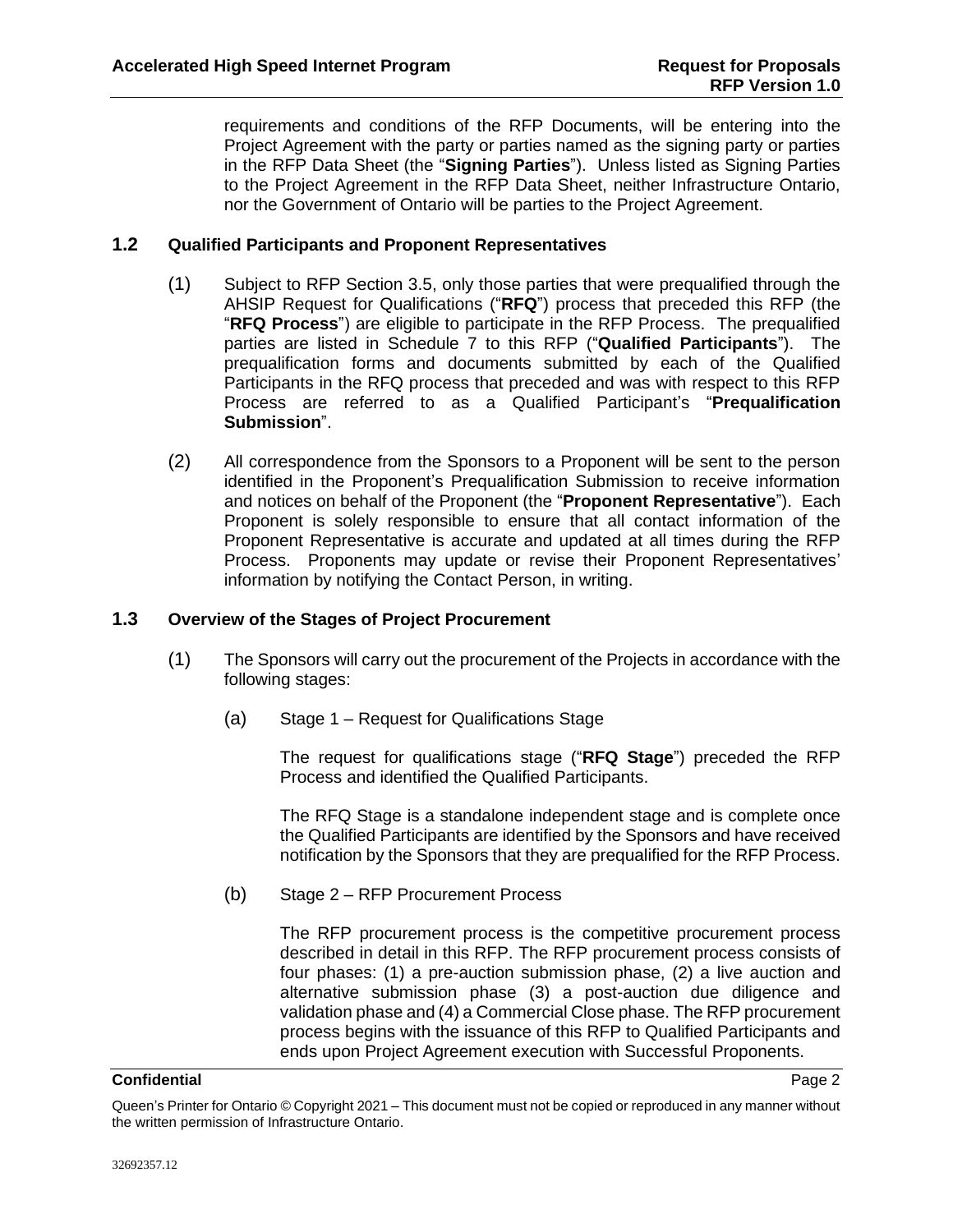(i) Phase 1 – Pre-Auction Submission

Proponents will make a Pre-Auction Submission, in accordance with the requirements set out in Schedule 2 to this RFP. The Pre-Auction Submission will include the list of Service Area(s) the Proponent intends to bid on either in the Auction or through an Alternative Submission and certain other submissions described in Schedule 2 to this RFP. Proponents will not be invited to participate in the Auction or make an Alternative Submission in respect of any Service Area for which the Proponent has not submitted the information required under Schedule 2 to this RFP on or before the Pre-Auction Submission Deadline.

(ii) Phase 2 – Live Auction and Alternative Submissions

The Sponsors will conduct an Auction for each Service Area as described in Schedule 3 to this RFP. Eligible Proponents may participate in the Auction or make an Alternative Submission for the relevant Service Area depending on their respective Process Declarations, as described in Schedules 2 and 3 to this RFP.

(iii) Phase 3 – Post-Auction Validation Submission

Preferred Proponents and Alternate Proponents will make a Post-Auction Validation Submission, in accordance with the requirements set out in Schedule 4 to this RFP. The Post-Auction Validation Submission will include additional technical details to enable the Sponsors to conduct due diligence on and validate the viability of each Preferred Proponent's Proposal and each Alternate Proponent's Proposal with reference to the Project Agreement requirements.

(iv) Phase 4 – Commercial Close

Successful Proponents will enter into the Project Agreement with the Signing Parties.

# <span id="page-6-0"></span>**1.4 Fairness Advisor/Monitor**

(1) The Sponsors have retained the Fairness Advisor/Monitor named in the RFP Data Sheet to monitor the RFP Process.

# <span id="page-6-1"></span>**SECTION 2 THE RFP DOCUMENTS AND THE DATA ROOM**

# <span id="page-6-2"></span>**2.1 RFP Documents**

(1) The RFP Documents (the "**RFP Documents**") are:

# **Confidential** Page 3 **Page 3**

Queen's Printer for Ontario © Copyright 2021 – This document must not be copied or reproduced in any manner without the written permission of Infrastructure Ontario.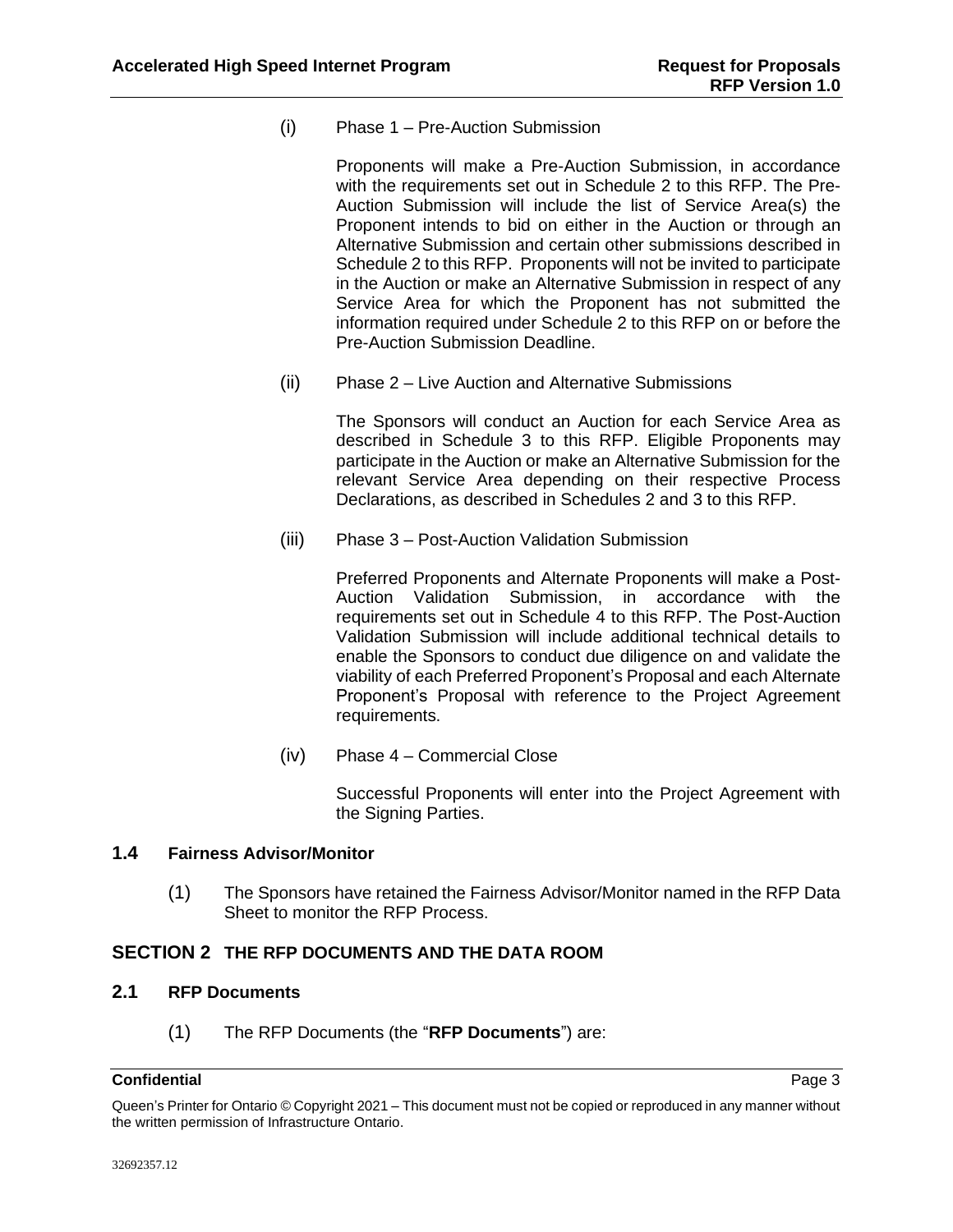- (a) this RFP;
- (b) Schedule 1 RFP Data Sheet;
- (c) Schedule 2 Pre-Auction Submission Requirements and Submission Forms, consisting of:
	- (i) Part A Financial Document Requirements;
	- (ii) Part B Service Area and Process Declaration Requirements;
	- (iii) Part C Proponent Team Member Submission Requirements;
	- (iv) Part D Form of Letter of Credit;
	- (v) Part E Proponent Team Member Declaration Submission Form; and
	- (vi) Part F Conflicts of Interest Screening List Submission Form;
- (d) Schedule 3 Auction Requirements, Alternative Submission Requirements and Scoring Process, consisting of:
	- (i) Part A Auction Requirements, Alternative Submission Requirements and Scoring Process for Wired Service Areas; and
	- (ii) Part B Auction Requirements, Alternative Submission Requirements and Scoring Process for Wireless Service Areas;
- (e) Schedule 4 Post-Auction Submission Requirements, Submission Forms and Validation Criteria, consisting of:
	- (i) Part A Solution Overview Requirements;
	- (ii) Part B Solution Detail Requirements;
	- (iii) Part C Network Segment Maps Requirements;
	- (iv) Part D Construction Readiness Requirements;
	- (v) Part E Project Budget Requirements;
	- (vi) Part F Key Terms; and
	- (vii) Part G Submission Templates;

Queen's Printer for Ontario © Copyright 2021 – This document must not be copied or reproduced in any manner without the written permission of Infrastructure Ontario.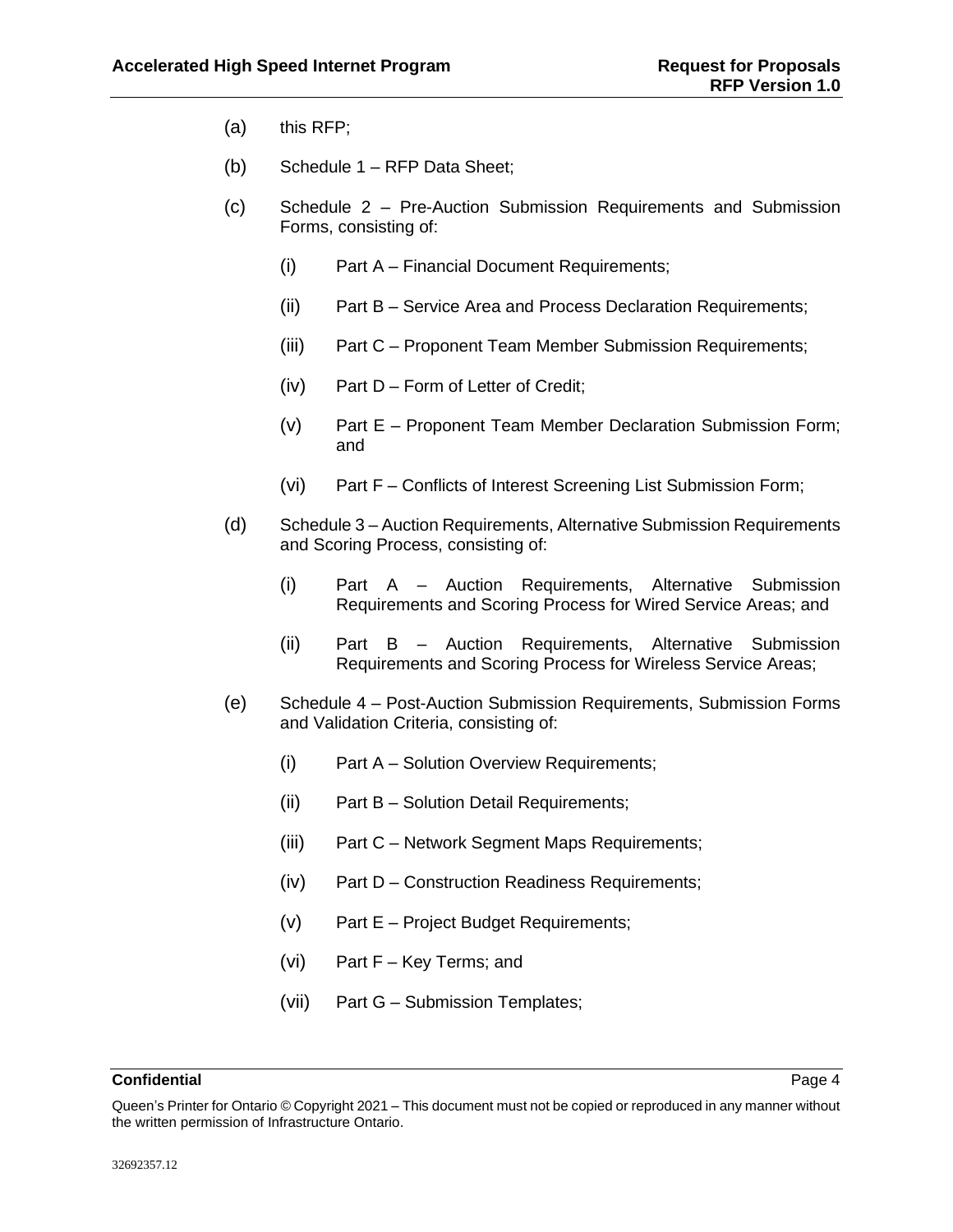- (f) Schedule 5 Form of Project Agreement (including all related Schedules appendices and attachments) as listed in the RFP Data Sheet;
- (g) Schedule 6 Form of Guarantee;
- (h) Schedule 7 Qualified Participants; and
- (i) Addenda to the RFP Documents, if any.
- (2) Subject to RFP Section [2.2\(1\),](#page-8-1) the RFP Documents shall be read as a whole. The Schedules and Addenda, if any, constitute an integral part of this RFP and are incorporated by reference. For greater clarity, Background Information documents are not RFP Documents.

# <span id="page-8-1"></span><span id="page-8-0"></span>**2.2 Conflicts or Inconsistencies in Documents**

- (1) For the purpose of the RFP Process, if there are any conflicts or inconsistencies among the terms and conditions of the documents comprising RFP Documents the following shall apply:
	- (a) in respect of matters of interpretation related to the RFP Process and all competitive procurement process matters during this RFP Process, this RFP shall prevail over the Schedules to this RFP during the RFP Process;
	- (b) in respect of all matters of interpretation of the Projects and the Project Agreement during the RFP Process, the Project Agreement shall prevail over this RFP and all other Schedules to this RFP; and
	- (c) for the purpose of resolving conflicts or inconsistencies among the documents that constitute the Project Agreement, the provisions of the Project Agreement dealing with conflicts or inconsistencies shall govern.
- <span id="page-8-2"></span>(2) Despite RFP Section [2.2\(1\),](#page-8-1) if a Proponent believes that there is any term or condition in any RFP Document that is ambiguous, or that conflicts or is inconsistent with any other term or condition in the RFP Documents, the Proponent shall notify the Sponsors of that ambiguity, conflict or inconsistency in accordance with RFP Section [3.2.2](#page-12-0) and, for greater clarity, by the deadline set out in the RFP Data Sheet for the submission of requests for information ("**RFIs**").
- (3) If there is a conflict or inconsistency between:
	- (a) the Sponsors' electronic version of an RFP Document as contained in the Data Room; and
	- (b) any other version of the same RFP Document (whether in electronic or hard copy),

the Sponsors' electronic version as contained in the Data Room shall govern.

Queen's Printer for Ontario © Copyright 2021 – This document must not be copied or reproduced in any manner without the written permission of Infrastructure Ontario.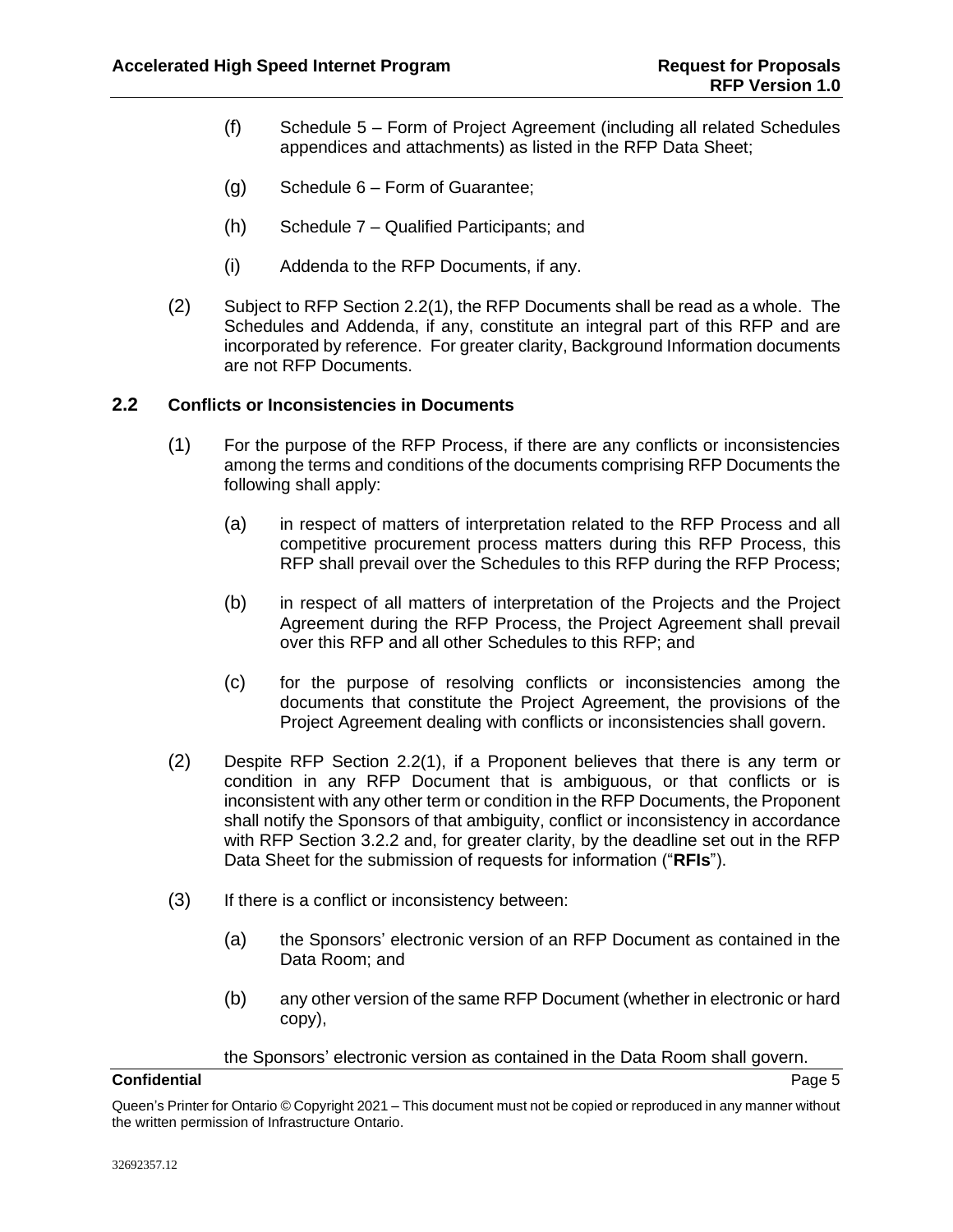- (4) If there is any conflict or inconsistency between documents, including RFP Documents, contained in the Data Room and documents that are downloaded by a Proponent, the documents contained in the Data Room shall govern.
- <span id="page-9-2"></span>(5) If there is any conflict or inconsistency between two versions of the same RFP Document contained in the Data Room, the RFP Document of the later date or version number shall prevail over the same RFP Document of an earlier date or version number. Unless otherwise indicated, for the purposes of this RFP Section [2.2\(5\),](#page-9-2) the date of each RFP Document shall be determined by the date and time when that document was placed in the Data Room by Infrastructure Ontario.

# <span id="page-9-0"></span>**2.3 Distribution of Documents to Proponents**

- (1) Except as provided in RFP Section [2.3\(2\),](#page-9-3) Infrastructure Ontario will circulate this RFP and all other RFP Documents, including Addenda, by placing them in the Data Room and notifying the Proponent Representatives by e-mail that RFP Documents or Addenda, as applicable, have been added to the Data Room. Notification to Proponents by Infrastructure Ontario that documents have been added to the Data Room is a courtesy only and Proponents are solely responsible to ensure that they have reviewed all documents in the Data Room in accordance with RFP Sectio[n 2.4\(4\)](#page-10-1) and, in particular, have reviewed all documents in the Data Room immediately prior to submitting Proposals.
- <span id="page-9-3"></span>(2) The Sponsors may circulate some RFP Documents in paper copy. If the Sponsors circulate any RFP Documents in paper copy, Proponents will be notified of a paper copy circulation by way of a notice in the Data Room.

# <span id="page-9-5"></span><span id="page-9-1"></span>**2.4 Data Room and One Window**

- <span id="page-9-4"></span>(1) The Sponsors have established on Coupa an electronic data room (the "**Data Room**") for:
	- (a) the distribution of RFP Documents and Addenda (including "black-lined" RFP Documents revised by Addenda);
	- (b) the distribution of training materials for Proponents to participate in the Auctions, including the ability to participate in mock Auctions, and make Alternative Submissions (the "**Auction Training Materials**");
	- (c) the provision of Service Area Maps;
	- (d) the provision of various types of other background information for the Proponents' review (together with the Auction Training Materials and the Service Area Maps, the "**Background Information**"); and
	- (e) the receipt of RFIs from Proponents and the posting of responses to RFIs.

#### **Confidential** Page 6 **Confidential**

Queen's Printer for Ontario © Copyright 2021 – This document must not be copied or reproduced in any manner without the written permission of Infrastructure Ontario.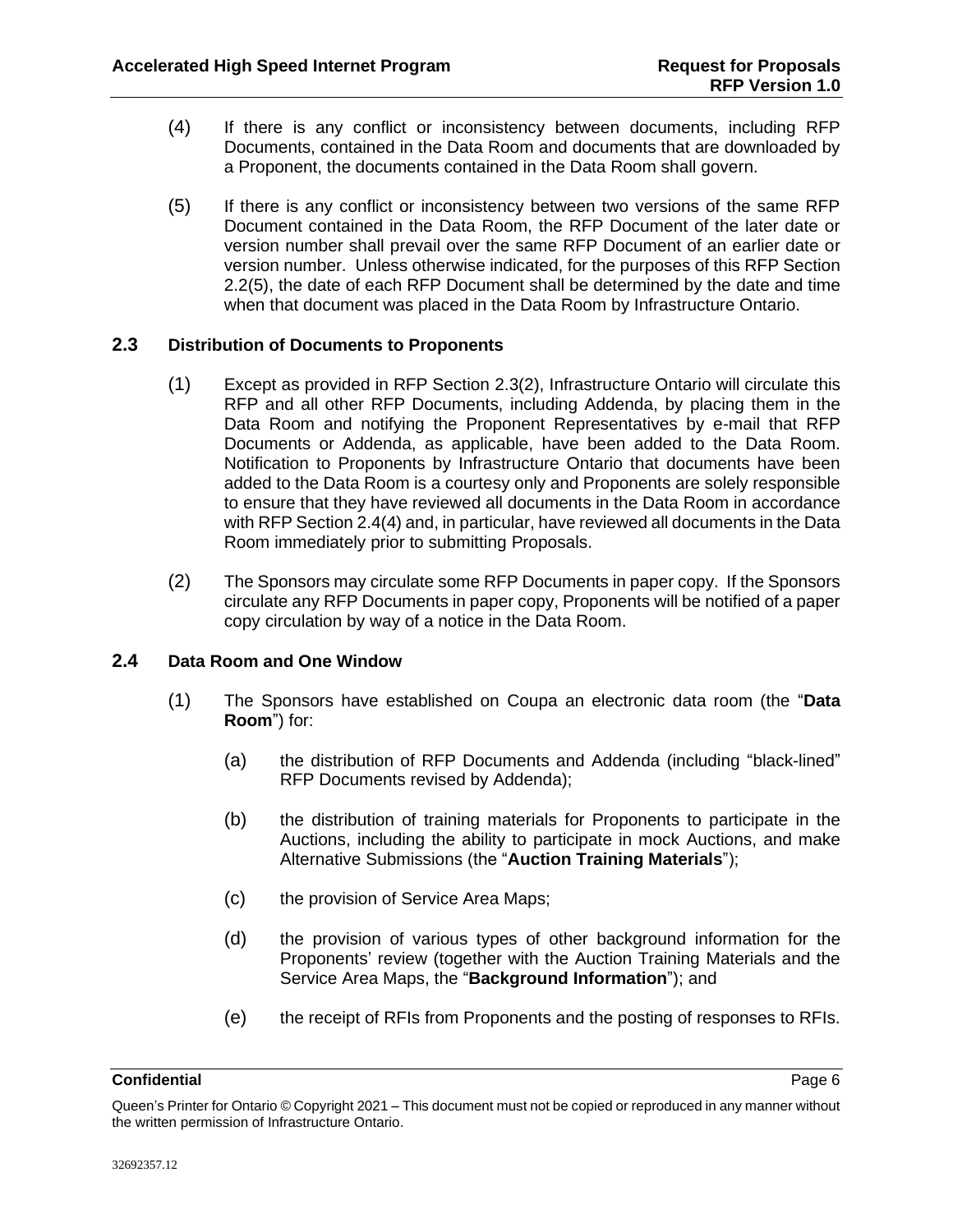- <span id="page-10-2"></span>(2) In addition to the Data Room, the Sponsors have established One Window, a geographic information system at [https://www.onewindow.ca](https://www.onewindow.ca/) ("**One Window**"), to provide Service Area segmentations, datasets and associated reserve pricing. Any documents and information available on One Window constitute Background Information and do not form part of the RFP Documents.
- (3) The Data Room and One Window will be accessible as of the date of this RFP. The Sponsors may add, delete or amend documents and information in the Data Room and/or One Window at any time.
- <span id="page-10-1"></span>(4) Each Proponent is solely responsible to ensure that it:
	- (a) contacts the Contact Person at the coordinates set out in the RFP Data Sheet to arrange access to the Data Room and One Window and receipt of a Data Room password and a One Window password;
	- (b) has the appropriate software which allows the Proponent to access and download RFP Documents, the Auction Training Materials, the Service Area Maps and other Background Information from the Data Room and One Window, as applicable; and
	- (c) checks the Data Room and One Window frequently for the addition, deletion or amendment of RFP Documents or Background Information and the posting of responses to RFIs and, at all times during the RFP Process keeps itself informed of and takes into account the most current RFP Documents or Background Information and responses to RFIs.

# <span id="page-10-0"></span>**2.5 Proponent Investigations**

- (1) Each Proponent and each of its Proponent Team Members is solely responsible, at its own cost and expense, to carry out its own independent research, due diligence or to perform any other investigations, including seeking independent advice, considered necessary by the Proponent to satisfy itself as to all existing conditions affecting the Project(s) or the Project Agreement. The Proponents' and Proponent Team Members' obligations set out in this RFP Section [2.5](#page-10-0) apply irrespective of any Background Information in the Data Room or One Window or information contained in the RFP Documents or in responses to RFIs.
- (2) The Sponsors do not represent or warrant the accuracy or completeness of any information set out in the RFP Documents or made available to Proponents or Proponent Team Members in the Data Room as Background Information or on One Window or of any other background or reference information or documents prepared by the Government of Ontario or by third parties and which may be made available to Proponents or Proponent Team Members by or through the Sponsors. Proponents and Proponent Team Members shall make such independent assessments as they consider necessary to verify and confirm the accuracy and completeness of all such information as any use of or reliance by Proponents or Proponent Team Members on any and all such information shall be at the

#### **Confidential** Page 7 **Page 7**

Queen's Printer for Ontario © Copyright 2021 – This document must not be copied or reproduced in any manner without the written permission of Infrastructure Ontario.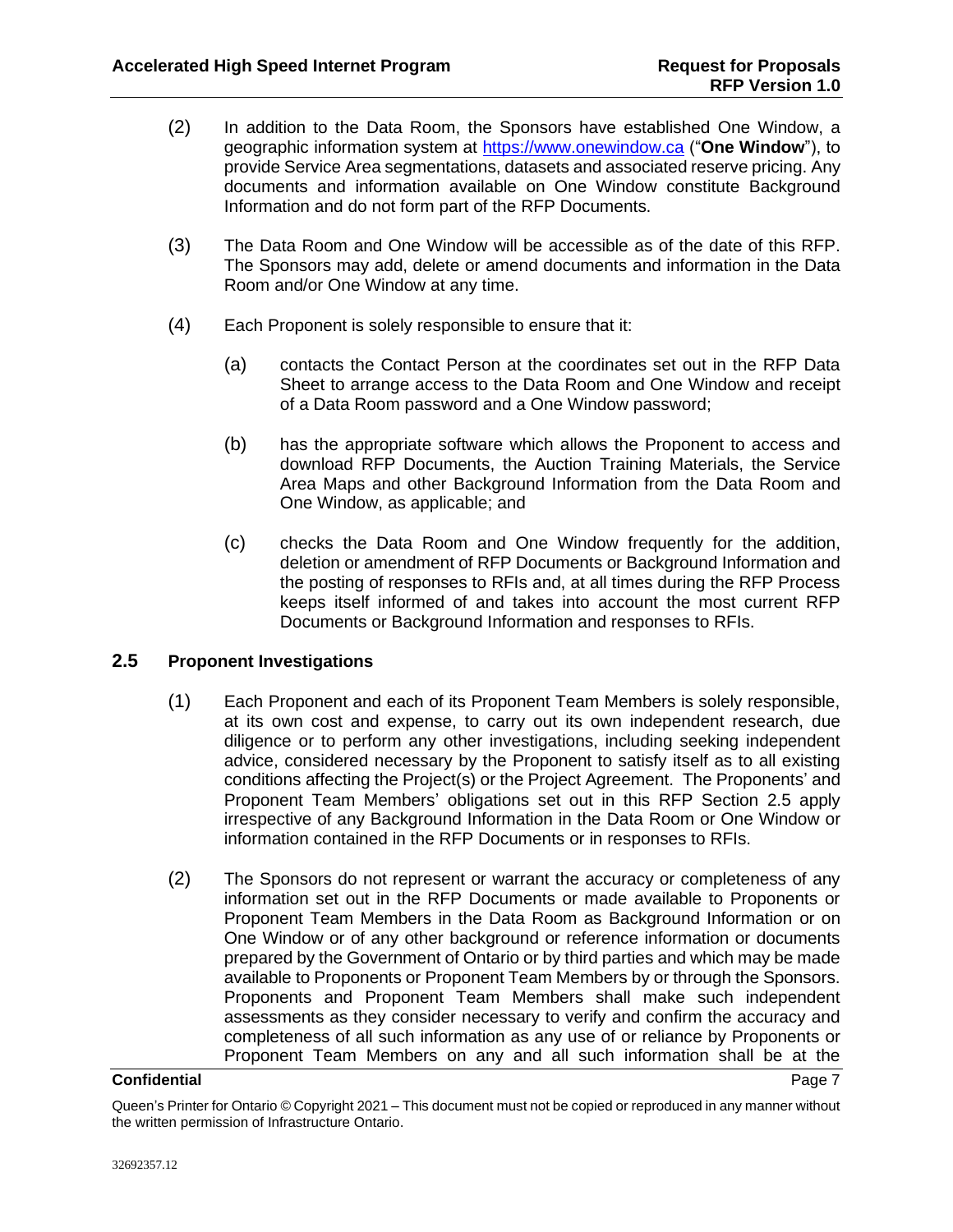Proponents' and Proponent Team Members' sole risk and without recourse against the Sponsors or the Government of Ontario.

(3) Notwithstanding anything else to the contrary in this RFP, the provisions of this RFP Section [2.5](#page-10-0) shall survive any cancellation of the RFP Process and the conclusion of the RFP Process and, for greater clarity, shall be legally binding on all Qualified Participants, whether or not they submit a Proposal.

# <span id="page-11-0"></span>**SECTION 3 THE RFP PROCESS**

# <span id="page-11-4"></span><span id="page-11-1"></span>**3.1 RFP Process Timetable**

- (1) The deadline for the submission of the Pre-Auction Submissions (the "**Pre-Auction Submission Deadline**"), the dates of the Auctions, the deadline for the Post-Auction Validation Submissions (the "**Post-Auction Validation Submission Deadline**"), and the general timetable for the RFP Process (the "**Timetable**") are set out in the RFP Data Sheet.
- (2) The Sponsors may amend the Timetable in their sole discretion:
	- (a) at any time prior to the Pre-Auction Submission Deadline for events that are to occur prior to or on the Pre-Auction Submission Deadline, including the Pre-Auction Submission Deadline itself;
	- (b) at any time prior to each Auction for events that are to occur prior to or on the date of such Auction, including the date of the Auction itself;
	- (c) at any time prior to the Post-Auction Validation Submission Deadline for events that are to occur prior to or on the Post-Auction Validation Submission Deadline, including the Post-Auction Validation Submission Deadline itself; and
	- (d) at any time in the RFP Process for events that are to occur after the Post-Auction Validation Submission Deadline.

### <span id="page-11-2"></span>**3.2 Questions and RFP Documents Comments**

- <span id="page-11-3"></span>3.2.1 Contact Person
	- (1) Except as set out in RFP Sections [3.2.4](#page-13-0) and [3.4.2,](#page-17-0) the Proponents shall submit all questions and other communications regarding the RFP Documents, the Auction Training Materials, the Service Area Maps, the RFP Process and their Proposals to the contact person or contact persons named in the RFP Data Sheet (the "**Contact Person**" or "**Contact Persons**", as applicable) electronically at the coordinates listed in the RFP Data Sheet and the questions shall be submitted in accordance with RFP Section [3.2.2](#page-12-0) and shall be submitted in the form provided in the Data Room.

#### **Confidential** Page 8 **Page 8**

Queen's Printer for Ontario © Copyright 2021 – This document must not be copied or reproduced in any manner without the written permission of Infrastructure Ontario.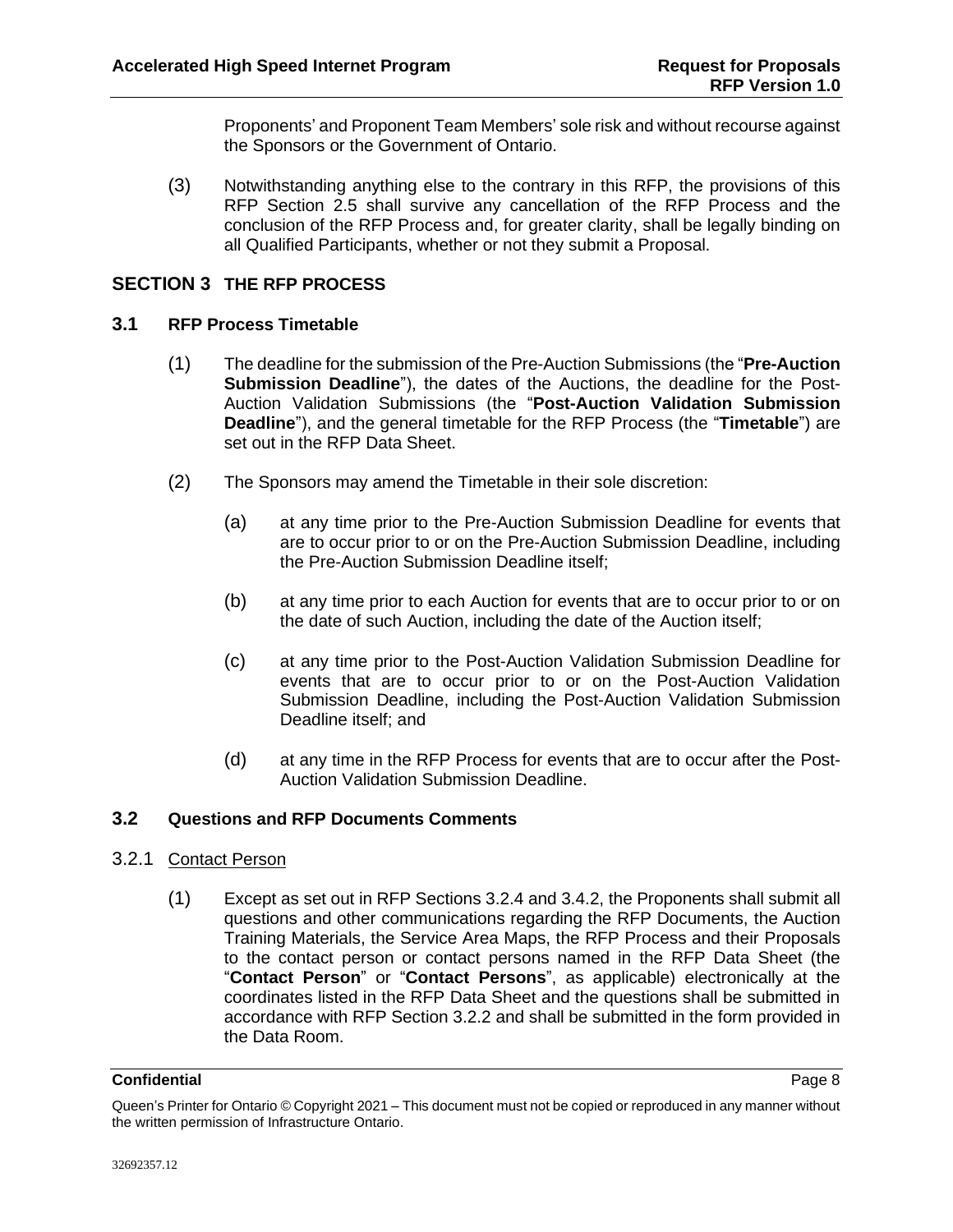# <span id="page-12-0"></span>3.2.2 Clarification/RFI Submission Process

- <span id="page-12-2"></span><span id="page-12-1"></span>(1) In addition to the requirement set out in RFP Sectio[n 3.2.1,](#page-11-3) the following rules shall apply to Proponents when submitting questions or RFIs to the Sponsors during the RFP Process:
	- (a) Proponents are permitted to submit RFIs in the form provided on Coupa categorized as follows:
		- (i) RFIs that are of general application and that would apply to other Proponents ("**General RFIs**"); and
		- (ii) RFIs that the Proponent considers to be commercially sensitive or confidential to that particular Proponent ("**Commercially Confidential RFIs**").
	- (b) if the Sponsors disagree with the Proponent's categorization of an RFI as a Commercially Confidential RFI, the Sponsors will give the Proponent an opportunity to either categorize the RFI as a General RFI or to withdraw the RFI;
	- (c) if the Sponsors determine, in their sole discretion, that a Commercially Confidential RFI, even if it is withdrawn by a Proponent, is of general application or would provide a significant clarification of the RFP Documents, the Auction Training Materials, the Service Area Maps or RFP Process to Proponents, the Sponsors may issue a clarification to Proponents that deals with the same subject matter as the withdrawn Commercially Confidential RFI; and
	- (d) if the Sponsors agree with the Proponent's categorization of a Commercially Confidential RFI, then the Sponsors will provide a response to that RFI to only the Proponent that submitted the RFI.
- (2) Responses to RFIs prepared and circulated by the Sponsors are not RFP Documents and do not amend the RFP Documents. If, in the Sponsors' sole discretion, responses to RFIs require an amendment to the RFP Documents, such amendment will be prepared and circulated by Addendum in accordance with RFP Section [3.6.](#page-21-0) Only a response to an RFI that has been incorporated into or issued as an Addendum will modify or amend the RFP Documents and, otherwise, RFIs will have no force or effect whatsoever and shall not be relied upon by any Proponent.
- (3) Proponents shall submit RFIs in accordance with the deadlines set out in the Timetable.
- (4) Proponents shall submit all RFIs electronically to the Contact Person in accordance with the instructions set out in the RFP Data Sheet.

Queen's Printer for Ontario © Copyright 2021 – This document must not be copied or reproduced in any manner without the written permission of Infrastructure Ontario.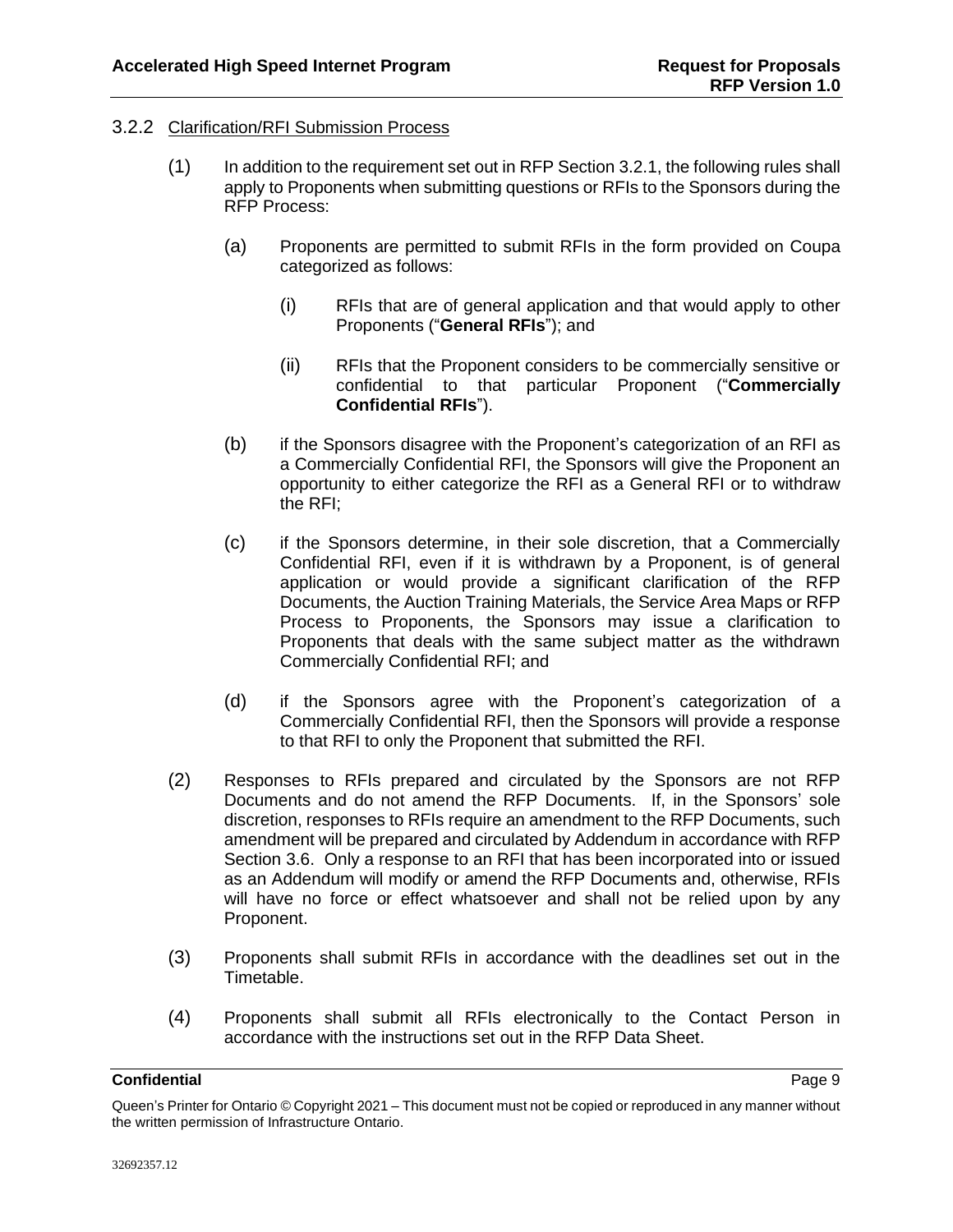- (5) The Sponsors will respond to RFIs in written responses circulated to Proponents in accordance with the schedule set out in the Timetable. The Sponsors may, in their sole discretion, distribute responses to RFIs of a minor or administrative nature to only the Proponent who submitted the minor or administrative RFI. The Sponsors are not obligated to respond to each RFI submitted by Proponents under this RPF Section [3.2.2.](#page-12-0)
- (6) It is the Proponent's obligation to seek clarification from the Sponsors of any matter it considers to be unclear in accordance with RFP Section [3.2.2](#page-12-0) and, for greater clarity, by the deadline set out in the Timetable for the submission of RFIs. None of the Sponsors and the Government of Ontario is responsible in any way whatsoever for any misunderstanding by the Proponent or any of its Proponent Team Members of the RFP Documents, Auction Training Materials, Service Area Maps, other Background Information, responses to RFIs, any documents placed in the Data Room or any other type of information provided by or communication made by the Sponsors or the Government of Ontario.

# <span id="page-13-1"></span>3.2.3 RFP Documents Comments

(1) The Sponsors may, in their sole discretion, request Proponents to submit comments on the RFP Documents and, in particular, comments on the Project Agreement. Whether the Sponsors intend to permit or require the submission of such comments and the schedule and format for the submission of those comments is set out in the RFP Data Sheet. The Sponsors are not obligated to respond to each comment made by Proponents under this RFP Section [3.2.3.](#page-13-1) If the Sponsors accept a comment, or part of a comment, and that acceptance requires a change to the RFP Documents, the Sponsors shall implement that change by Addendum.

# <span id="page-13-0"></span>3.2.4 Service Area Comments

(1) Proponents have the opportunity to propose amendments to the boundaries of any Service Area by submitting a redline showing the proposed changes to the applicable Service Area Map(s) through the "ISP Auction Lot Feedback" Tab in One Window on or before the Service Area Proposal Deadline. The Sponsors are not obligated to respond to any proposal made a Proponent and will decide whether to amend the boundaries of any Service Area in the Sponsors' sole discretion. If the Sponsors accept a proposed amendment to the boundaries of any Service Area, the Sponsors will implement the changes by updating the applicable Service Area Map(s) and One Window accordingly, and will provide written notice of the changes to all Proponents on or prior to the Service Area Amendment Deadline.

Queen's Printer for Ontario © Copyright 2021 – This document must not be copied or reproduced in any manner without the written permission of Infrastructure Ontario.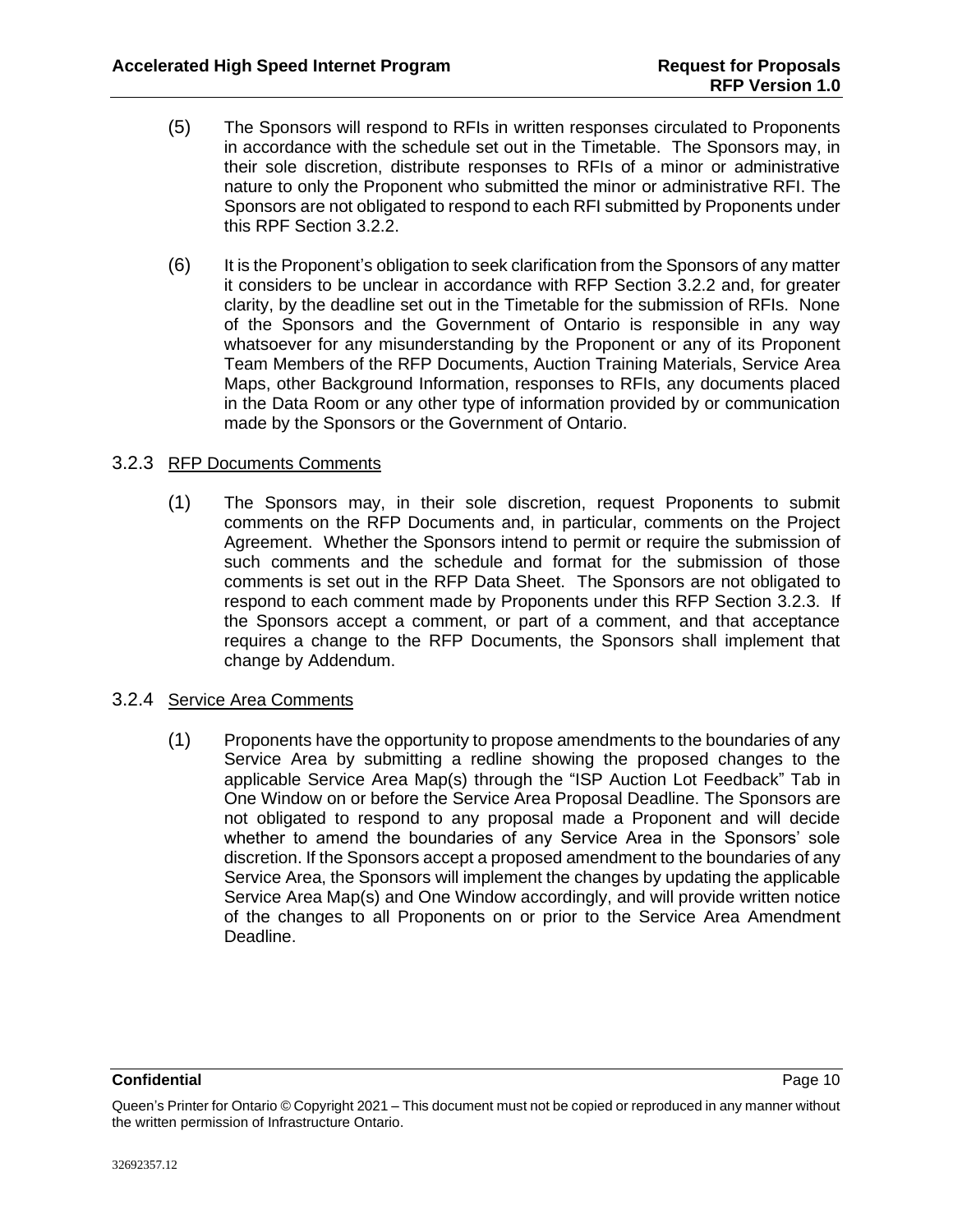# <span id="page-14-0"></span>**3.3 Communications Restrictions**

### <span id="page-14-6"></span>3.3.1 Communications with Municipalities, Other Government Authorities and Utilities

- (1) Subject to RFP Section [3.3.4\(3\),](#page-16-1) No Proponent, Proponent Team Member or Advisor to a Proponent or Proponent Team member shall communicate with any municipality, utility (including any local distribution company), Indigenous group or Ontario One Call in relation to the any Project prior to the end of the Auction in respect of such Project.
- (2) Subject to the restrictions in RFP Section [3.3.2](#page-14-1) and any applicable requirements of the Project Agreement, following the end of the Auction in respect of a Project, the Preferred Proponent, Alternate Proponent and Successful Proponent and their respective Advisors are permitted to communicate directly with any municipality, utility (including any local distribution company), Indigenous group or Ontario One Call in relation to the applicable Project.
- <span id="page-14-2"></span>(3) None of the Sponsors and the Government of Ontario is, in any way whatsoever, responsible for any representations, statements, assurances, commitments or agreements which Proponents, Proponent Team Members or their respective Advisors receive or believe they may have received from a municipality, a government authority, or a utility. Proponents, Proponent Team Members and their respective Advisors rely on any such representations, assurances, commitments or agreements at their sole risk without recourse against the Sponsors or the Government of Ontario. Notwithstanding anything else to the contrary in this RFP, the provisions of this RFP Section [3.3.1\(3\)](#page-14-2) shall survive any cancellation of this RFP Process and the conclusion of the RFP Process and, for greater clarity, shall be legally binding on all Qualified Participants, whether or not they submit a Proposal.

# <span id="page-14-3"></span><span id="page-14-1"></span>3.3.2 Prohibited Contacts and Lobbying Prohibition

- (1) Proponents and Proponent Team Members and all of their respective Advisors, employees and representatives are prohibited from engaging in any form of political or other lobbying, of any kind whatsoever, to influence the outcome of the RFP Process.
- <span id="page-14-5"></span>(2) Without limiting the generality of RFP Section [3.3.2\(1\),](#page-14-3) neither Proponents nor Proponent Team Members nor any of their respective Advisors, employees or representatives shall contact or attempt to contact, either directly or indirectly, at any time during the RFP Process, any of the following persons or organizations on matters related to the RFP Process, the RFP Documents, the Building Broadband Faster Act Guideline or the Proposals:
	- (a) any member of the Evaluation Committee;
	- (b) any Advisor to the Sponsors or the Evaluation Committee;

<span id="page-14-4"></span>Queen's Printer for Ontario © Copyright 2021 – This document must not be copied or reproduced in any manner without the written permission of Infrastructure Ontario.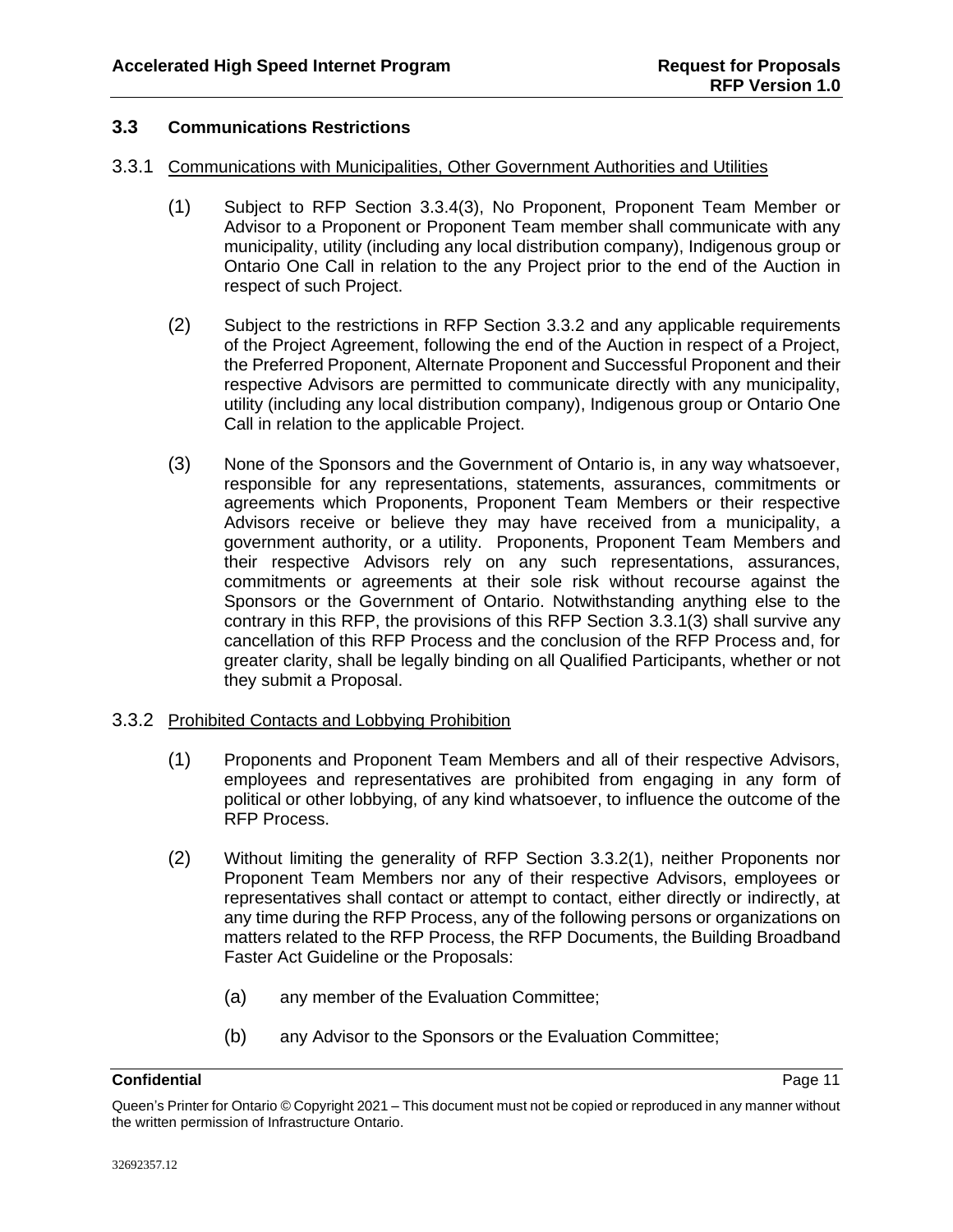- (c) any employee or representative of:
	- (i) the Sponsors;
	- (ii) MOI or any other Ministry, agency or entity listed in the RFP Data Sheet;
	- (iii) the Premier of Ontario's office or the Ontario Cabinet office;
- <span id="page-15-0"></span>(d) any Member of the Provincial Parliament (including the Premier) or his or her staff or representatives; or
- (e) any directors, officers or consultants of any entity listed in RFP Sections  $3.3.2(2)(a)$  to  $(d)$ .
- <span id="page-15-1"></span>(3) If a Proponent or a Proponent Team Member or any of their respective Advisors, employees or representatives, in the opinion of the Sponsors, contravenes RFP Section [3.3.2\(1\)](#page-14-3) or [\(2\),](#page-14-5) the Sponsors may, in their sole discretion,
	- (a) take any action in accordance with RFP Section [7.1.2;](#page-40-0) or
	- (b) impose conditions on the Proponent's or Proponent Team Member's continued participation in the RFP Process that the Sponsors consider, in their sole discretion, to be appropriate.

<span id="page-15-2"></span>For clarity, the Sponsors are not obliged to take the actions set out in RFP Section  $3.3.2(3)(a)$  or [\(b\).](#page-15-2)

# <span id="page-15-4"></span>3.3.3 Media Releases, Public Disclosures and Public Announcements

- (1) A Proponent shall not, and shall ensure that its Advisors, employees, representatives and Proponent Team Members do not, and their respective Advisors, employees and representatives do not, issue or disseminate any media release, public announcement or public disclosure (whether for publication in the press, on the radio, television, internet or any other medium) that relates to the RFP Process, the RFP Documents, any Project or the AHSIP or any matters related thereto, without the prior written consent of the Sponsors.
- <span id="page-15-3"></span>(2) Neither the Proponents or the Proponent Team Members or any of their respective Advisors, employees or representatives shall make any public comment, respond to questions in a public forum, or carry out any activities to either criticize another Proponent or Proposal or to publicly promote or advertise their own qualifications, interest in or participation in the RFP Process without the Sponsors' prior written consent, which consent may be withheld in the Sponsors' sole discretion. Notwithstanding this RFP Section [3.3.3\(2\),](#page-15-3) Proponents, Proponent Team Members and their respective Advisors, employees and representatives are permitted to state publicly that they are participating in the RFP Process.

Queen's Printer for Ontario © Copyright 2021 – This document must not be copied or reproduced in any manner without the written permission of Infrastructure Ontario.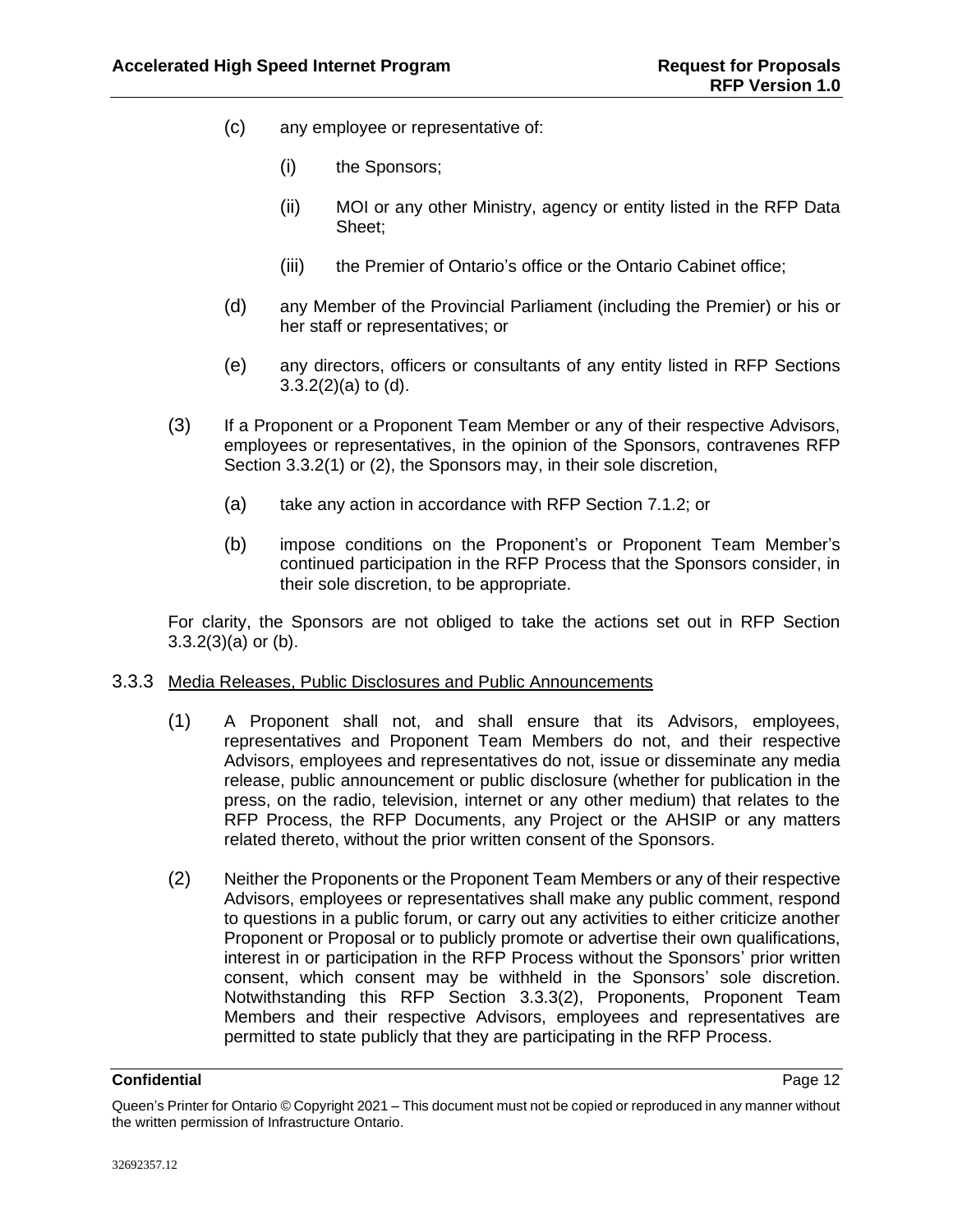(3) For the purpose of greater clarity, RFP Section [3.3.3\(2\)](#page-15-3) does not prohibit disclosures necessary to permit a Proponent to discuss the Project(s) with prospective subcontractors or other Team Members but such disclosure is permitted only to the extent necessary to solicit those parties' participation in the applicable Project(s).

# <span id="page-16-4"></span><span id="page-16-2"></span>3.3.4 Restrictions on Communications between Proponents – No Collusion

- (1) A Proponent shall not discuss or communicate, directly or indirectly, with any other Proponent, any information whatsoever regarding the preparation of its own Proposal or the Proposal of the other Proponent in a fashion that would contravene Applicable Law. Proponents shall prepare and submit Proposals independently and without any connection, knowledge, comparison of information or arrangement, direct or indirect, with any other Proponent.
- <span id="page-16-3"></span>(2) For greater clarity, RFP Section [3.3.4\(1\)](#page-16-2) applies to Proponents and Proponent Team Members and their respective Advisors, employees and representatives.
- <span id="page-16-1"></span>(3) Notwithstanding RFP Sections [3.3.1\(1\),](#page-14-6) [3.3.4\(1\)](#page-16-2) and [3.3.4\(2\)](#page-16-3) and without limiting any other provisions of this Sectio[n 3.3,](#page-14-0) a Proponent may discuss or communicate with another Proponent or Proponent Team Member of another Proponent that is an internet service provider where such discussions or communications relate solely to wholesale telecommunications services for purposes of the Projects.

# <span id="page-16-0"></span>**3.4 Meetings with Proponents**

# <span id="page-16-5"></span>3.4.1 General Proponents Meeting(s)

- (1) The Sponsors may, in their sole discretion, convene one or more general Proponents meetings (each, a "**Proponents Meeting**"). If the Sponsors elect to hold Proponent Meeting(s), the date(s) of such meeting(s) will be set out in the Timetable, and other logistical information with respect to such meeting(s) will be set out in the RFP Data Sheet. The Sponsors may, in their sole discretion and as set out in the RFP Data Sheet, conduct one or more of the Proponents Meetings in a virtual format. While attendance at a Proponents Meeting is not mandatory, Proponents are strongly encouraged to attend. A Proponent's failure to attend a Proponents Meeting is at the Proponent's sole risk and responsibility.
- (2) Proponents may ask questions and seek clarifications at a Proponents Meeting. Notwithstanding that the Sponsors may give oral answers at a Proponents Meeting, those answers shall not be considered final unless issued in writing. Therefore, Proponents are strongly encouraged to submit these questions in accordance with RFP Section [3.2.2](#page-12-0) for response in accordance with RFP Section [3.2.2.](#page-12-0)
- (3) No statement, consent, waiver, acceptance, approval or anything else said or done in any Proponents Meetings by the Sponsors or any of their respective Advisors, employees or representatives shall amend or waive any provision of the RFP

Queen's Printer for Ontario © Copyright 2021 – This document must not be copied or reproduced in any manner without the written permission of Infrastructure Ontario.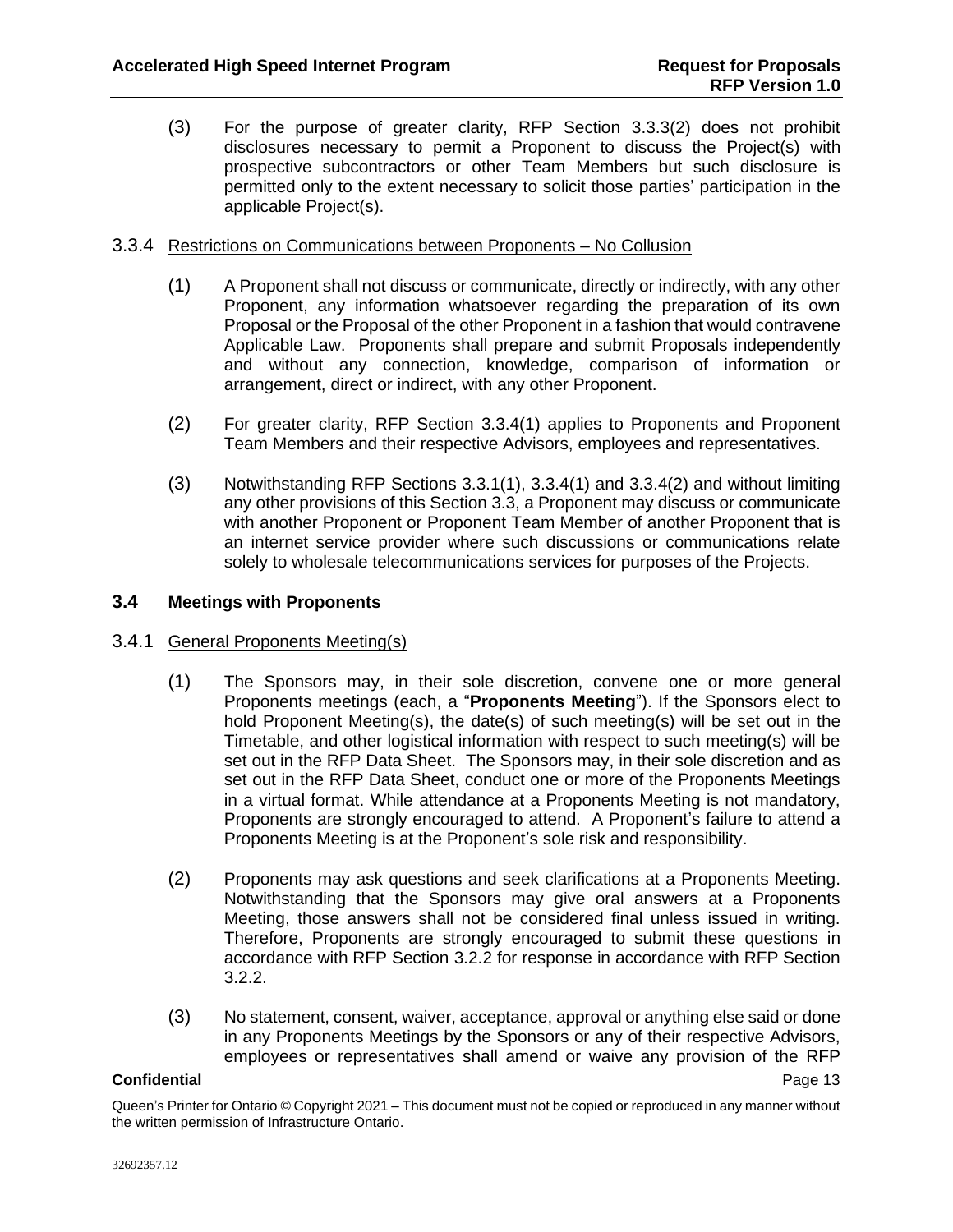Documents, or be binding on the Sponsors or be relied upon in any way by Proponents, Proponent Team Members or their Advisors, except when and only to the extent expressly confirmed in an Addendum to the RFP Documents issued in accordance with RFP Section [3.6.](#page-21-0)

(4) If the Sponsors hold Proponents Meetings, the Fairness Advisor/Monitor may be present during some or all of those meetings.

### <span id="page-17-1"></span><span id="page-17-0"></span>3.4.2 Commercially Confidential Proponent Meetings

- (1) The Sponsors may, in their sole discretion, convene commercially confidential meetings ("**Commercially Confidential Meetings**") between the Sponsors' and their representatives and Advisors and individual Proponents and their representatives and Advisors to discuss other matters related to the RFP Process or the Proponents' Proposals.
- (2) If the Sponsors elect to hold Commercially Confidential Meetings, the dates of such meetings will be set out in the Timetable, and other logistical information with respect to such meeting(s) will be set out in the RFP Data Sheet. The Sponsors may, in their sole discretion and as set out in the RFP Data Sheet, conduct one or more of the Commercially Confidential Meetings in a virtual format. While attendance at Commercially Confidential Meetings by Proponents is not mandatory, Proponents are strongly encouraged to attend. A Proponent's failure to attend a Commercially Confidential Meeting is at the Proponent's sole risk and responsibility.
- (3) If the Sponsors hold Commercially Confidential Meetings, the Fairness Advisor/Monitor may be present during some or all of those meetings.
- (4) No oral or written statement, consent, waiver, acceptance, approval or anything else said or done by the Sponsors or any of their respective Advisors, employees or representatives or by any stakeholder of the AHSIP during any Commercially Confidential Meeting shall amend or waive any provision of the RFP Documents, or be binding on the Sponsors or be relied upon in any way by Proponents, Proponent Team Members or their Advisors except when and only to the extent expressly confirmed in an Addendum to the RFP Documents issued in accordance with RFP Section [3.6.](#page-21-0)
- (5) Each Proponent, its Proponent Team Members and their respective Advisors and representatives and any of their attendees at Commercially Confidential Meetings acknowledge and agree that:
	- (a) any oral or written statement made by the Sponsors or any of their Advisors or representatives or by any stakeholder of the AHSIP during any Commercially Confidential Meeting is not and shall not be deemed or considered to be an indication of a preference by the Sponsors or the Government of Ontario or a rejection by the Sponsors or the Government

Queen's Printer for Ontario © Copyright 2021 – This document must not be copied or reproduced in any manner without the written permission of Infrastructure Ontario.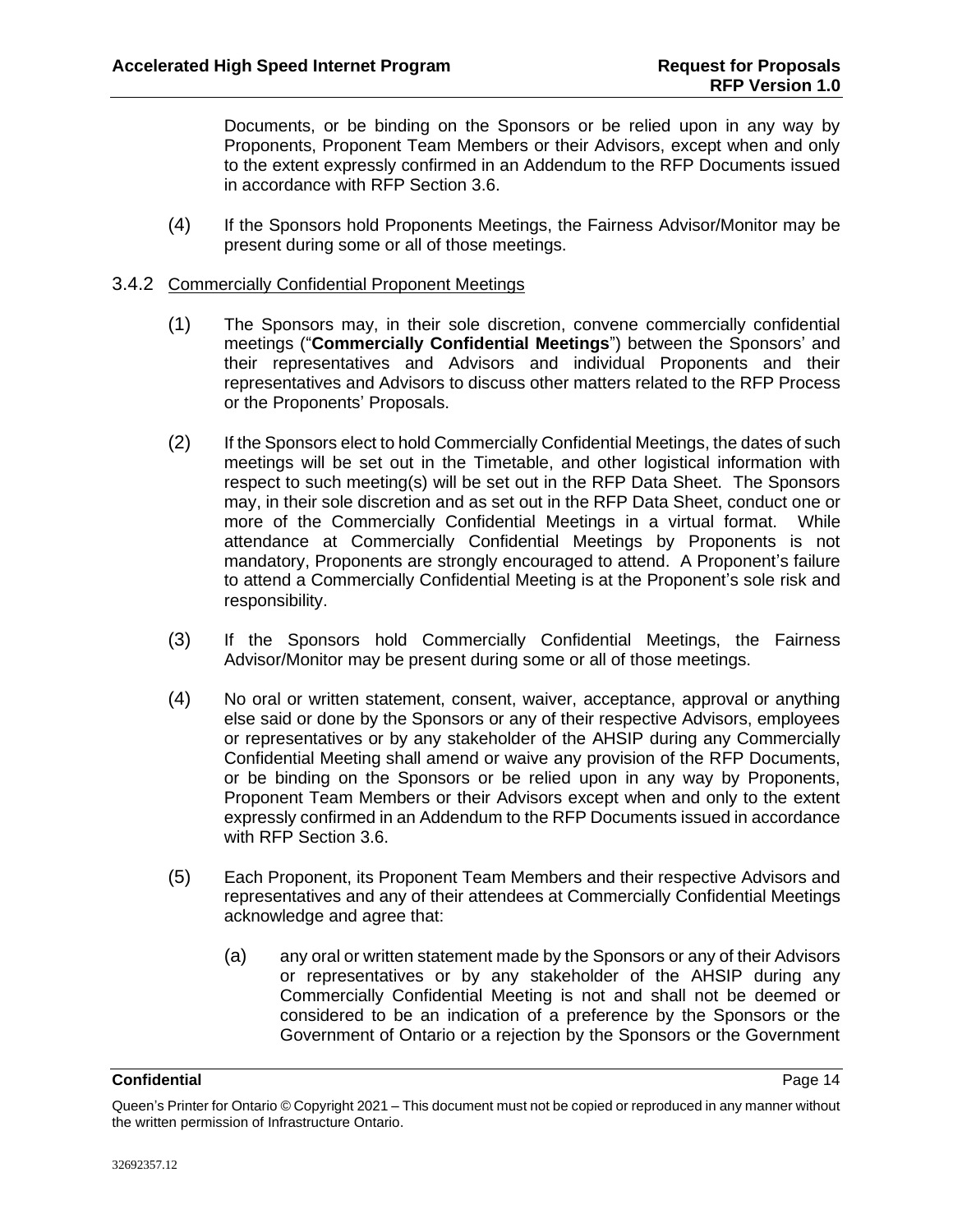of Ontario of anything said or done by the Proponent, Proponent Team Member or any of their respective Advisors or representatives;

- (b) any oral or written statement made by the Sponsors or any of their Advisors or representatives or by any stakeholder of the AHSIP during any Commercially Confidential Meeting shall not and will not be relied upon in any way by the Proponent, Proponent Team Member or any of their respective Advisors or representatives for any purpose, including any purpose in connection with the RFP, the Project Agreement, the AHSIP or otherwise, except and only to the extent expressly confirmed by Addendum in accordance with RFP Section [3.6,](#page-21-0) provided that the Sponsors shall not be under any obligation to confirm any information by Addendum;
- (c) the Sponsors may share process-related information, including clarifying information, with all Proponents if the need arises; and
- (d) the Proponent, its Proponent Team Members and their respective Advisors and representatives:
	- (i) shall participate in the Commercially Confidential Meetings in accordance with the guidelines, procedures and processes set out in the RFP;
	- (ii) waive any and all rights to contest and/or protest the RFP and the processes and guidelines set out herein, including the Commercially Confidential Meetings, based on the fact that such Commercially Confidential Meetings occurred or on the basis that information may have been received during a Commercially Confidential Meeting by another Proponent, Proponent Team Member or their respective Advisors or representatives that was not received by the Proponent, Proponent Team Member or any of their respective Advisors or representatives; and
	- (iii) agree that the Proponent, its Proponent Team Members and their respective Advisors and representatives must treat information received at a Commercially Confidential Meeting as Confidential Information.

# <span id="page-18-0"></span>**3.5 Changes to Proponents and Proponent Team Members**

(1) Each Proponent is composed of one or more Proponent Team Members and Proponent Team Members may be members of more than one Proponent Team, provided that, in respect of any Service Area, no Prime Team Member shall be permitted to be a Proponent Team Member of more than one Proponent team participating in the Auction or making an Alternative Submission for that Service Area.

<span id="page-18-1"></span>

Queen's Printer for Ontario © Copyright 2021 – This document must not be copied or reproduced in any manner without the written permission of Infrastructure Ontario.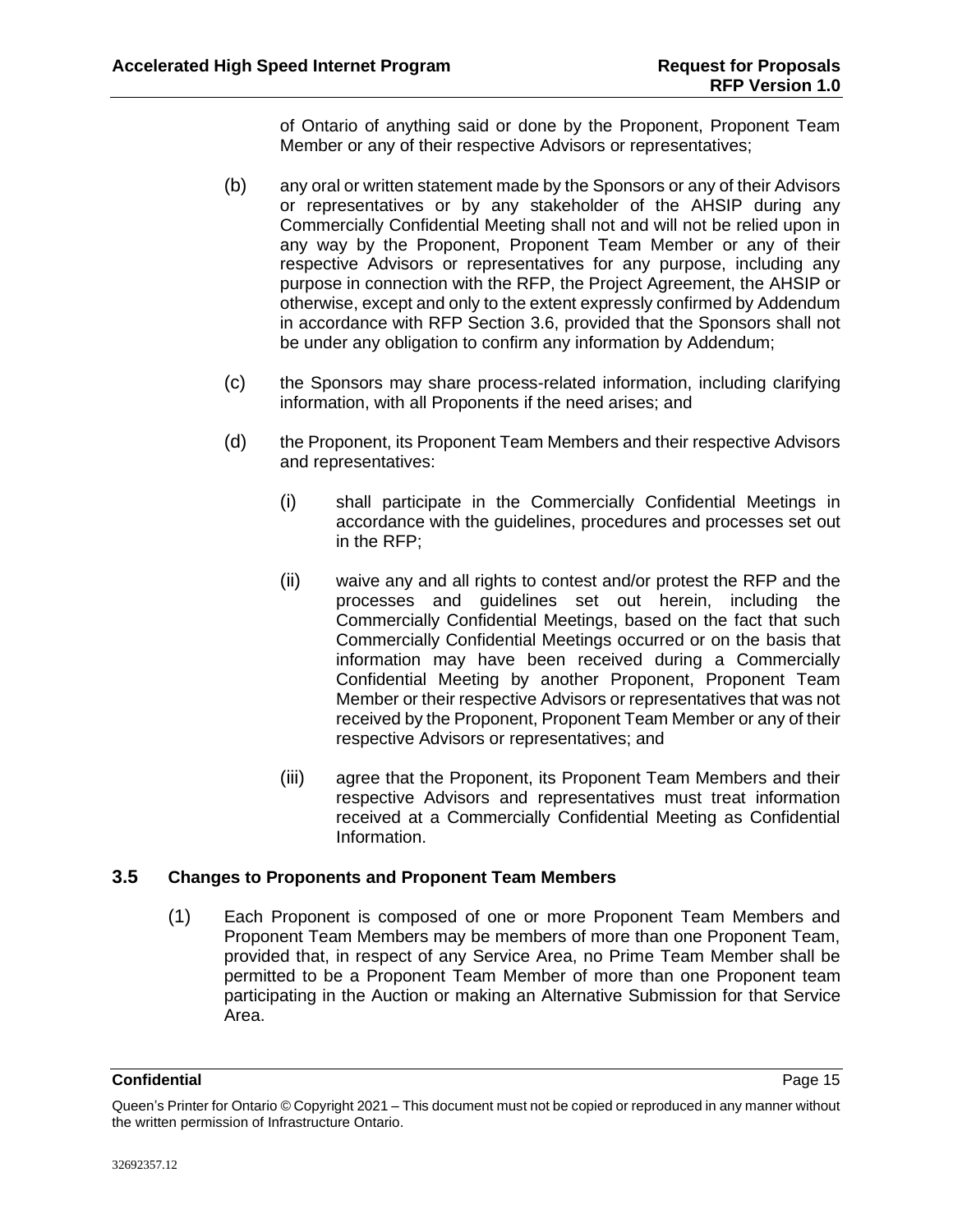- (2) Proponents shall not change their shareholders (unless the Proponent is a company whose equity securities are listed on a recognized stock exchange), Proponent Team Members, proposed subcontractors, or other parties identified in the Proponents' Prequalification Submissions (the "**Identified Proponent Parties**") without the prior written consent of the Sponsors.
- (3) Without limiting the generality of the foregoing, Proponents are permitted to request a change in their Identified Proponent Parties in accordance with this RFP Section [3.5.](#page-18-0)
- <span id="page-19-0"></span>(4) No later than the Pre-Auction Submission Deadline, a Proponent may request a change in its Identified Proponent Parties, including any proposed withdrawal from, addition to, or substitution of the Identified Proponent Parties, (each a "**Proposed Change in Identified Proponent Party**") by delivering a request notice to the Contact Person, requesting the Sponsors' consent to such Proposed Change in Identified Proponent Party.
- <span id="page-19-1"></span>(5) If an Identified Proponent Party withdraws from the RFP Process in a manner that does not make it possible for the Proponent to deliver the request notice in advance of obtaining the Sponsors' consent, the Proponent shall notify the Sponsors of the withdrawal as soon as the Proponent becomes aware of the withdrawal and shall deliver a further request notice to the Contact Person, requesting the Sponsors' consent to a Proposed Change in Identified Proponent Party, either by substituting or proceeding without any substitute of the withdrawn Identified Proponent Party, such request notice to be delivered by 5 Business Days following the occurrence of the date of withdrawal or the Pre-Auction Submission Deadline, whichever is earlier.
- <span id="page-19-2"></span>(6) A request notice delivered under either RFP Sections [3.5\(4\)](#page-19-0) or [3.5\(5\),](#page-19-1) as applicable, shall:
	- (a) clearly identify the Proposed Change in Identified Proponent Party (including, as applicable, the continuation of in the absence of a withdrawn Identified Proponent Party, or any proposed additional or substitute Identified Proponent Party);
	- (b) attach and provide (i) an updated Proponent Team Member Declaration in the form prescribed by Part F of Schedule 2 to this RFP, and (ii) an updated Conflicts of Interest Screening List in the form prescribed by Part G of Schedule 2 to this RFP;
	- (c) attach and provide sufficient documentation to demonstrate to the satisfaction of the Sponsors in their sole discretion, that the Proposed Change in Identified Proponent Party will not materially adversely affect the Proponent's ability to submit a complete and compliant Proposal or impair the Proponent's or the Identified Proponent Party's ability to perform their respective obligations under the Project Agreement, and

Queen's Printer for Ontario © Copyright 2021 – This document must not be copied or reproduced in any manner without the written permission of Infrastructure Ontario.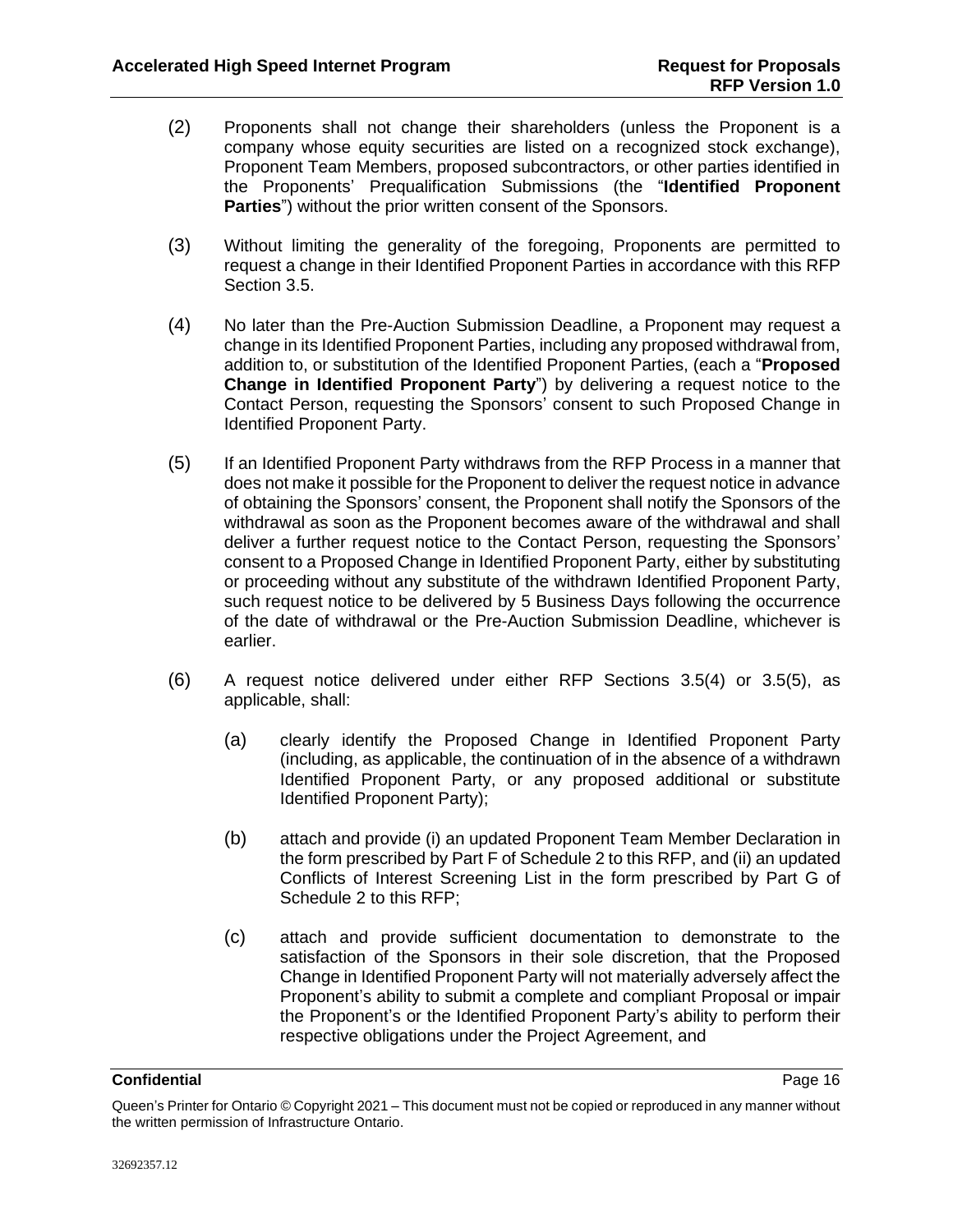- (d) attach and provide sufficient documentation to demonstrate to the satisfaction of the Sponsors in their sole discretion, that the reconstituted Proponent Team (whether through addition, substitution or continuation without replacement of a withdrawal of one or more of the Identified Proponent Parties, as applicable) would have met or exceeded any applicable criteria applied during the RFQ process.
- (7) In reviewing a request made in accordance with RFP Section [3.5\(6\),](#page-19-2) the Sponsors may, in their sole discretion, and at any time, instruct the Proponent to deliver further documentation or additional information as may be reasonably requested by the Sponsors to assess any Proposed Change in Identified Proponent Party. When a request for further documentation or additional information is made by the Sponsors, the Proponent shall deliver such information and documentation as soon as possible and in any event no later than the deadlines set out in RFP Sections [3.5\(4\)](#page-19-0) or [3.5\(5\),](#page-19-1) as applicable. The Sponsors are under no obligation to consider any further documentation or additional information delivered after the applicable deadline.
- (8) With respect to any request for a Proposed Change in Identified Proponent Party, the Sponsors may, in their sole discretion, do any one or more of the following, as applicable:
	- (a) consent to or reject the Proposed Change in Identified Proponent Party;
	- (b) impose such other terms and conditions as the Sponsors may require in connection with any consent to a Proposed Change in Identified Proponent Party; and/or
	- (c) following a rejection of a Proposed Change in Identified Proponent Party where such Proposed Change in Identified Proponent Party involves a substitution of an Identified Proponent Party, permit the Proponent to deliver a further request notice for a Proposed Change in Identified Proponent Party identifying an alternate substitute for review by the Sponsors, subject to the same deadlines, terms, conditions and standard of review as set out in this Section [3.5.](#page-18-0)
- (9) For greater certainty, no Proposed Change shall be permitted where such Proposed Change would result in a Prime Team Member of a Proponent team being a Proponent Team Member of more than one Proponent team participating in the Auction for the same Service Area or making an Alternative Submission in respect of the same Service Area.
- (10) The Sponsors may, in their sole discretion, disqualify a Proponent and terminate a Proponent's continued involvement in the RFP Process or allow a Proponent to continue under such terms and conditions as the Sponsors may require, in their sole discretion, in the event of any of the following:

Queen's Printer for Ontario © Copyright 2021 – This document must not be copied or reproduced in any manner without the written permission of Infrastructure Ontario.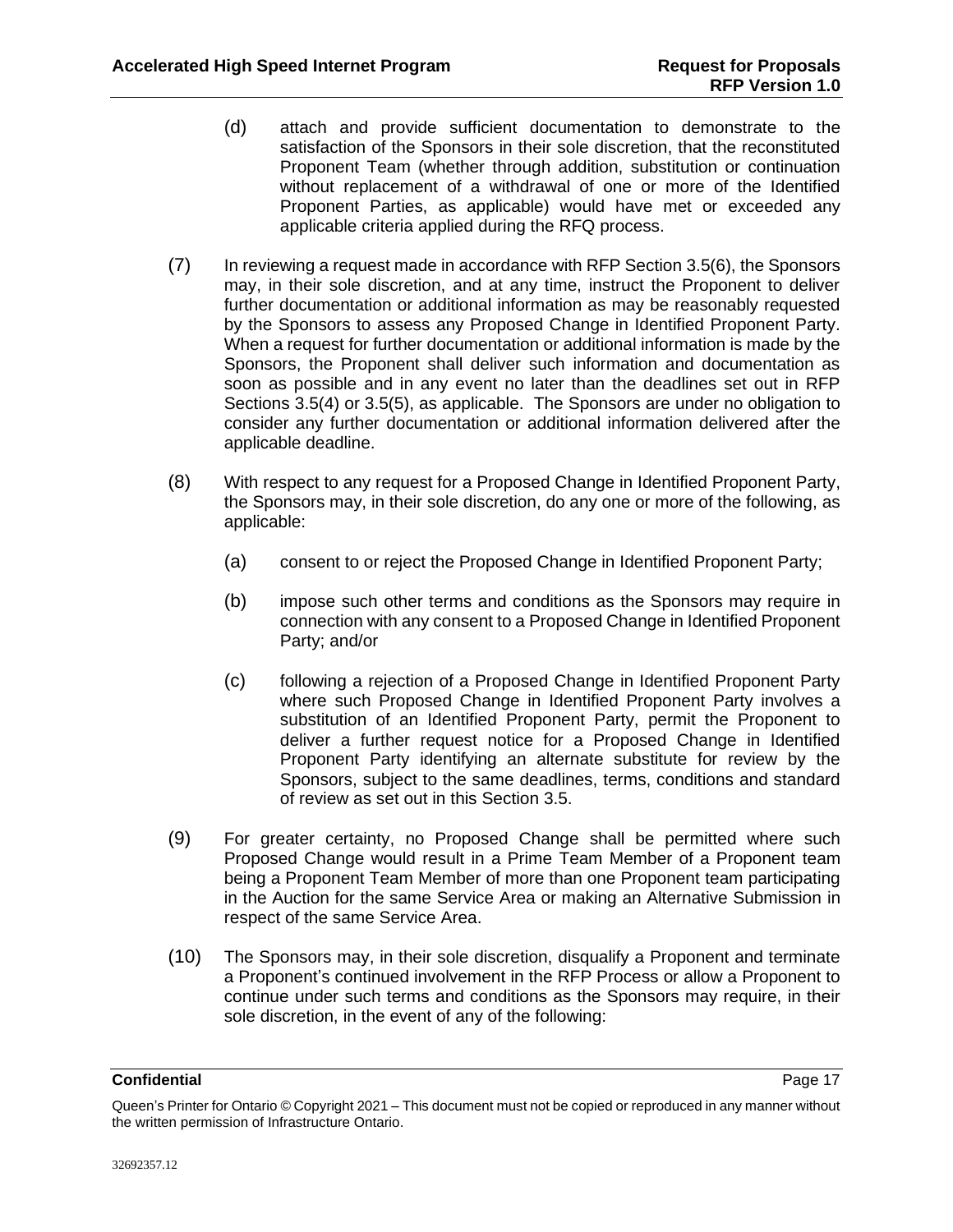- (a) an actual change in any Identified Proponent Party is made at any time during the RFP Process by the Proponent without obtaining prior consent of the Sponsors (including any withdrawal of an Identified Proponent Party described in RFP Section [3.5\(5\)\)](#page-19-1);
- (b) a Proposed Change in Identified Proponent Party is made after the deadlines set out in RFP Sections [3.5\(4\)](#page-19-0) or [3.5\(5\),](#page-19-1) as applicable; or
- (c) a change in circumstances with respect to a Proponent after the Pre-Auction Submission Deadline that may materially adversely affect an Identified Proponent Party in a way which could impair the Proponent's or the Identified Proponent Party's ability to perform their respective obligations under the Project Agreement.
- <span id="page-21-1"></span>(11) If, at any time prior to Commercial Close, and notwithstanding any other provision in this RFP, there is a Change in Control of a Proponent or of one of its Proponent Team Members (the "**Acquiree**") as a result of an acquisition of the Acquiree by one of the other Proponents or one of the other Proponent's Proponent Team Members (the "**Acquirer**") and such Change in Control results in a Prime Team Member being a Proponent Team Member of more than one Proponent participating in the Auction for the same Service Area or making an Alternative Submission in respect of the same Service Area,
	- (a) the Acquiree shall be immediately disqualified from further participation in this RFP Process. In the event that a Proponent Team Member is the Acquiree, the affected Proponent may request a change of the Acquiree and the Sponsors shall consider such request in their sole discretion in accordance with this RFP Section [3.5.](#page-18-0) In the event that such request to change the Proponent Team Member is rejected by the Sponsors, the Sponsors shall disqualify the Proponent from continuing in the RFP Process; or
	- (b) the Sponsors may, in their sole discretion, allow the Acquirer to continue in the RFP Process, however, the Sponsors' consent to continue may be subject to such terms and conditions as the Sponsors may require.

# <span id="page-21-0"></span>**3.6 Addenda/Changes to the RFP Documents**

(1) The Sponsors may, in their sole discretion, amend or supplement the RFP Documents prior to the Pre-Auction Submission Deadline (for matters relating to the Pre-Auction Submission), prior to the each Auction (for matters relating to such Auction, including Alternative Submissions) and prior to the Post-Auction Validation Submission Deadline (for matters relating to the Post-Auction Validation Submission). The Sponsors shall issue changes to the RFP Documents by Addenda only. No other statement, whether oral or written, made by the Sponsors or the Sponsors' Advisors, employees or representatives, including, for clarity, the Contact Person, or any other person, shall amend the RFP Documents. The approximate final date that the Sponsors will issue an Addendum in respect of the

Queen's Printer for Ontario © Copyright 2021 – This document must not be copied or reproduced in any manner without the written permission of Infrastructure Ontario.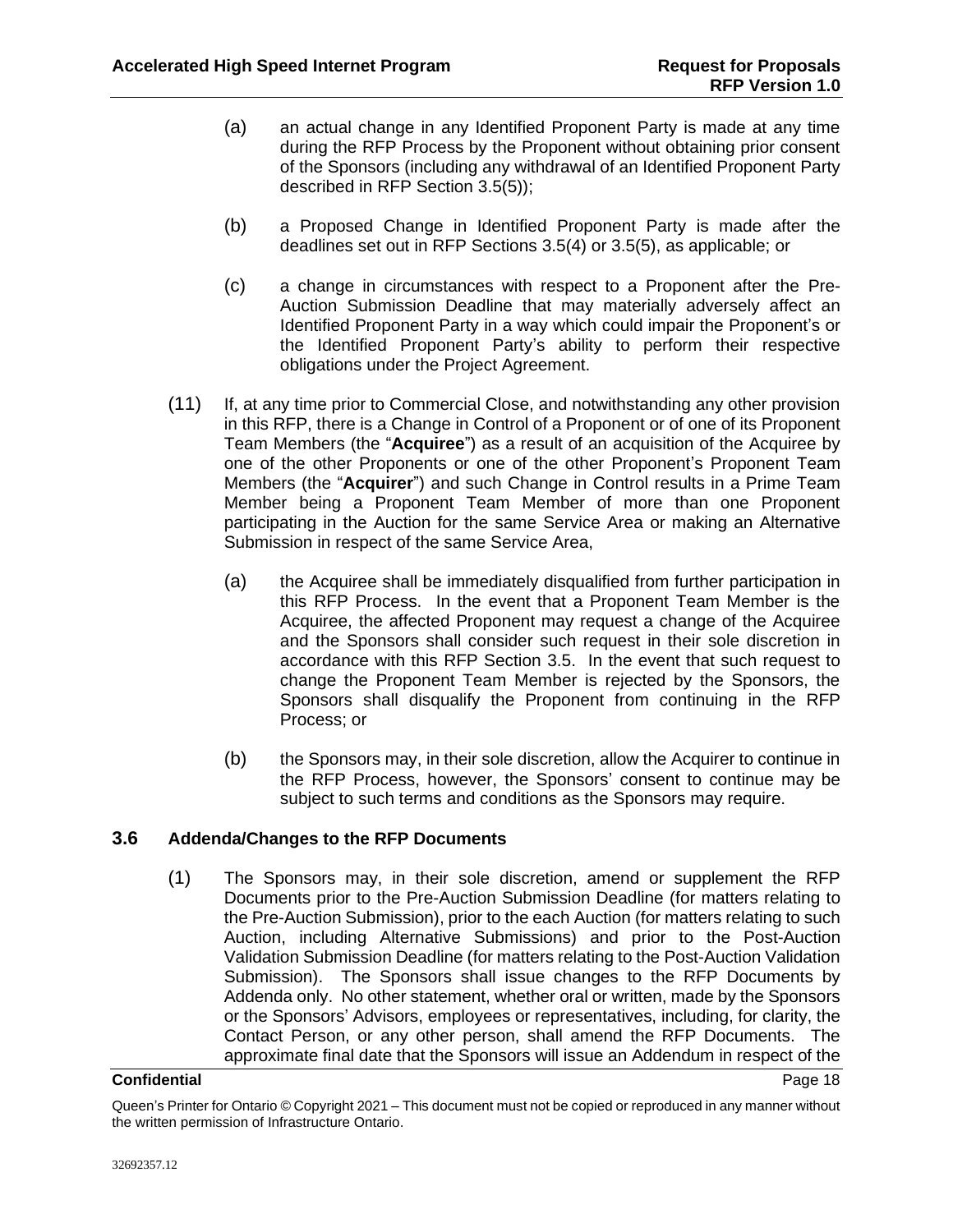Project Agreement is set out in the Timetable. The Sponsors may issue other Addenda at any time.

- (2) Each Proponent is solely responsible to ensure that it has received all Addenda issued by the Sponsors. Proponents may, in writing, seek confirmation of the number of Addenda issued under this RFP from the Contact Person.
- (3) The Sponsors shall issue Addenda by placing them in the Data Room and notifying the Proponents' Representatives by e-mail that an Addendum has been placed in the Data Room.
- (4) Any reference to any one or all of the RFP Documents in the RFP Documents includes any amendments to the RFP Documents made in accordance with this RFP Section [3.6.](#page-21-0)

# <span id="page-22-0"></span>**3.7 Freedom of Information, Confidentiality and Copyright Matters**

# <span id="page-22-3"></span>3.7.1 *Freedom of Information and Protection of Privacy Act*

- (1) Proponents are advised that the Sponsors may be required to disclose the RFP Documents and a part or parts of any Proposal pursuant to the *Freedom of Information and Protection of Privacy Act* (Ontario) ("**FIPPA**").
- (2) Proponents are also advised that FIPPA does provide protection for confidential and proprietary business information. Proponents are strongly advised to consult their own legal Advisors as to the appropriate way in which confidential or proprietary business information should be marked as such in their Proposals.
- (3) Subject to the provisions of FIPPA, the Sponsors will use reasonable commercial efforts to safeguard the confidentiality of any information identified by the Proponent as confidential but shall not be liable in any way whatsoever to any Proponent or Proponent Team Member if such information is disclosed based on an order or decision in accordance with FIPPA or otherwise as required under Applicable Law.

# 3.7.2 Confidentiality Agreements

(1) Each Qualified Participant has executed a confidentiality agreement which applies to Confidential Information in connection with the RFP Process. To the extent that the provisions of the confidentiality agreement are inconsistent or conflict with the requirements of RFP Section [3.7.3,](#page-22-1) the more stringent confidentiality obligation shall govern.

# <span id="page-22-2"></span><span id="page-22-1"></span>3.7.3 Confidential Information

(1) For the purpose of this RFP Process, "**Confidential Information**" means all material, data, information or any item in any form, whether oral or written, including in electronic or hard-copy format, supplied by, obtained from or otherwise

Queen's Printer for Ontario © Copyright 2021 – This document must not be copied or reproduced in any manner without the written permission of Infrastructure Ontario.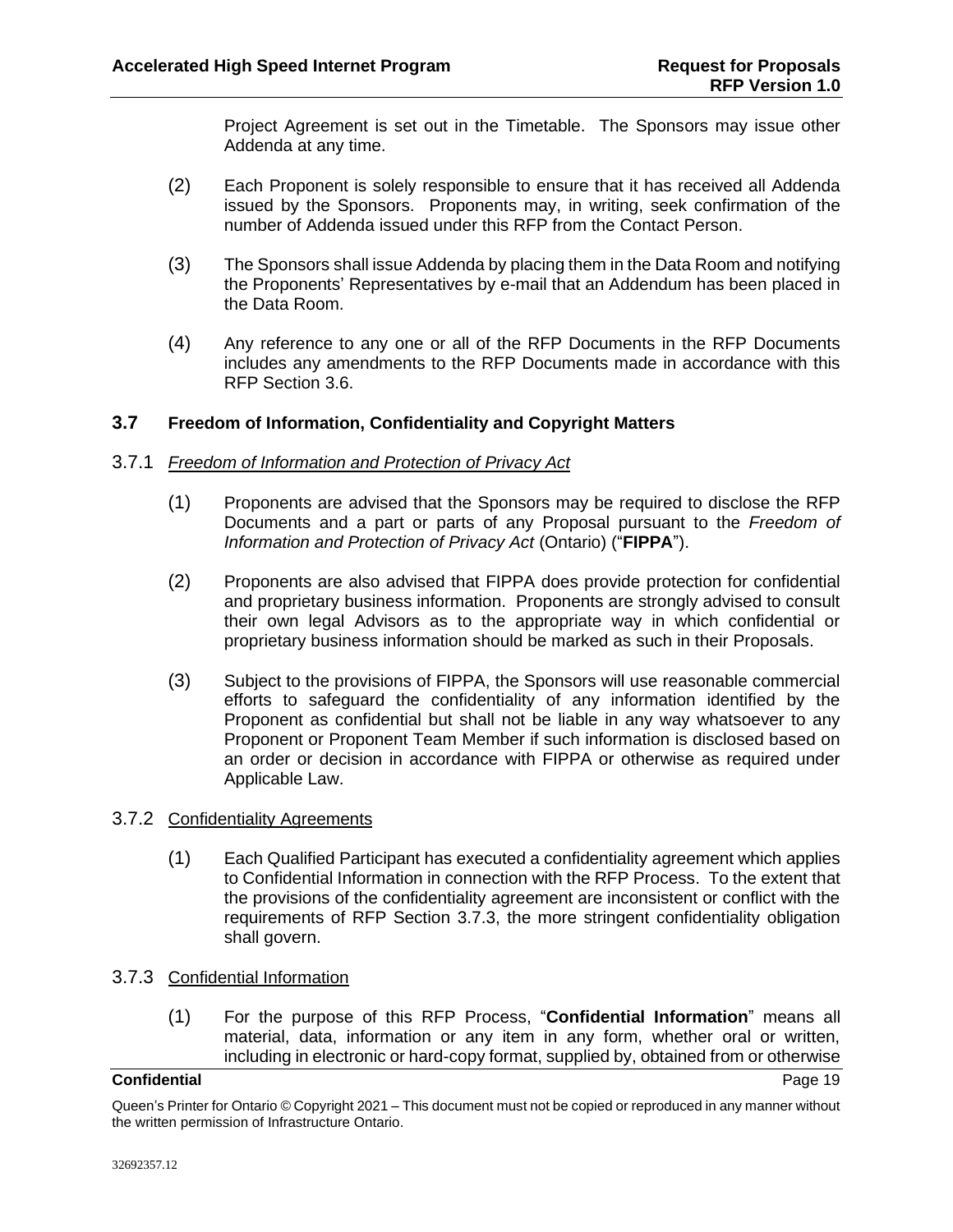provided by or on behalf of the Sponsors or the Government of Ontario in connection with the RFP Process, the RFP Documents or the AHSIP, whether supplied, obtained from or provided before or after the RFP Process.

- (2) Each Proponent agrees that all Confidential Information:
	- (a) shall remain the sole property of the Sponsors or the Government of Ontario, as applicable, and the Proponent shall treat it as confidential;
	- (b) shall not be used by the Proponent for any purpose other than developing and submitting a Proposal in response to this RFP Process or the performance of any subsequent agreement relating to the Projects with the Signing Parties;
	- (c) shall not be disclosed by the Proponent to any person who is not involved in the Proponent's preparation of its Proposal or the performance of any subsequent agreement relating to the Projects with the Signing Parties, without prior written consent of the Sponsors or the Government of Ontario, as applicable;
	- (d) shall not be used in any way detrimental to the Sponsors or the Government of Ontario; and
	- (e) if requested by the Sponsors, shall be returned by the Proponents to the Sponsors no later than ten calendar days after that request.
- (3) Each Proponent shall be responsible for any breach of the provisions of this RFP Section [3.7.3](#page-22-1) by any person to whom it discloses the Confidential Information including, for greater clarity, the Proponent's employees, representatives and Advisors and the Proponent Team Members and their employees, representatives and Advisors. Each Proponent shall indemnify each of the Sponsors and the Government of Ontario and each of their related entities and each of their respective directors, officers, consultants, employees, agents and representatives and save each of them fully harmless from and against any and all loss, cost, damage, expense, fine, suit, claim, penalty, demand, action, obligation and liability of any kind or nature (including, without limitation, professional fees on a full indemnity basis) suffered or incurred by any of them arising as a result of or in connection with any breach of any of the provisions of this RFP Section [3.7.3](#page-22-1) by the Proponent or by any person to whom the Proponent has disclosed the Confidential Information. Each Proponent agrees that the Sponsors act as trustee for each of their related entities and the Government of Ontario and each of their respective directors, officers, consultants, employees, agents and representatives with respect to all rights contemplated hereunder arising in favour of a related entity or the Government of Ontario or any of their respective directors, officers, consultants, employees, agents or representatives and that the Sponsors have agreed to accept such trust and hold and enforce such rights on behalf of each related entity or the Government of Ontario and each of their respective directors, officers, consultants, employees, agents and representatives.

#### **Confidential** Page 20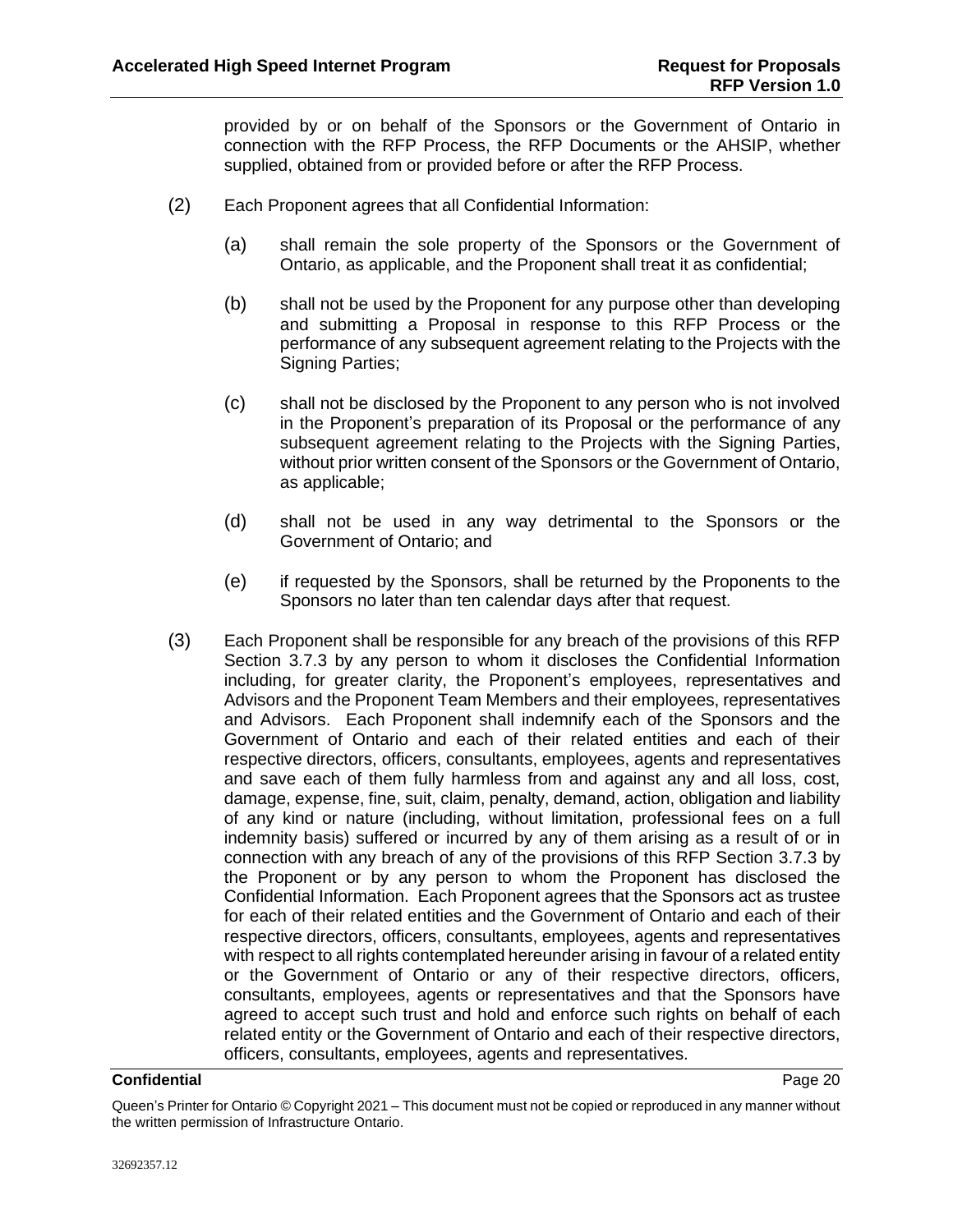- (4) Each Proponent acknowledges and agrees that a breach of the provisions of this RFP Section [3.7.3](#page-22-1) would cause the Sponsors and the Government of Ontario and each of their related entities to suffer loss that could not be adequately compensated by damages, and that the Sponsors and the Government of Ontario and any of their related entities may, in addition to any other remedy or relief, enforce any of the provisions of this RFP Section [3.7.3](#page-22-1) upon application to a court of competent jurisdiction without proof of actual damage to the Sponsors or the Government of Ontario or any of their related entities.
- (5) Notwithstanding anything else to the contrary in this RFP, the provisions of this RFP Section [3.7.3](#page-22-1) shall survive any cancellation of this RFP Process and the conclusion of the RFP Process and, for greater clarity, shall be legally binding on all Qualified Participants, whether or not they submit a Proposal.
- (6) The confidentiality obligations of the Proponent shall not apply to any information which falls within the following exceptions:
	- (a) information that is lawfully in the public domain at the time of first disclosure to the Proponent, or which, after disclosure to the Proponent, becomes part of the public domain other than by a breach of the Proponent's confidentiality obligations or by any act or fault of the Proponent;
	- (b) information which was in the Proponent's possession prior to its disclosure to the Proponent by the Sponsors, and provided that it was not acquired by the Proponent under an obligation of confidence; or
	- (c) information which was lawfully obtained by the Proponent from a third party without restriction of disclosure, provided such third party was at the time of disclosure under no obligation of secrecy with respect to such information.

# <span id="page-24-0"></span>3.7.4 Copyright and Use of Information in Proposals

- (1) The Sponsors' rights, as set out in this RFP Section [3.7.4,](#page-24-0) to the Proposal and all Proposal Information submitted by the Proponent during the RFP Process shall be granted to the Sponsors in accordance with this RFP Section [3.7.4](#page-24-0) upon submission of the Proposal.
- (2) Proponents shall not use or incorporate into their Proposals any concepts, products or processes which are subject to copyright, patents, trademarks or other intellectual property rights of third parties unless Proponents have, or will procure through licensing without cost to the Sponsors, the right to use and employ such concepts, products and processes in and for the AHSIP.
- (3) All requirements, designs, documents, plans and information supplied by the Sponsors to the Proponents in connection with this RFP are and shall remain the property of the Sponsors. Upon request of the Sponsors, all such designs,

Queen's Printer for Ontario © Copyright 2021 – This document must not be copied or reproduced in any manner without the written permission of Infrastructure Ontario.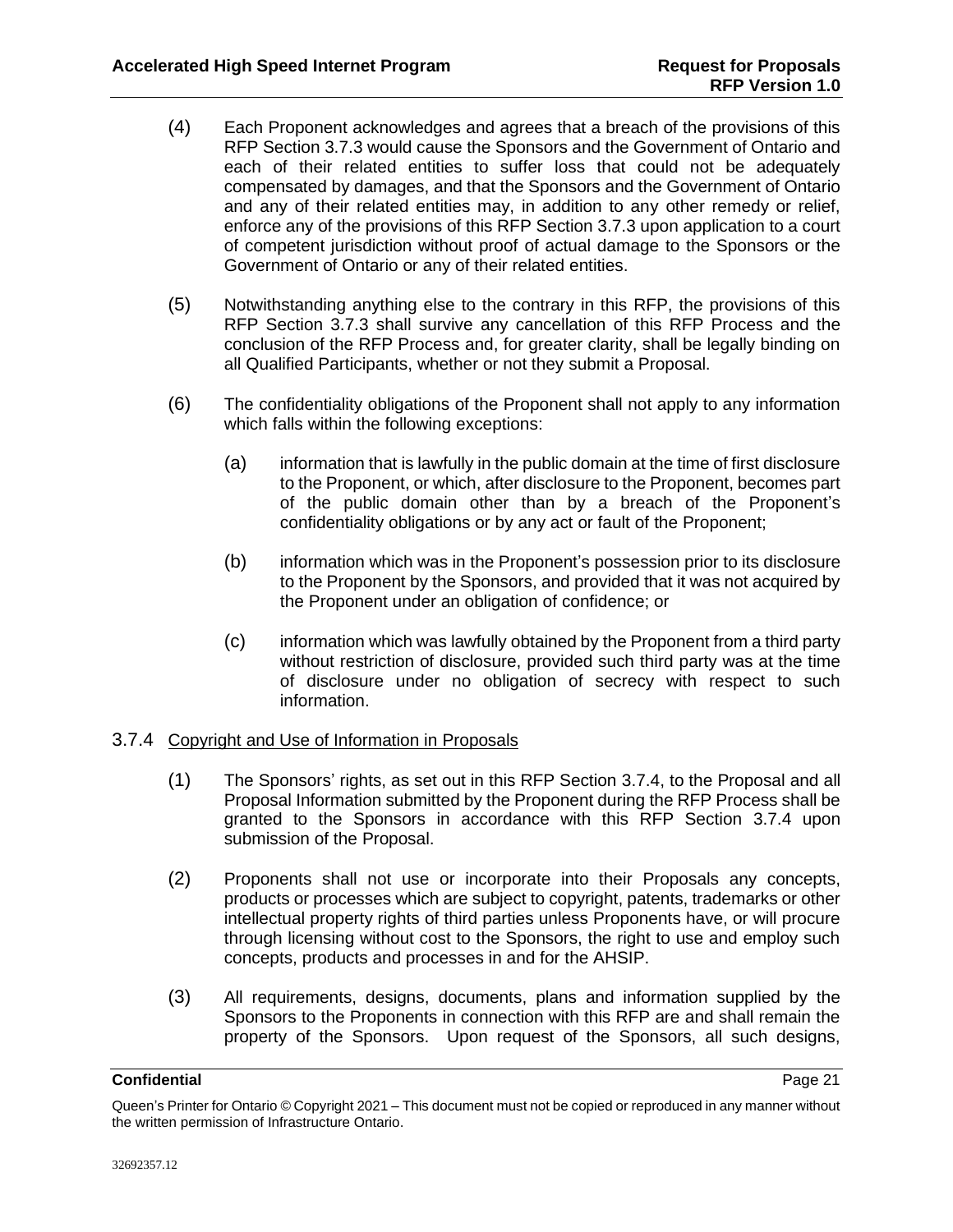documents, plans and information (and any copies thereof in any format or medium created by or on behalf of the Proponent) must be returned to the Sponsors.

- <span id="page-25-1"></span>(4) The Proponent shall grant to each of the Sponsors and Her Majesty the Queen in right of Ontario a non-exclusive, perpetual, irrevocable, worldwide, fully paid and royalty free license (fully assignable without the consent of the Proponent and with the right to sub-license without the consent of the Proponent) to use the Proposal Information (the "**Proposal Information Licence**"). Without limiting the foregoing, the Proposal Information Licence shall include the right to modify the Proposal Information, and, where applicable, to use it, or any modified form of it, anywhere in the world. Under no circumstances shall the Proponent, except the ISP (as defined in the Project Agreement) in relation to the AHSIP, be liable to the Sponsors, Her Majesty the Queen in right of Ontario or to any other person or entity for any damages, losses, costs, expenses, claims or actions whatsoever arising directly or indirectly from the use of the Proposal Information pursuant to the Proposal Information Licence.
- (5) The Proponent shall procure that the Sponsors' rights to the Proposal under RFP Section [3.7.4](#page-24-0) and all information submitted by the Proponent during the RFP Process shall be granted to the Sponsors upon submission of the Proposal.
- <span id="page-25-0"></span>(6) For the purpose of this RFP Section [3.7.4,](#page-24-0) "**Proposal Information**" includes:
	- (a) all information contained in a Proposal or which is disclosed by or through a Proponent to the Sponsors during the evaluation of Proposals or during the process of executing any Project Agreement; and
	- (b) any and all ideas, concepts, products, alternatives, processes, recommendations and suggestions developed by or through a Proponent and revealed to or discovered by the Sponsors, including any and all those which may be connected in any way to the preparation, submission, review or negotiation of any Proposal or the Project Agreement.
- (7) Proponents shall ensure that all intellectual property rights associated with any and all of the Proposal Information (including copyright and moral rights but excluding patent rights) provide for and give Infrastructure Ontario, the Client and Her Majesty the Queen in right of Ontario the rights set out in this RFP Section [3.7.4.](#page-24-0) It is expressly understood and agreed that any actual or purported restriction in the future on the ability of Infrastructure Ontario, the Client or Her Majesty the Queen in right of Ontario to use any of the Proposal Information, or anything else obtained by or through Proponents, shall be absolutely null and void and unenforceable as against the Sponsors, Her Majesty the Queen in right of Ontario and each of their respective Advisors, and that the provisions of this RFP Section [3.7.4](#page-24-0) shall take precedence and govern.

Queen's Printer for Ontario © Copyright 2021 – This document must not be copied or reproduced in any manner without the written permission of Infrastructure Ontario.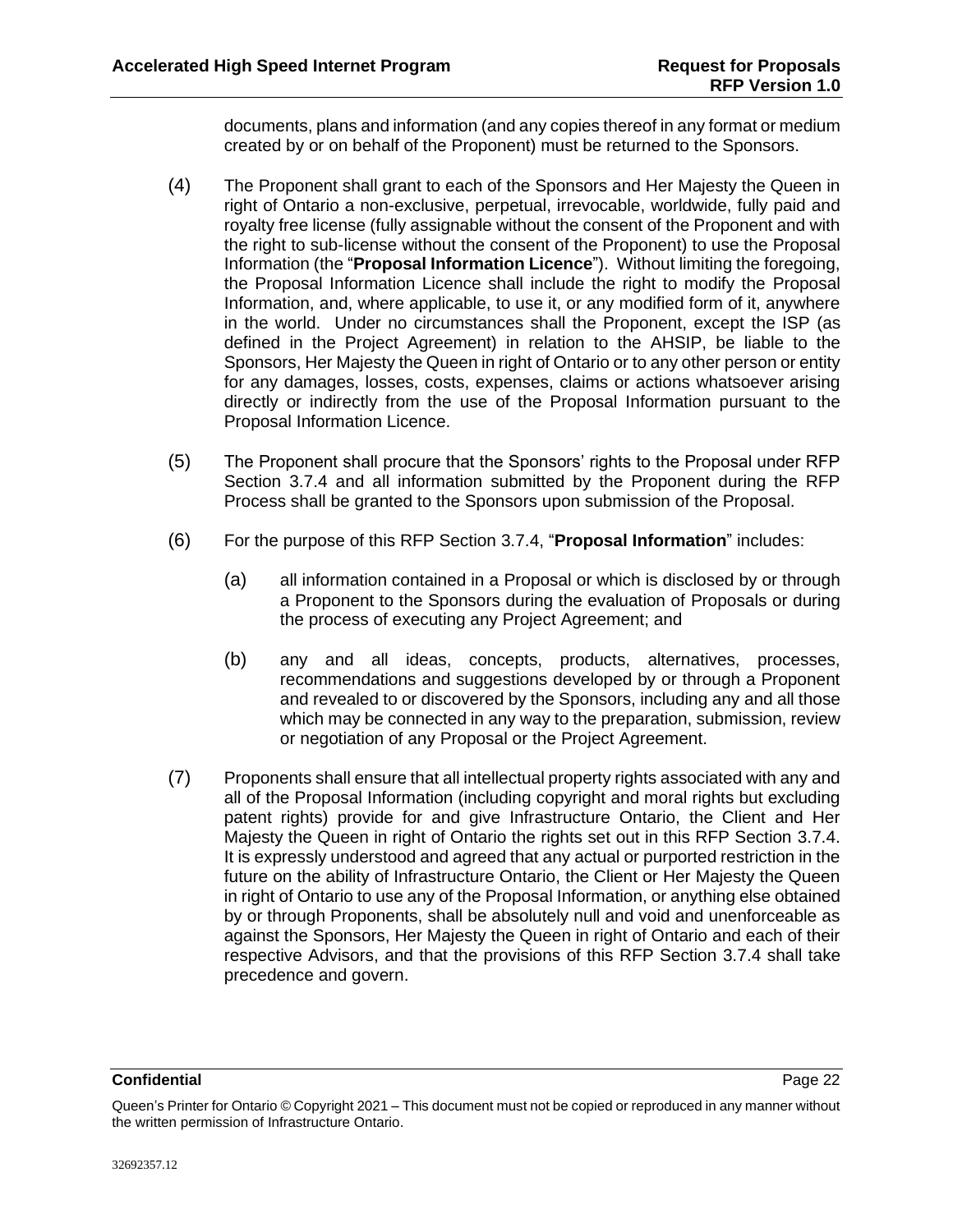# 3.7.5 Open Data Directive

(1) Proponents acknowledge that the RFP Documents and a part or parts of any Proposal are subject to the Open Data Directive and that the Ontario ministries and agencies are required to disclose or publish certain data in accordance with the Open Data Directive.

# <span id="page-26-0"></span>**3.8 Conflict of Interest and Ineligible Persons**

### 3.8.1 Conflict of Interest

- (1) Proponents and Proponent Team Members and each of their Advisors, shall disclose, in their Proponent Team Member Declaration (in respect of Proponent Team Members), all perceived, potential and actual Conflicts of Interest in the form prescribed by Part F of Schedule 2 to this RFP.
- (2) If a Proponent, a Proponent Team Member or any of their respective Advisors, prior to or following submission of its Proposal, discovers any perceived, potential or actual Conflicts of Interest, the Proponent shall promptly disclose the perceived, potential or actual Conflict of Interest to the Sponsors in a written statement to the Contact Person.
- (3) At the request of the Sponsors, the Proponent shall provide the Sponsors with the Proponent's proposed means to mitigate and minimize to the greatest extent practicable any perceived, potential or actual Conflict of Interest. The Proponent shall submit any additional information to the Sponsors that the Sponsors consider necessary to properly assess the perceived, potential or actual Conflict of Interest.
- <span id="page-26-1"></span>(4) The Sponsors may, in their sole discretion, exclude any Proponent Team Member or Proponent Advisor on the grounds of Conflict of Interest.
- <span id="page-26-3"></span>(5) Without limiting the generality of RFP Sections [3.8.1\(4\)](#page-26-1) or [\(6\),](#page-26-2) the Sponsors may, in their sole discretion, require the Proponent, Proponent Team Member or a Proponent's Advisor to substitute a new person or entity for the person or entity giving rise to the Conflict of Interest.
- <span id="page-26-2"></span>(6) The Sponsors may, in their sole discretion, waive any and all perceived, potential or actual Conflicts of Interest of Proponents or Proponent Team Members, or any of their respective Advisors. A waiver may be upon such terms and conditions as the Sponsors, in their sole discretion, require to satisfy themselves that the Conflict of Interest has been appropriately managed, mitigated and minimized, including requiring the Proponent to put into place such policies, procedures, measures and other safeguards as may be required by and be acceptable to the Sponsors, in their sole discretion, to manage, mitigate and minimize the impact of such Conflict of Interest.
- <span id="page-26-4"></span>(7) For the purposes of this RFP Process "**Conflict of Interest**" includes any situation or circumstance where a Proponent, any Proponent Team Member, any Advisor

Queen's Printer for Ontario © Copyright 2021 – This document must not be copied or reproduced in any manner without the written permission of Infrastructure Ontario.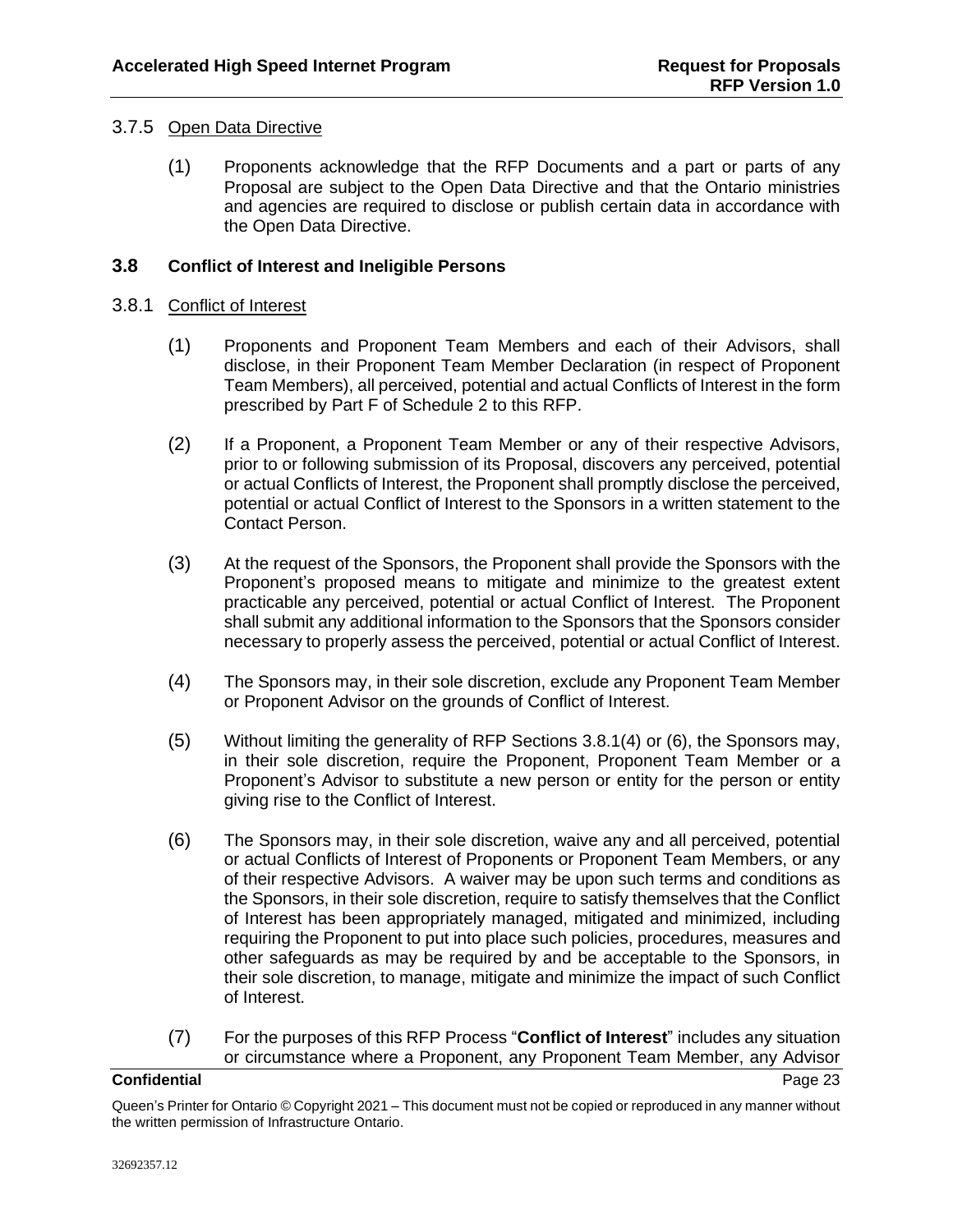to the Proponent or any of the employees of a Proponent, Proponent Team Member or Advisor to the Proponent engaged in the development or oversight of development of the Proponent's Proposal (including for such employees in their personal capacities):

- (a) has commitments, relationships or financial interests or involvement in any litigation or proceeding that:
	- (i) could or could be seen to exercise an improper influence over the objective, unbiased and impartial exercise of the independent judgment by any personnel of the Sponsors or their Advisors; or
	- (ii) could or could be seen to compromise, impair or be incompatible with the effective performance of a Proponent's obligations under the Project Agreement if that Proponent was determined to be a Successful Proponent under the RFP Process;
- (b) has contractual or other obligations to any of the Sponsors that could or could be seen to have been compromised or impaired as a result of its participation in the RFP Process or the AHSIP; or
- (c) has knowledge of confidential information (other than Confidential Information disclosed by the Sponsors in the normal course of the RFP Process) of strategic and/or material relevance to the RFP Process or to the AHSIP that is not available to other Proponents and that could or could be seen to give the Proponent an unfair competitive advantage.
- (8) The final determination of whether a perceived, potential or actual Conflict of Interest exists shall be made by the Sponsors in their sole discretion.

# <span id="page-27-0"></span>3.8.2 Ineligible Persons

- (1) As a result of their involvement in the AHSIP, the persons named as "**Ineligible Persons**" in the RFP Data Sheet, together with any Persons who formerly worked on behalf of either of the Sponsors and in the course of such work had knowledge of confidential information of strategic and/or material relevance to the RFP Process or to the AHSIP that is not available to other Proponents and that could or could be seen to give the Proponent an unfair competitive advantage (collectively, "**Ineligible Persons**"), their employees, and any of their subcontractors, advisors, consultants or representatives engaged in respect of the AHSIP and, subject to RFP Sections [3.8.2\(3\)](#page-28-1) and [3.8.2\(4\)](#page-28-2) any person controlled by, that controls or that is under common control with the Ineligible Persons (each an "**Ineligible Person's Affiliate**") are not eligible to participate as a Proponent Team Member or Advisor to any Proponent.
- (2) The Sponsors may amend the Ineligible Persons list in the RFP Data Sheet from time to time during the RFP Process.

Queen's Printer for Ontario © Copyright 2021 – This document must not be copied or reproduced in any manner without the written permission of Infrastructure Ontario.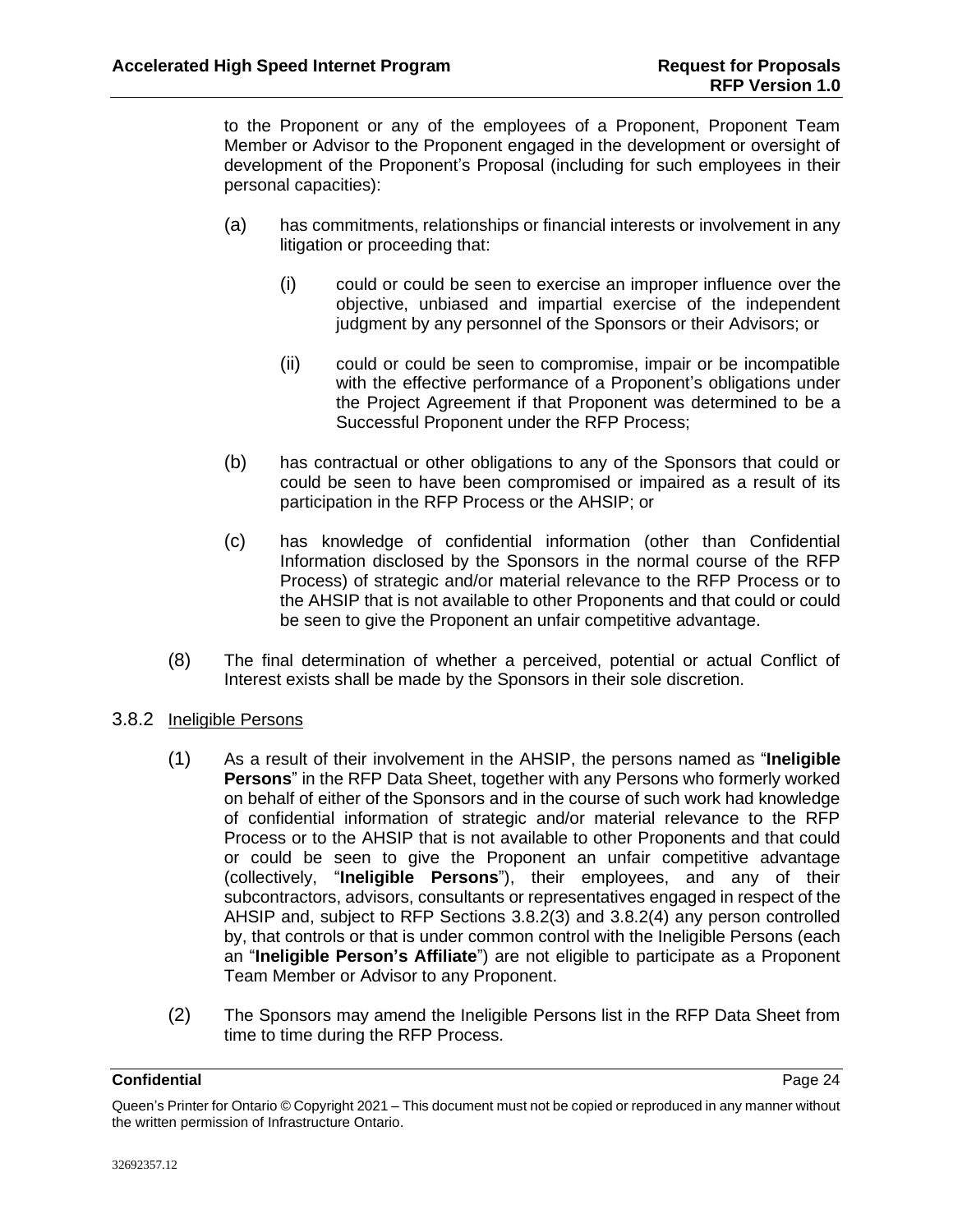- <span id="page-28-1"></span>(3) An Ineligible Person's Affiliate may be eligible to participate as a Proponent Team Member or Advisor to the Proponent only after it has obtained a written consent from the Sponsors permitting it to participate as a Proponent Team Member or Advisor to the Proponent. To obtain consent for an Ineligible Person's Affiliate to participate as a Proponent Team Member or Advisor to the Proponent, the Proponent must submit a request for consent to the Contact Person that includes the following information:
	- (a) the full legal name of the Ineligible Person's Affiliate that the Proponent wishes to include on its team or as a Proponent Team Member or Advisor to the Proponent;
	- (b) information regarding the Ineligible Person's Affiliate's relationship to the Ineligible Person listed in the RFP Data Sheet; and
	- (c) a description of the policies and procedures that will be put in place to manage, mitigate or minimize the impact of any perceived, potential or actual Conflict of Interest with respect to the Ineligible Person's Affiliate.
- <span id="page-28-2"></span>(4) Upon the Contact Person's receipt of a Proponent's properly completed request for consent in accordance with RFP Section [3.8.2\(3\),](#page-28-1) the Sponsors shall, in their sole discretion, make a determination as to whether they consider there to be a perceived, potential or actual Conflict of Interest and whether the impact of such perceived, potential or actual Conflict of Interest can be appropriately managed, mitigated or minimized. The Proponent shall be notified of the Sponsors' decision by means of a consent letter setting out the nature of the consent and the management, mitigation or minimization measures required as a condition of consent. If the Ineligible Person's Affiliate is considered to have a Conflict of Interest, the impact of which cannot be properly managed, mitigated or minimized, the Sponsors shall add the Ineligible Person's Affiliate to the Ineligible Persons list by Addendum.

# 3.8.3 Conflict of Interest Screening List

(1) Proponents shall deliver to the Contact Person, no later than the Pre-Auction Submission Deadline, the list of Identified Proponent Parties and other significant individuals having involvement in the preparation and/or oversight of the preparation of the Proposal in the form prescribed by Part G of Schedule 2 to this RFP, which list shall be used by the Sponsors in its assessment of the presence of an actual, potential or perceived Conflict of Interest involving any Proponent, Identified Proponent Party or any employee or advisor of the Sponsors in respect of the AHSIP.

# <span id="page-28-0"></span>**3.9 Constructor Requirements**

(1) A Constructor may participate on more than one Proponent team, including more than one Proponent team bidding on the same Service Area.

Queen's Printer for Ontario © Copyright 2021 – This document must not be copied or reproduced in any manner without the written permission of Infrastructure Ontario.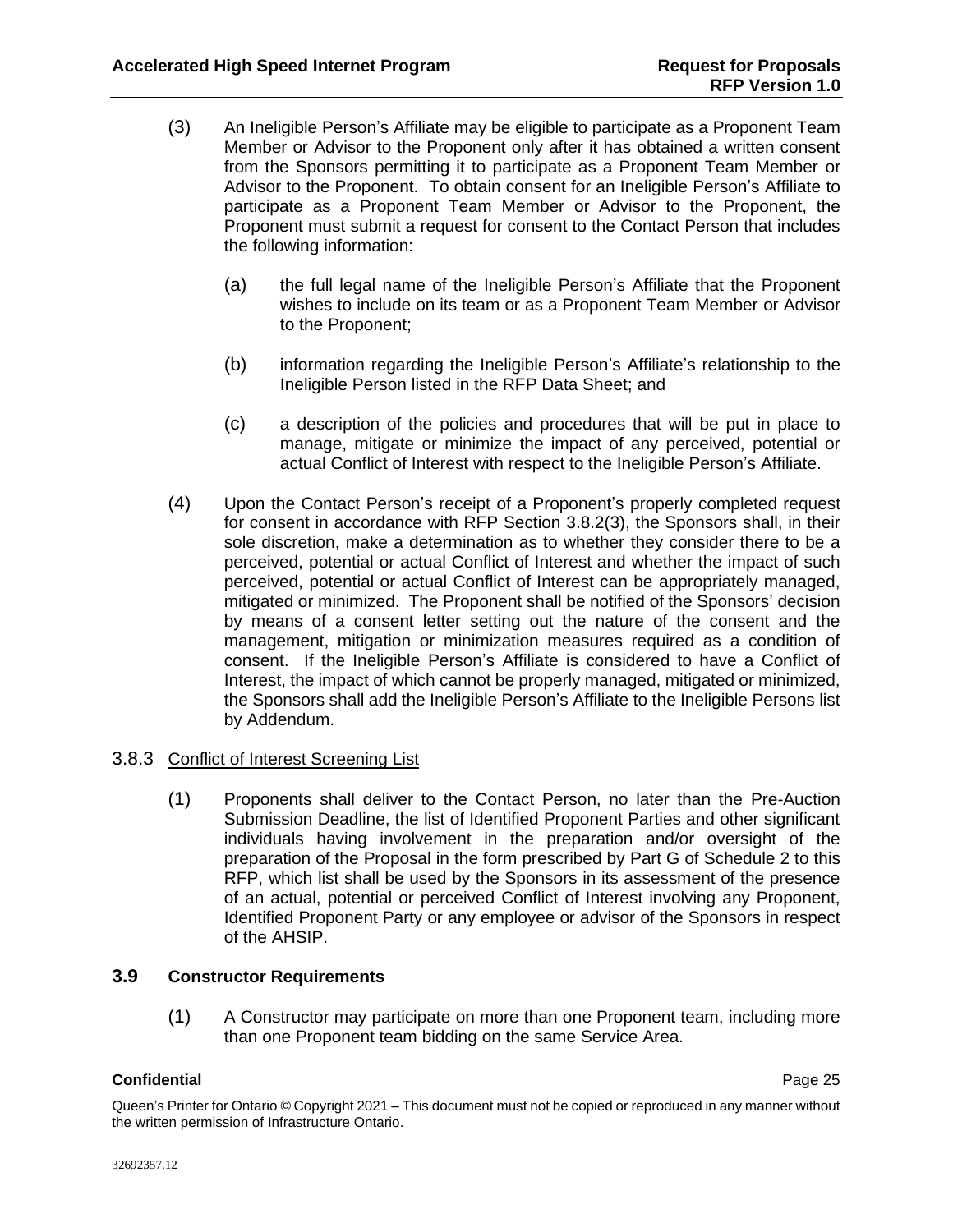- (2) Proponents and Proponent Team Members shall not, at any time during the RFQ Process or RFP Process, enter into exclusivity arrangements with any Constructor, including a prospective Constructor.
- (3) As a condition to participating in an Auction or making an Alternative Submission, each Proponent Team Member will be required to confirm that it has not entered into any exclusivity arrangement with any Constructor in respect of the AHSIP.
- (4) The Sponsors may, in their sole discretion, disqualify a Proponent, or reject a Proposal from a Proponent, where the Proponent or any Proponent Team Member fails to comply with a requirements prescribed by the Sponsors pursuant to this Section [3.9.](#page-28-0)

# <span id="page-29-0"></span>**3.10 Proponent Costs**

- (1) The Proponents and the Proponent Team Members shall bear all costs and expenses incurred by them relating to any aspect of their participation in this RFP Process, including all costs and expenses related to the Proponents' involvement in:
	- (a) the preparation, presentation and submission of their Proposals;
	- (b) attendance at any Proponents Meeting, Commercially Confidential Meeting or any other meeting with the Sponsors;
	- (c) due diligence and information gathering processes;
	- (d) preparation of responses to questions or requests for information from the Sponsors;
	- (e) preparation of the Proponent's own RFIs during the clarification process; and
	- (f) negotiations, including in relation to finalizing the Project Agreement.
- (2) The Sponsors are not liable to pay any costs or expenses of any Proponent or to reimburse or compensate a Proponent under any circumstances, regardless of the outcome of the RFP Process.

# <span id="page-29-1"></span>**SECTION 4 PROPOSAL FORM AND CONTENT REQUIREMENTS**

# <span id="page-29-2"></span>**4.1 Format and Content of the Proposal**

(1) In respect of each applicable Service Area, Proponents shall submit Proposals organized in accordance with and in the format set out in Schedules 2, 3 and 4 to this RFP.

# (2) Proponents shall submit Proposals in three parts as follows:

### **Confidential** Page 26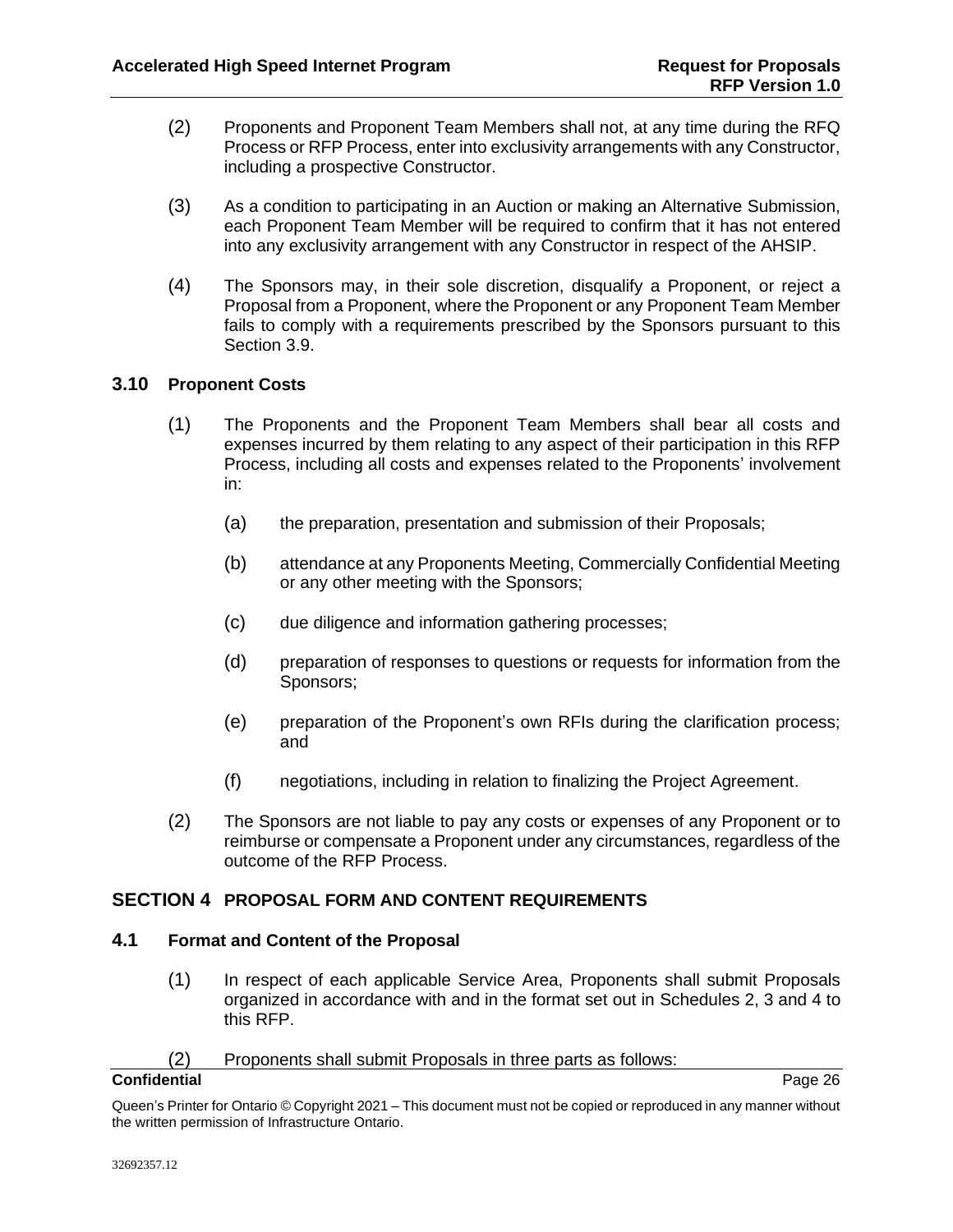- <span id="page-30-1"></span>(a) Part 1 – the pre-auction submission (the "**Pre-Auction Submission**") in accordance with Schedule 2 to this RFP, consisting of:
	- (i) Financial Document Requirements (Part A of Schedule 2 to this RFP);
	- (ii) Service Area and Process Declaration Requirements (Part B of Schedule 2 to this RFP);
	- (iii) Proponent Team Member Submission Requirements (Part C of Schedule 2 to this RFP);
	- (iv) Letter of Credit (Part D of Schedule 2 to this RFP);
	- (v) Proponent Team Member Declaration (Part F of Schedule 2 to this RFP); and
	- (vi) Conflicts of Interest Screening List (Part G of Schedule 2 to this RFP).
- (b) Part 2 pursuant to the Auction or an Alternative Submission in accordance with Schedule 3 to this RFP, consisting of:
	- (i) a Bid Price or Total Premises Coverage and Wired Premises Coverage for Wired Service Areas (Part A of Schedule 3 to this RFP); or
	- (ii) a Bid Price or Total Premises Coverage and Wired Premises Coverage for Wireless Service Areas (Part B of Schedule 3 to this RFP); and
- <span id="page-30-0"></span>(c) Part 3 – the post-auction validation submission (the "**Post-Auction Validation Submission**") (only required in the event a Proponent becomes the Preferred Proponent or Alternate Proponent in respect of a Service Area), consisting of:
	- (i) a Solution Summary (Part A of Schedule 4 to this RFP);
	- (ii) Solution Details (Part B of Schedule 4 to this RFP);
	- (iii) Network Segment Maps (Part C of Schedule 4 to this RFP);
	- (iv) Construction Readiness Requirements (Part D of Schedule 4 to this RFP); and
	- (v) Project Budget Requirements (Part E of Schedule 4 to this RFP).

Queen's Printer for Ontario © Copyright 2021 – This document must not be copied or reproduced in any manner without the written permission of Infrastructure Ontario.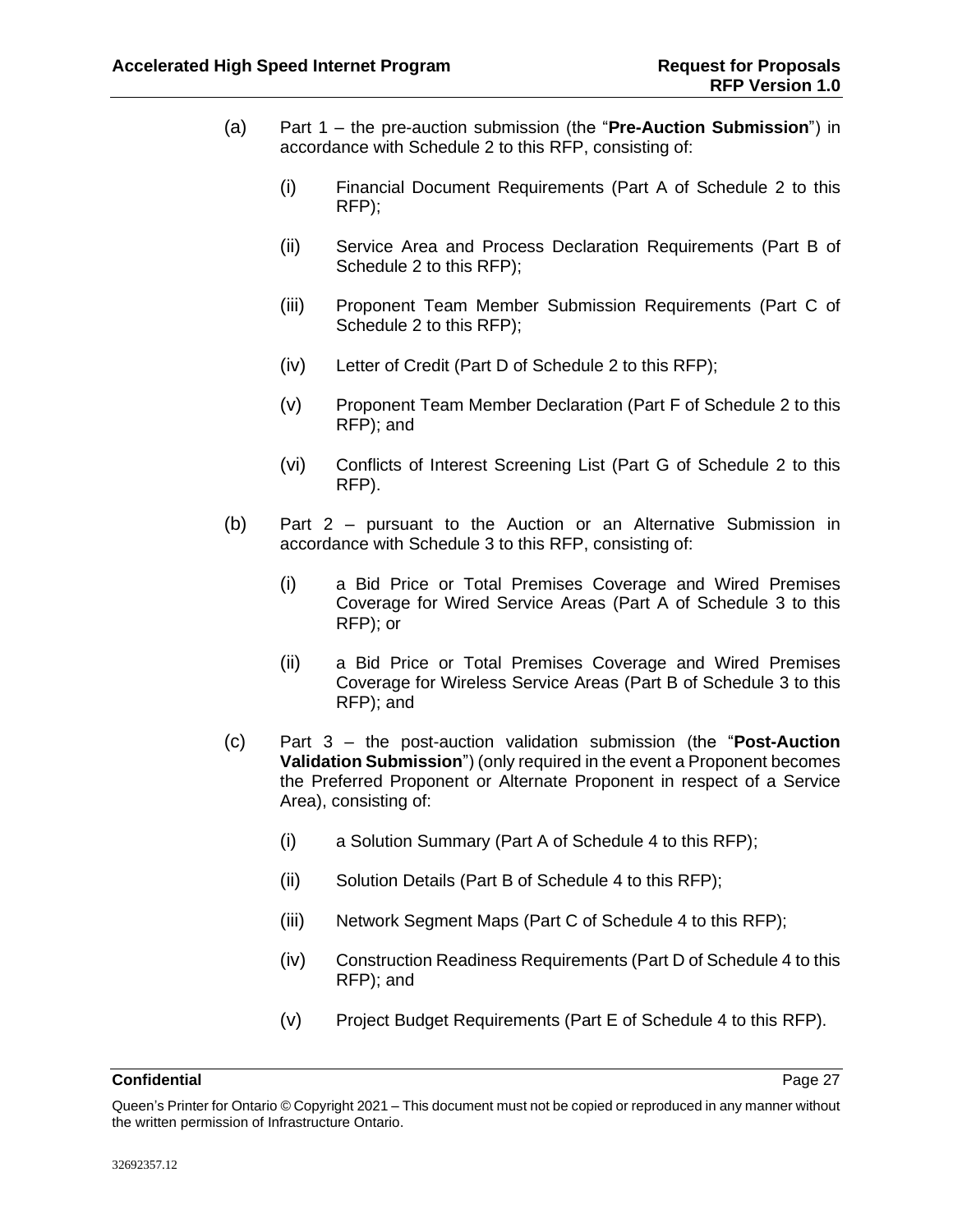(3) Proponents shall submit each of Parts 1, 2, and 3 of their Proposals in accordance with the requirements and instructions set out in Schedules 2, 3 and 4 to this RFP.

# <span id="page-31-0"></span>**4.2 Proposal Letter of Credit**

- <span id="page-31-2"></span>4.2.1 Proposal Letter of Credit
	- (1) Each Proponent shall provide as part of its Pre-Auction Submission an irrevocable, unconditional standby letter of credit (the "**Letter of Credit**") from a Canadian chartered bank listed in Schedule I or Schedule II to the *Bank Act* (Canada) and in the form attached as Part D to Schedule 2 to this RFP, in an amount equal to 3% of the aggregate of the Reserve Prices for all of the Proponent's Declared Service Areas, to secure the Proponent's obligations in accordance with RFP Section [4.2.1\(3\).](#page-31-1)
	- (2) Subject to the Sponsors' right to retain and apply the Letter of Credit as liquidated damages as provided in this RFP, the Letter of Credit shall be returned to the Proponent as follows:
		- (a) if the Sponsors give notice to the Proponent that they are cancelling or discontinuing the RFP Process, no later than ten (10) days after receipt by the Sponsors of a written demand for the Letter of Credit by the Proponent;
		- (b) in the event that a Proponent is not selected as the Preferred Proponent or the Alternate Proponent of a given Service Area included as part of such Proponent's Pre-Auction Submission, such Proponent's Letter of Credit shall be reduced by an amount equal to 3% of the Reserve Price for such Service Area; provided that if the Letter of Credit would be reduced to nil as a result of the foregoing, it shall be cancelled; or
		- (c) in the event that a Proponent withdraws or is deemed to have withdrawn its Pre-Auction Submission pursuant to RFP Section [5.2](#page-34-0) in respect of a given Service Area, such Proponent's Letter of Credit shall be reduced by an amount equal to 3% of the Reserve Price for such Service Area; provided that if the Letter of Credit would be reduced to nil as a result of the foregoing, it shall be cancelled.
	- (3) In the event that a Proponent is selected as the Preferred Proponent or the Alternate Proponent for a Service Area and does not comply with the obligations set out in this RFP or the Preferred Proponent otherwise fails to execute the Project Agreement with respect to a Service Area within seven weeks of being named as the Successful Proponent for that Service Area, the Sponsors shall be entitled to draw on such Proponent's Letter of Credit in an amount equal to 3% of the Reserve Price for such Service Area and retain and apply the proceeds thereof as liquidated damages. The Proponent agrees that such liquidated damages are not a penalty but represent a genuine and reasonable pre-estimate of the damages that the Sponsors will suffer as a result of the Proponent failing to comply with its obligations under this RFP and/or failing to execute the Project Agreement by the

<span id="page-31-1"></span>Queen's Printer for Ontario © Copyright 2021 – This document must not be copied or reproduced in any manner without the written permission of Infrastructure Ontario.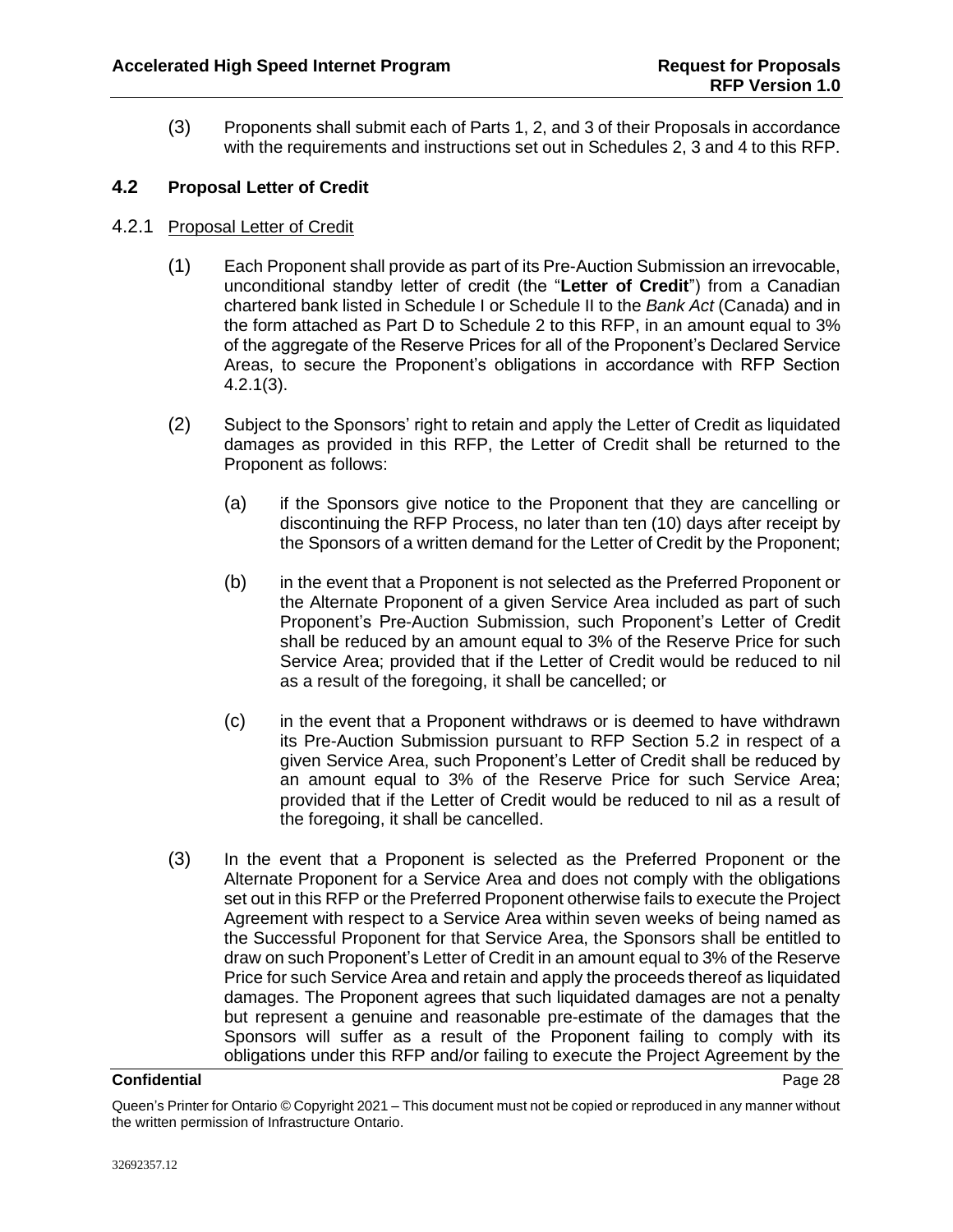prescribed time. Such payment shall constitute full and final settlement of any and all damages that may be claimed by the Sponsors as a result of the Proponent failing to comply with its obligations under this RFP and/or failing to execute the Project Agreement by the prescribed time. The Proponent agrees that such liquidated damages shall be payable whether or not the Sponsors incur or mitigate their damages, and that the Sponsors shall not have any obligation to mitigate any such damages.

(4) The Sponsors shall not be required to give any prior written notice to the Proponent of their intention to draw on the Letter of Credit. If the Proponent notifies the Contact Person in writing that the Proponent disputes the Sponsors' right to draw on the Letter of Credit and to retain the proceeds as liquidated damages, then the Sponsors shall nonetheless be entitled to draw on the Letter of Credit, but to the extent is finally determined in a non-appealable judgment of a court of competent jurisdiction that the Sponsors were not entitled to draw on the Letter of Credit and to retain the proceeds as liquidated damages, the Sponsors will be liable to repay the amount wrongfully drawn, together with interest charges at the rate prescribed on that amount. If the Proponent fails to renew or extend the Letter of Credit at least 30 days prior to its expiry date, the Sponsors may, at any time without notice to the Proponent, draw on the Letter of Credit and hold the proceeds thereof in the same manner and for the same purposes as the Letter of Credit.

# <span id="page-32-0"></span>**4.3 Surety's Confirmation Letter**

- 4.3.1 Surety's Confirmation Letter
	- (1) Each Proponent must submit a surety confirmation letter as set out in Schedule 2 to this RFP confirming that the Proponent has access to a performance bond and a labour and material payment bond for the Project(s) as required by the Project Agreement.

# <span id="page-32-1"></span>**SECTION 5 SUBMISSION, WITHDRAWAL, MODIFICATION OF THE PROPOSAL**

# <span id="page-32-2"></span>**5.1 Submission of Proposal**

# 5.1.1 Pre-Auction Submission

- (1) Each Proponent shall submit its Pre-Auction Submission on or before the Pre-Auction Submission Deadline. For the purposes of the RFP Process, the determination of whether the Pre-Auction Submission has been submitted on or before the Pre-Auction Submission Deadline shall be based on the time and date stamp the Proponent receives from Coupa. A Pre-Auction Submission received after the Pre-Auction Submission Deadline, as documented by the electronic time and date stamp, shall be returned unopened to the sender.
- (2) Proponents shall submit their Pre-Auction Submissions using only the method set out in the RFP Data Sheet. It is the sole responsibility of the Proponent to ensure that the Pre-Auction Submission is received by Infrastructure Ontario prior to the

Queen's Printer for Ontario © Copyright 2021 – This document must not be copied or reproduced in any manner without the written permission of Infrastructure Ontario.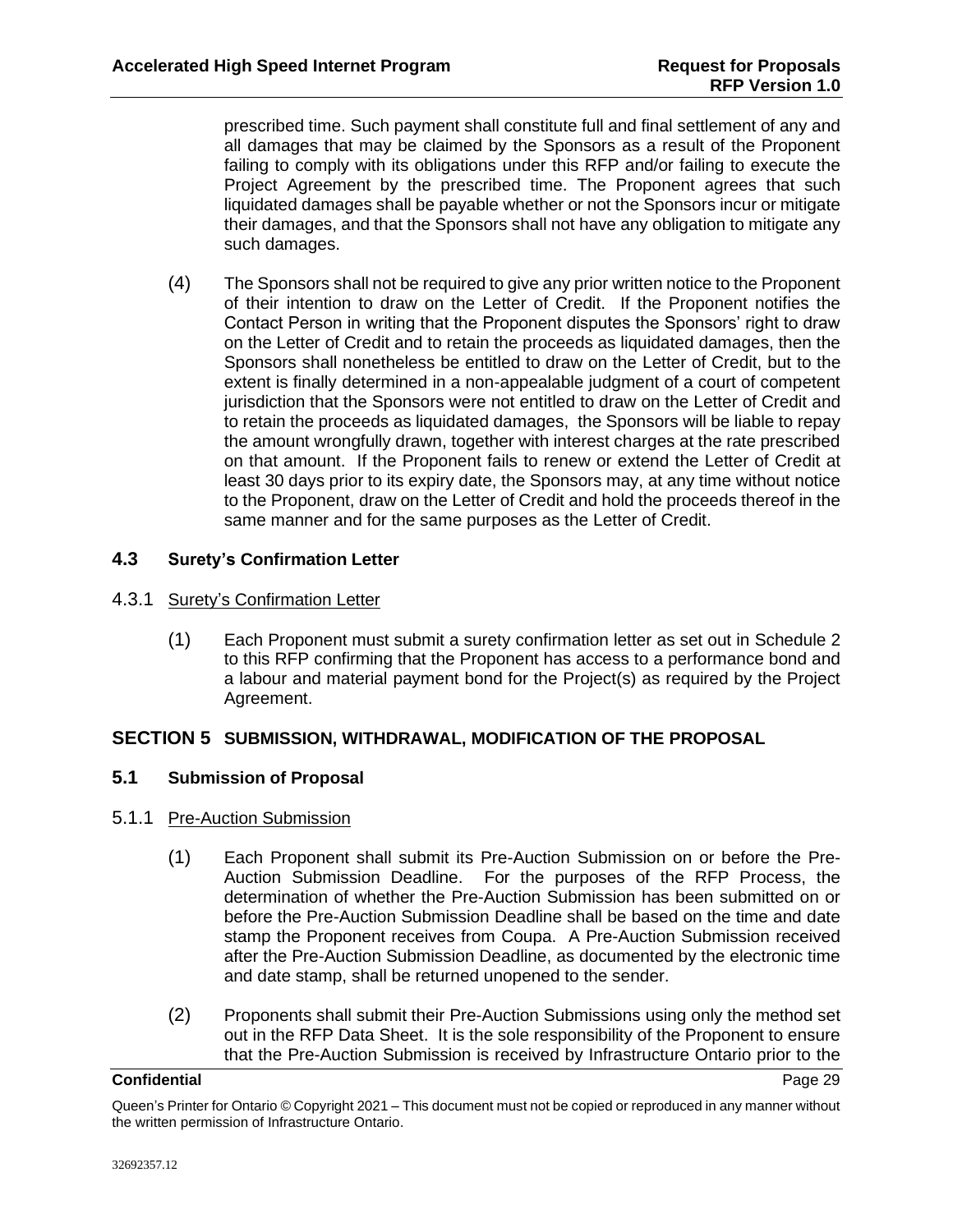Pre-Auction Submission Deadline, and to ensure it receives a date and time stamp receipt from Coupa confirming its timely delivery. The Sponsors will not accept a Pre-Auction Submission delivered by electronic mail.

- (3) Proponents shall provide electronic copies of their Pre-Auction Submission in the formats specified in Schedule 2 to this RFP.
- (4) If there is any difference whatsoever between the electronic copies of the Pre-Auction Submission in PDF Format and native file format submitted through Coupa, the copy of the Pre-Auction Submission in the PDF format submitted through Coupa shall govern.

# 5.1.2 Live Auction and Alternative Submissions

- (1) Each Proponent may participate in the Auction or make an Alternative Submission (based on the Proponent's Process Declaration) in respect of the Service Areas included in the Proponent's Service Area Declaration at the date and time specified in the Timetable.
- (2) Each Proponent shall submit its Bid Price or Total Premises Coverage and Wired Premises Coverage, as the case may be, in respect of such Service Area using only the method set out in the RFP Data Sheet and in accordance with the Auction process described in Schedule 3 to this RFP.

# <span id="page-33-0"></span>5.1.3 Post-Auction Validation Submission

- (1) Each Preferred Proponent and Alternate Proponent shall submit its Post-Auction Validation Submission on or before the Post-Auction Validation Submission Deadline. For the purposes of the RFP Process, the determination of whether the Post-Auction Validation Submission has been submitted on or before the Post-Auction Validation Submission Deadline, shall be based on the time and date stamp the Preferred Proponent receives from Coupa. A Post-Auction Validation Submission received after the Post-Auction Validation Submission Deadline, as documented by the electronic time and date stamp, shall be returned unopened to the sender.
- (2) Preferred Proponents and Alternate Proponents shall submit their Post-Auction Validation Submission using only the method set out in the RFP Data Sheet. It is the sole responsibility of the Preferred Proponent and Alternate Proponent to ensure that each of the Post-Auction Validation Submissions is received by the Sponsors prior to the Post-Auction Validation Submission Deadline, and to ensure it receives a date and time stamp receipt from Coupa confirming its timely delivery. The Sponsors will not accept a Post-Auction Validation Submission delivered by electronic mail.
- (3) Preferred Proponents and Alternate Proponents shall provide an electronic copy of their Post-Auction Validation Submission in the format specified in Schedule 4 to this RFP.

Queen's Printer for Ontario © Copyright 2021 – This document must not be copied or reproduced in any manner without the written permission of Infrastructure Ontario.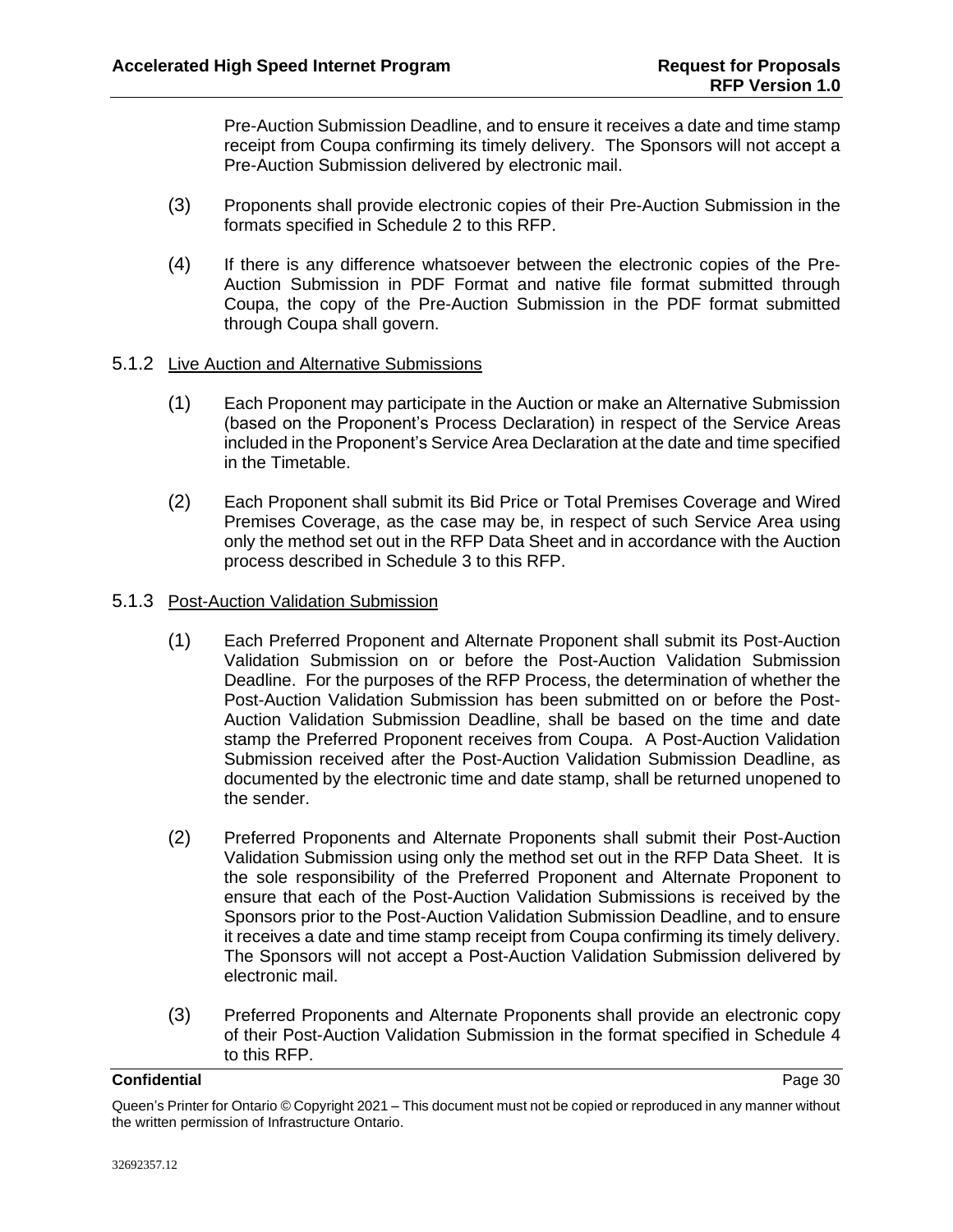(4) If there is any difference whatsoever between the electronic copy of the Post-Auction Validation Submission in PDF Format and native file format submitted through Coupa, the copy of the Post-Auction Validation Submission in the PDF format submitted through Coupa shall govern.

# <span id="page-34-0"></span>**5.2 Withdrawal of Proposals**

- (1) A Proponent may withdraw its Pre-Auction Submission using Coupa before the Pre-Auction Submission Deadline.
- (2) Any Proponent that fails to submit a Bid Price in an Auction or make an Alternative Submission, as applicable, in respect of any of such Proponent's Declared Service Areas shall be deemed to have withdrawn its Pre-Auction Submission in respect of that Service Area.

# <span id="page-34-1"></span>**5.3 Amendment of Proposal**

- (1) Proponents may amend their Pre-Auction Submission or Post-Auction Validation Submission after submission but only if the Pre-Auction Submission is resubmitted on or before the Pre-Auction Submission Deadline and the Post-Auction Validation Submission is resubmitted on or before the Post-Auction Validation Submission Deadline, in accordance with the following:
	- (a) the Proponent shall withdraw its original Pre-Auction Submission or Post-Auction Validation Submission using Coupa before the Pre-Auction Submission Deadline or Post-Auction Validation Submission Deadline, as applicable; and
	- (b) the Proponent shall submit a revised replacement Pre-Auction Submission or Post-Auction Validation Submission in accordance with the RFP Documents and on or before the Pre-Auction Submission Deadline or Post-Auction Validation Submission Deadline, as applicable, in accordance with the requirements of RFP Section [5.1.](#page-32-2)

# <span id="page-34-3"></span><span id="page-34-2"></span>**5.4 Proposal Irrevocability**

(1) Except as provided in RFP Sections [5.5\(1\)](#page-35-3) and the Proponent's right to withdraw a Pre-Auction Submission before the Pre-Auction Submission Deadline, the Proposal of a Proponent shall be irrevocable and shall remain in effect and open for acceptance until (i) the date on which such Proponent is notified by the Sponsors that the Proponent is not the Preferred Proponent or the Alternate Proponent for the relevant Service Area, (ii) where the Proponent is identified as a Preferred Proponent or an Alternate Proponent for the relevant Service Area, sixtyfive (65) days after the Auction for that Service Area, or (iii) until Commercial Close has been achieved for the relevant Service Area, whichever occurs first for such Proponent (the "**Proposal Validity Period**").

Queen's Printer for Ontario © Copyright 2021 – This document must not be copied or reproduced in any manner without the written permission of Infrastructure Ontario.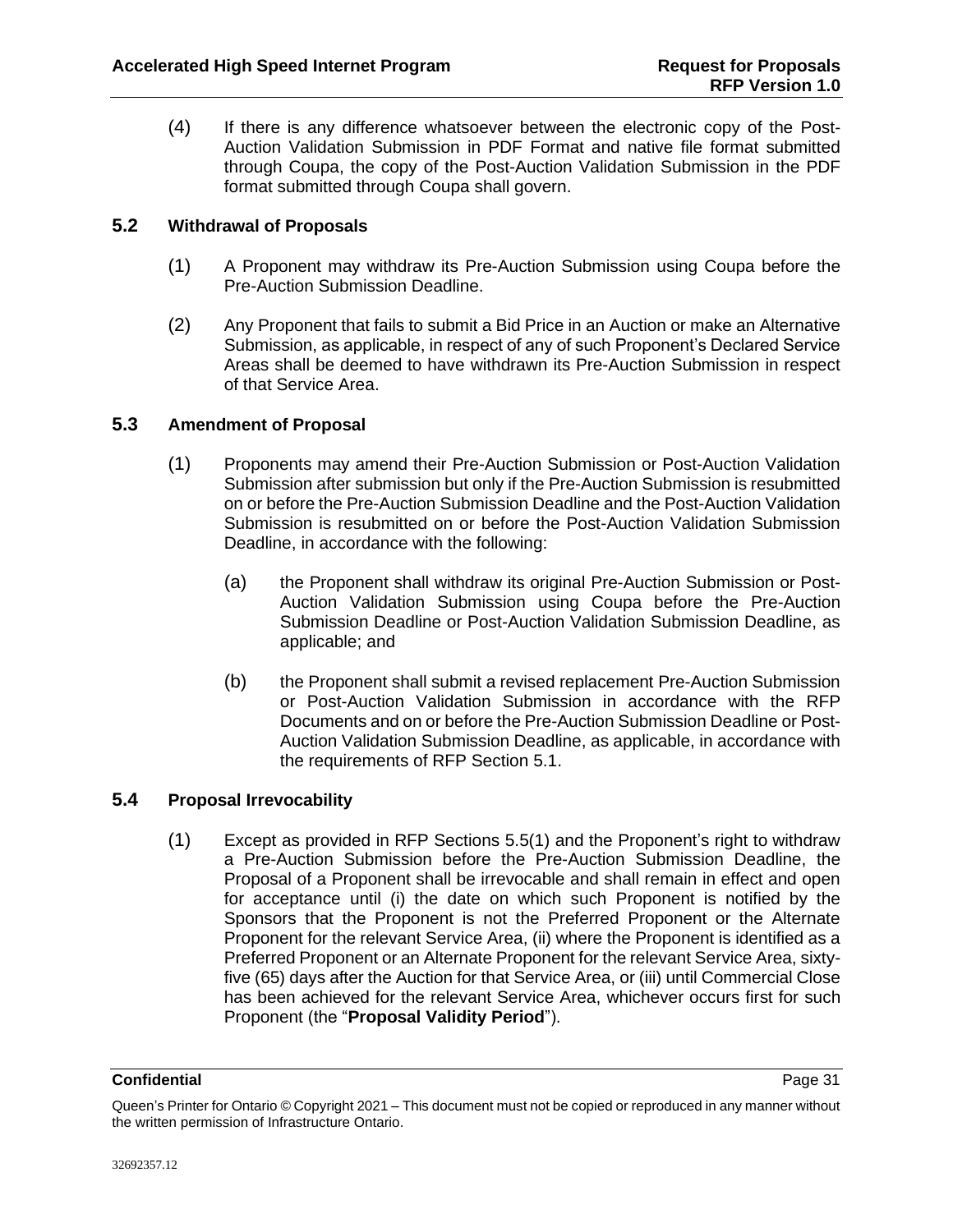# <span id="page-35-3"></span><span id="page-35-0"></span>**5.5 Extension of Proposal Validity Period**

- (1) If the Sponsors wish to extend the Proposal Validity Period, the Sponsors shall submit a request to extend to those Proponents whose Proposals, in the Sponsors' sole discretion, are still under consideration in the RFP Process. For the purpose of greater clarity, the Sponsors may issue a request to extend the Proposal Validity Period after the Preferred Proponents and Alternate Proponent have already been identified. A Proponent may, in its discretion, refuse to extend the Proposal Validity Period in accordance with the following:
	- (a) notwithstanding a Proponent's refusal to extend the Proposal Validity Period, that Proponent's Proposal shall continue to be valid in accordance with the original Proposal Validity Period for such Proposal; and
	- (b) if the Sponsors determine that they will be unable to determine the Successful Proponent or reach Commercial Close prior to the expiration of the original Proposal Validity Period for all Proposals, the Sponsors may discontinue the evaluation or consideration of a Proponent or finalization of a Project Agreement with a Preferred Proponent or Alternate Proponent if that Proponent has refused the Sponsors' request to extend the Proposal Validity Period and may continue the RFP Process with only those Proponents that have agreed to an extension of the Proposal Validity Period.
- (2) In respect of a Preferred Proponent, the Sponsors shall be considered to have accepted a Preferred Proponent's Proposal in respect of a Service Area prior to the expiration of the Proposal Validity Period if the Signing Parties and the Preferred Proponent reach Commercial Close in respect of such Service Area prior to the expiration of the Proposal Validity Period (or the extended Proposal Validity Period, if applicable).

# <span id="page-35-1"></span>**SECTION 6 EVALUATION, CLARIFICATION AND VERIFICATION OF PROPOSALS**

# <span id="page-35-2"></span>**6.1 Evaluation Committee and Advisors**

- (1) The Sponsors will establish an evaluation committee (the "**Evaluation Committee**") for the purpose of reviewing Pre-Auction Submissions and evaluating Post-Auction Validation Submissions in accordance with the RFP Documents. The Sponsors, in their sole discretion, will determine the size, structure and composition of the Evaluation Committee and any sub-committees of the Evaluation Committee. The Evaluation Committee may be assisted by and receive advice from any of the Sponsors' Advisors, and any other employees or representatives of the Sponsors in any manner determined necessary or desirable by the Sponsors.
- (2) If a member of the Evaluation Committee or, if applicable, an evaluation subcommittee becomes unable to continue serving on the Evaluation Committee or evaluation sub-committee before the completion of a step in the evaluation

Queen's Printer for Ontario © Copyright 2021 – This document must not be copied or reproduced in any manner without the written permission of Infrastructure Ontario.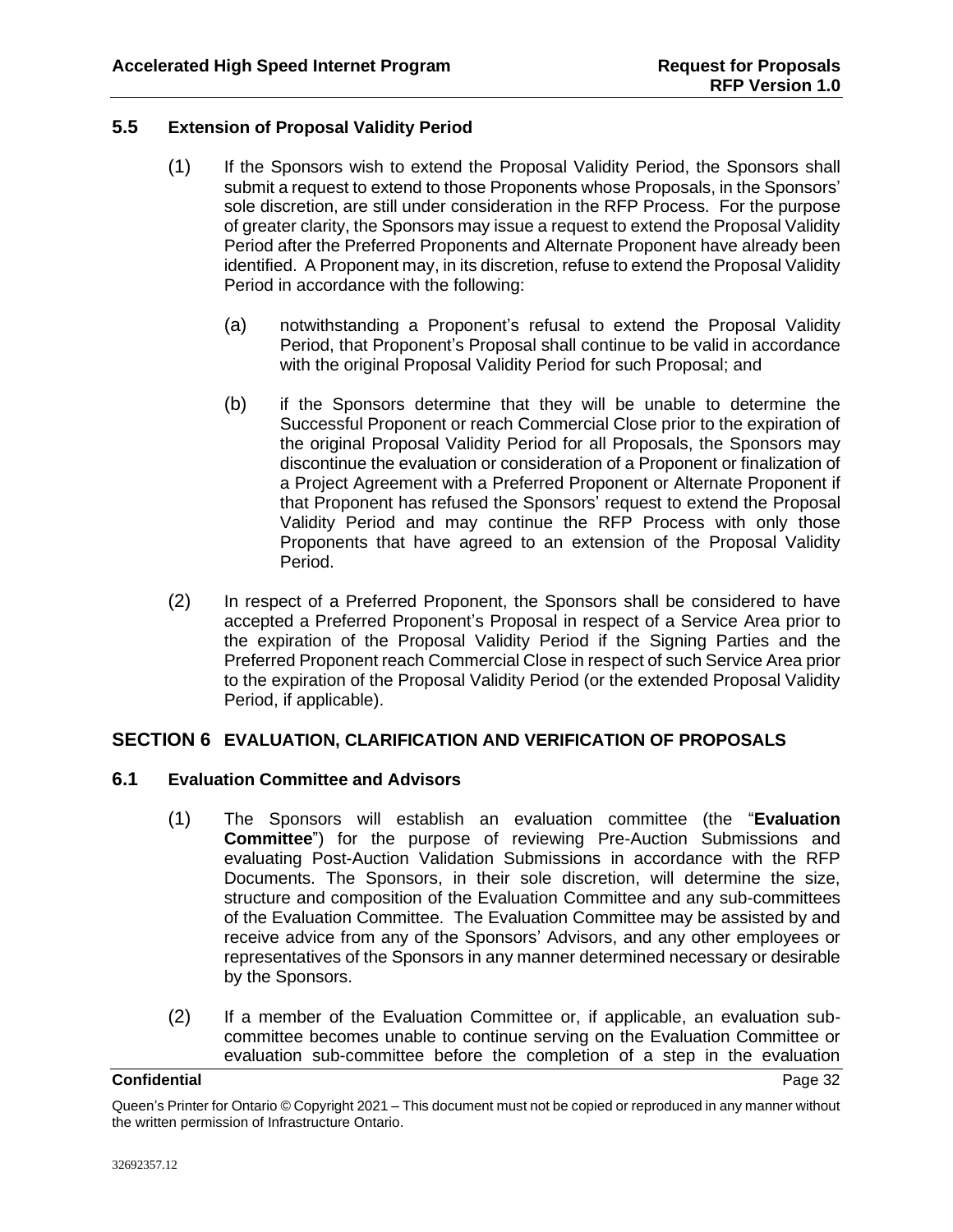process, the evaluation comments and scores of that individual, in respect of the uncompleted steps in the evaluation process only, shall be ignored. For clarity, if an Evaluation Committee or sub-committee member becomes unable to continue serving on the Evaluation Committee or a sub-committee after the full completion of a step in the evaluation process, the results of the completed steps of the evaluation process are unaffected and remain valid. Whether or not an Evaluation Committee or sub-committee member, in these circumstances, is replaced is in the sole discretion of the Sponsors.

# <span id="page-36-0"></span>**6.2 Sponsors' Clarification and Verification of Proposals**

- (1) The Sponsors may:
	- (a) require a Proponent to clarify or verify the contents of its Proposal or any statement made by the Proponent;
	- (b) require a Proponent to submit supplementary documentation clarifying or verifying any matters contained in its Proposal; and
	- (c) seek a Proponent's acknowledgement of the Sponsors' interpretation of the Proposal or any part of the Proposal.
- (2) The Sponsors are not obliged to seek clarification or verification of any aspect of a Proposal or any statement by a Proponent, including an ambiguity in a Proposal or in a statement made by a Proponent.
- (3) Any written information received by the Sponsors from a Proponent pursuant to a request for clarification or verification from the Sponsors as part of the RFP Process may, in the Sponsors' sole discretion, be considered as an integral part of the applicable Proposal.

# <span id="page-36-2"></span><span id="page-36-1"></span>**6.3 Determination of Compliance**

- (1) For purposes of this RFP, a Proposal is "non-compliant" and does not "comply" or achieve "compliance" with the requirements of the RFP Documents if that Proposal contains a "**Material Deviation**". A Material Deviation is:
	- (a) any failure in a Proposal to conform with any requirement of the RFP Documents that, in the sole discretion of the Sponsors:
		- (i) impedes, in any material way, the ability of the Sponsors to evaluate the Proposal;
		- (ii) constitutes an attempt by the Proponent to revise the Sponsors' or the Proponent's rights or obligations under the RFP Documents or affects the Sponsors' ability to enforce the Proponent's obligations pursuant to the RFP Documents in a way not permitted by this RFP; or

Queen's Printer for Ontario © Copyright 2021 – This document must not be copied or reproduced in any manner without the written permission of Infrastructure Ontario.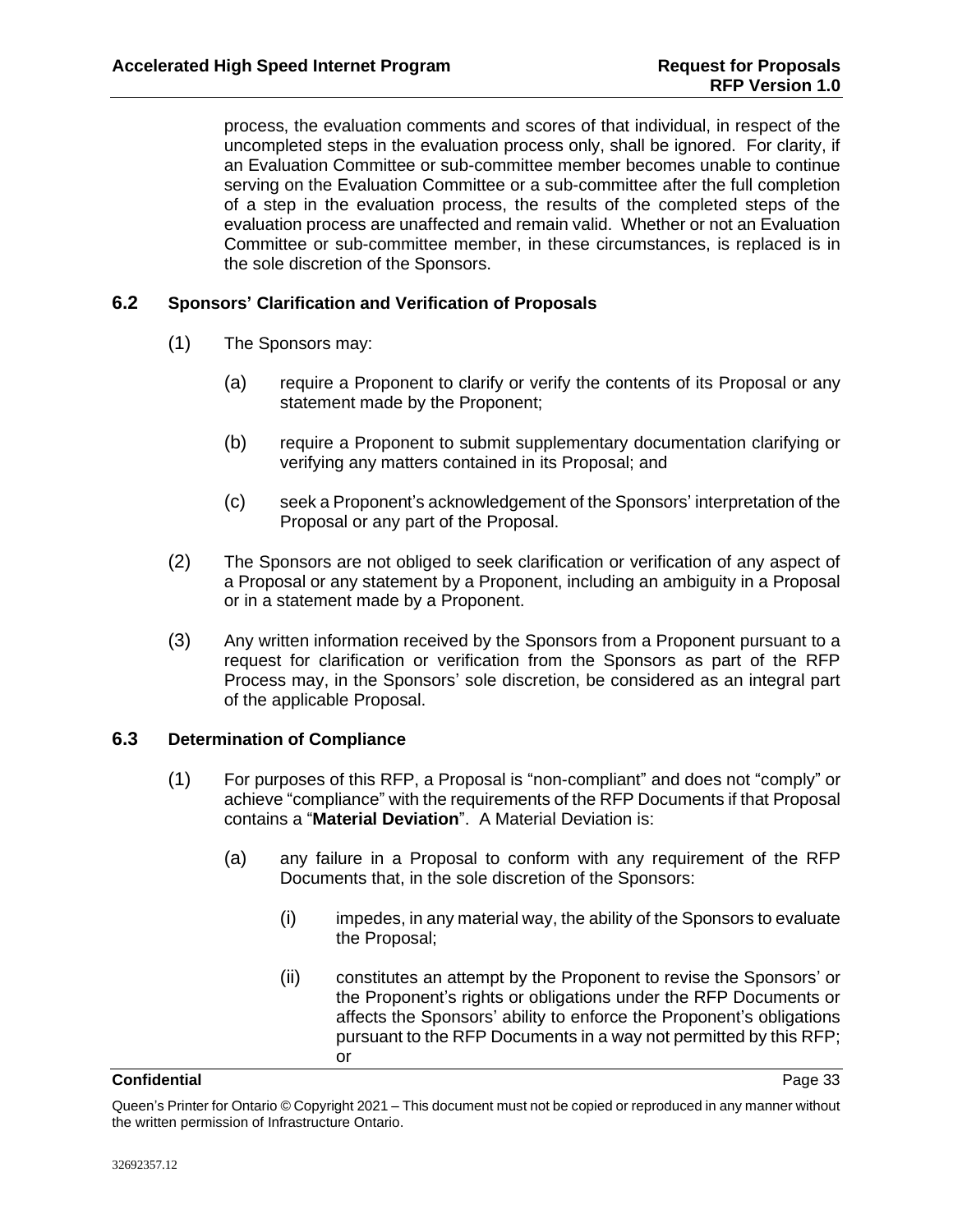- (iii) constitutes an attempt by the Proponent to revise the Sponsors' or the Proponent's rights or obligations under the Project Agreement.
- (2) A requirement in either this RFP or in the Schedules to this RFP that a Proponent "must" or "shall" do anything is not intended to supersede the concepts of "comply", "compliance" or "Material Deviation" or any other portion of this RFP Section [6.3.](#page-36-1)
- (3) Each Proponent acknowledges and agrees that the Sponsors' evaluation of compliance with the RFP Documents is not an evaluation of absolute compliance and that the Sponsors may waive:
	- (a) any deviation that is not a Material Deviation at any time; and
	- (b) any Material Deviation in accordance with RFP Section [10.2\(3\).](#page-46-2)
- <span id="page-37-1"></span>(4) The Sponsors may identify a Material Deviation in a Proposal at any time during the RFP Process (after the Pre-Auction Submission Deadline) and, for clarity, at any step during the evaluation process set out in RFP Section [6.5.](#page-38-0)
- <span id="page-37-2"></span>(5) Subject to RFP Sectio[n 6.3\(3\)\(b\),](#page-37-1) if the Sponsors determine that a Proposal is noncompliant in accordance with RFP Section [6.3,](#page-36-1) the Sponsors may, in their sole discretion and without liability, cost or penalty, declare that the Proposal shall not be given any further consideration and take such action as permitted under RFP Section [7.1.2.](#page-40-0) If a declaration by the Sponsors that a Proposal is non-compliant occurs after the scoring of that Proposal has commenced, any scores given to that Proposal shall be declared null and void.

# <span id="page-37-0"></span>**6.4 Non-Compliance Distinguished from Poor Quality**

- (1) A Proposal that contains a poor quality response and/or a failure to conform to a requirement of the RFP Documents shall not be deemed to be non-compliant and such poor quality response and/or failure to conform shall not be deemed to be a Material Deviation unless, and only unless, such poor quality response and/or failure to conform to the requirement of the RFP Documents, in the sole discretion of the Sponsors, meets the definition of a Material Deviation as set out in Section [6.3\(1\)](#page-36-2) above.
- (2) A design compliance/conformance or technical compliance conformance review is only a tool to assist in the evaluation and scoring of the Pre-Auction Submission and Post-Auction Validation Submission. Notwithstanding the similarity of terminology, the determination of whether a Proposal, in its entirety, is compliant or non-compliant with the requirements of the RFP Documents is not the same as the concept of "design compliance", "design conformance and/or nonconformance", "technical compliance", or "technical conformance and/or nonconformance" or any other assessment of quality made during the evaluation and scoring of a Proposal.

Queen's Printer for Ontario © Copyright 2021 – This document must not be copied or reproduced in any manner without the written permission of Infrastructure Ontario.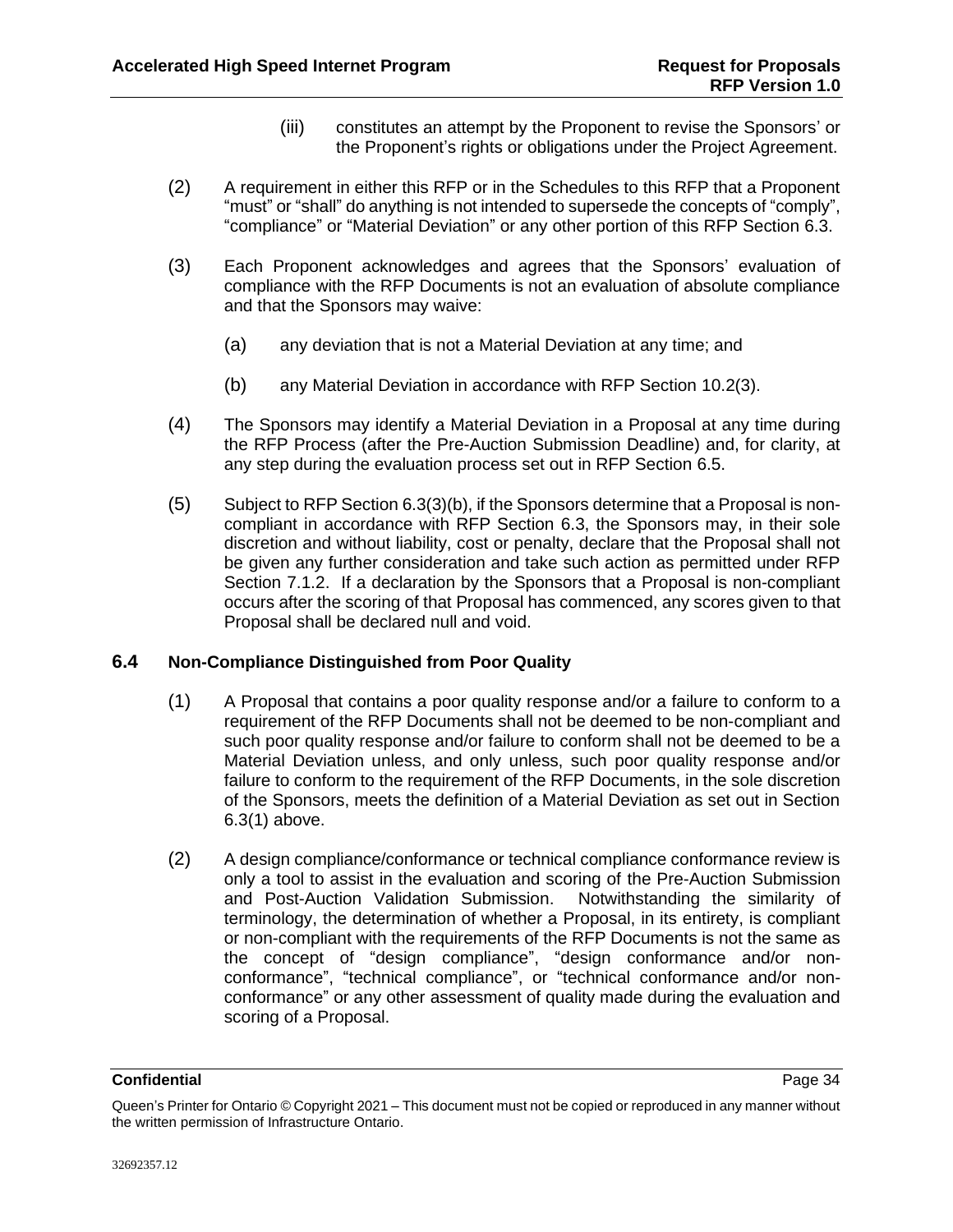- (3) The quality of a Proposal, an assessment of which is made during the evaluation and scoring of that Proposal and which is separate and distinct from the assessment of the compliance of a Proposal, may be subject to one or more minimum scoring thresholds in accordance with Schedules 2, 3 and/or 4 to this RFP.
- (4) A Proposal that does not contain any Material Deviations shall not be automatically presumed to pass any applicable minimum scoring threshold as set out in Schedules 2, 3 and/or 4 to this RFP. Any assessment of "design compliance", "design conformance and/or non-conformance", "technical compliance", or "technical conformance and/or non-conformance" or any other assessment of quality of a Proposal shall not result in any presumed score for that Proposal.
- (5) The submission of a compliant Proposal that contains a poor quality response and/or any failure by a Proponent to conform with any requirement of the RFP Documents which is not a Material Deviation does not derogate from the obligations of the Preferred Proponent pursuant to Section [9.2](#page-42-5) of this RFP, or of ISP under the Project Agreement to bring all aspects of a Proponent's proposed design, construction or operations into conformance with the requirements of the Project Agreement, pursuant to its terms.

# <span id="page-38-0"></span>**6.5 Phases in the Evaluation Process**

### 6.5.1 Phase 1 – Review of the Pre-Auction Submission

- (1) In Phase 1 of the evaluation process, the Sponsors shall review the Pre-Auction Submission to:
	- (a) ensure that there have been no changes to the Proponent or Proponent Team Members from their Prequalification Submissions, except for changes that have been approved by the Sponsors in accordance with RFP Section [3.5;](#page-18-0)
	- (b) assess the Conflict of Interest and Confidential Information sections of the Pre-Auction Submission; and
	- (c) ensure all of the required documents and information have been submitted.
- (2) In the event that a Proponent fails to include in its Pre-Auction Submission any of the required documents or information, as set out in Schedule 2 to this RFP, the Proponent's Proposal will not continue to Phase 2 of the evaluation process.

# 6.5.2 Phase 2 – Live Auction and Alternative Submission Process

(1) In Phase 2 of the evaluation process, each Proponent may participate in the Auction or make an Alternative Submission in respect of the Service Areas included in such Proponent's Service Area Declaration in accordance with Schedule 3 to this RFP.

Queen's Printer for Ontario © Copyright 2021 – This document must not be copied or reproduced in any manner without the written permission of Infrastructure Ontario.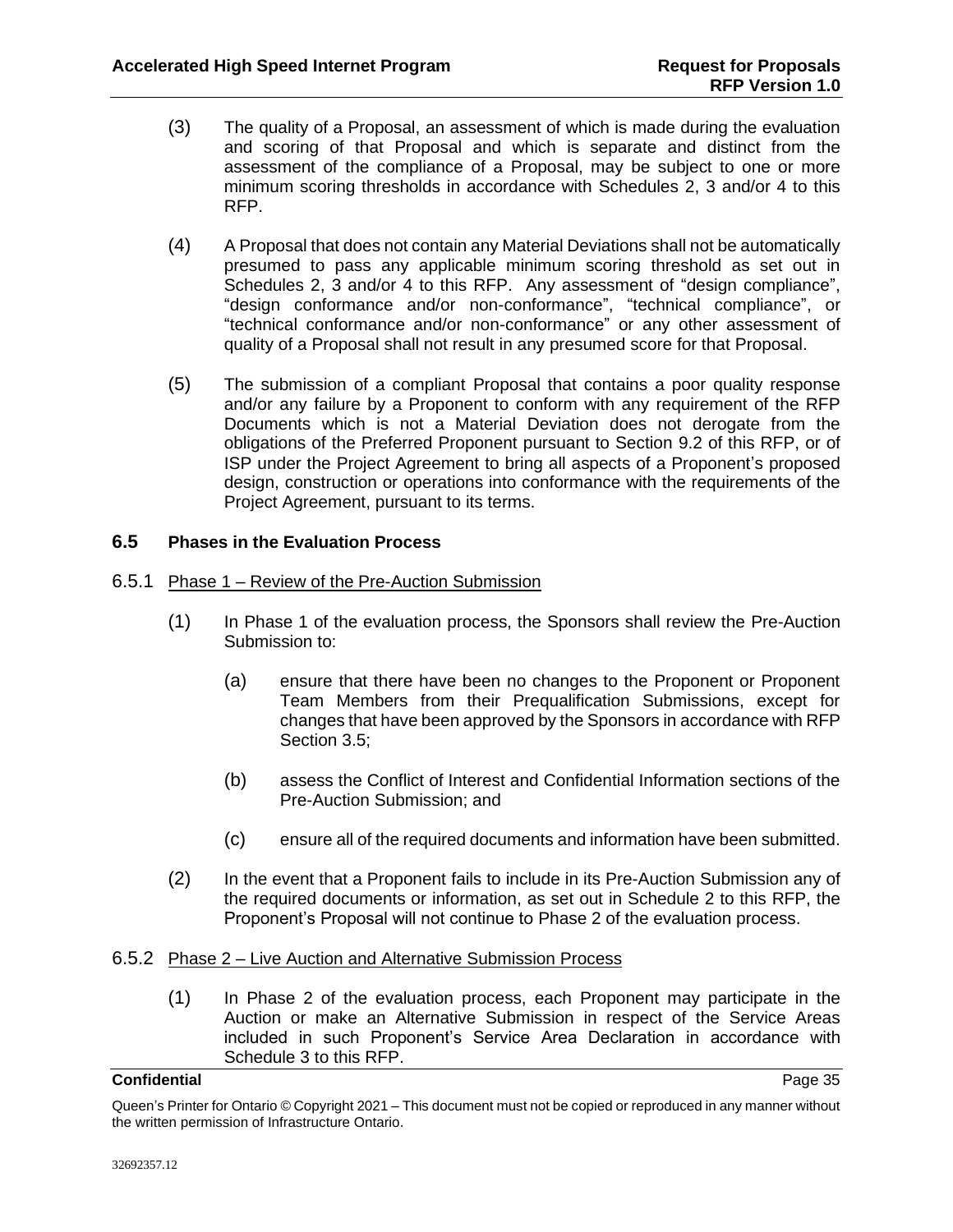- <span id="page-39-3"></span>(2) The Proponents will be ranked in accordance with the scoring criteria set out in Schedule 3 to the RFP. The Proponent with the highest-ranking Proposal at the end of the Auction for each Service Area will be selected as the Preferred Proponent for that Service Area. The Proponent with the second ranking Proposal will be selected as the alternate proponent (the "**Alternate Proponent**") for that Service Area.
- <span id="page-39-2"></span>(3) In the event that the Preferred Proponent for a Service Area is disqualified pursuant to RFP Section [6.5.3](#page-39-1) or is unable, unwilling or otherwise fails to execute the Project Agreement, the Sponsors may invite the Alternate Proponent to become the "Preferred Proponent" for that Service Area.
- (4) The Preferred Proponent and the Alternate Proponent must submit a Post-Auction Validation Submission in accordance with Schedule 4 to this RFP to demonstrate the feasibility of its proposal.

# <span id="page-39-1"></span>6.5.3 Phase 3 – Review of the Post-Auction Validation Submission

- (1) In Phase 3 of the evaluation process, the Sponsors and its advisors shall review the Post-Auction Validation Submission of the Preferred Proponent and the Alternate Proponent for each Service Area to assess whether it satisfies the requirements set out in Schedule 4 to this RFP.
- <span id="page-39-4"></span>(2) If the Post-Auction Validation Submission of a Preferred Proponent satisfies the requirements set out in Schedule 4 to this RFP, such Preferred Proponent will be declared as the Successful Proponent in respect of the relevant Service Area.
- (3) If the Sponsors identify a Material Deviation in the Post-Auction Validation Submission of a Preferred Proponent then, subject to RFP Section [6.3\(3\)\(b\),](#page-37-1) the Sponsors may determine that the Proposal to which the Post-Auction Validation Submission relates is non-compliant in accordance with RFP Section [6.3](#page-36-1) and take such action as described in RFP Section [6.3\(5\)](#page-37-2) and [6.5.2\(3\).](#page-39-2)

# <span id="page-39-0"></span>**SECTION 7 GENERAL EVALUATION AND DISQUALIFICATION PROVISIONS**

- 7.1.1 Sponsors' Discretion in Determining Compliance, Scoring and Ranking
	- (1) The Sponsors shall, in their sole discretion, determine:
		- (a) the membership of the Evaluation Committee and any sub-committees of the Evaluation Committee;
		- (b) whether a Proposal is compliant with the RFP Documents;
		- (c) whether a failure to comply constitutes a Material Deviation;
		- (d) the rankings of the Proposals; and

Queen's Printer for Ontario © Copyright 2021 – This document must not be copied or reproduced in any manner without the written permission of Infrastructure Ontario.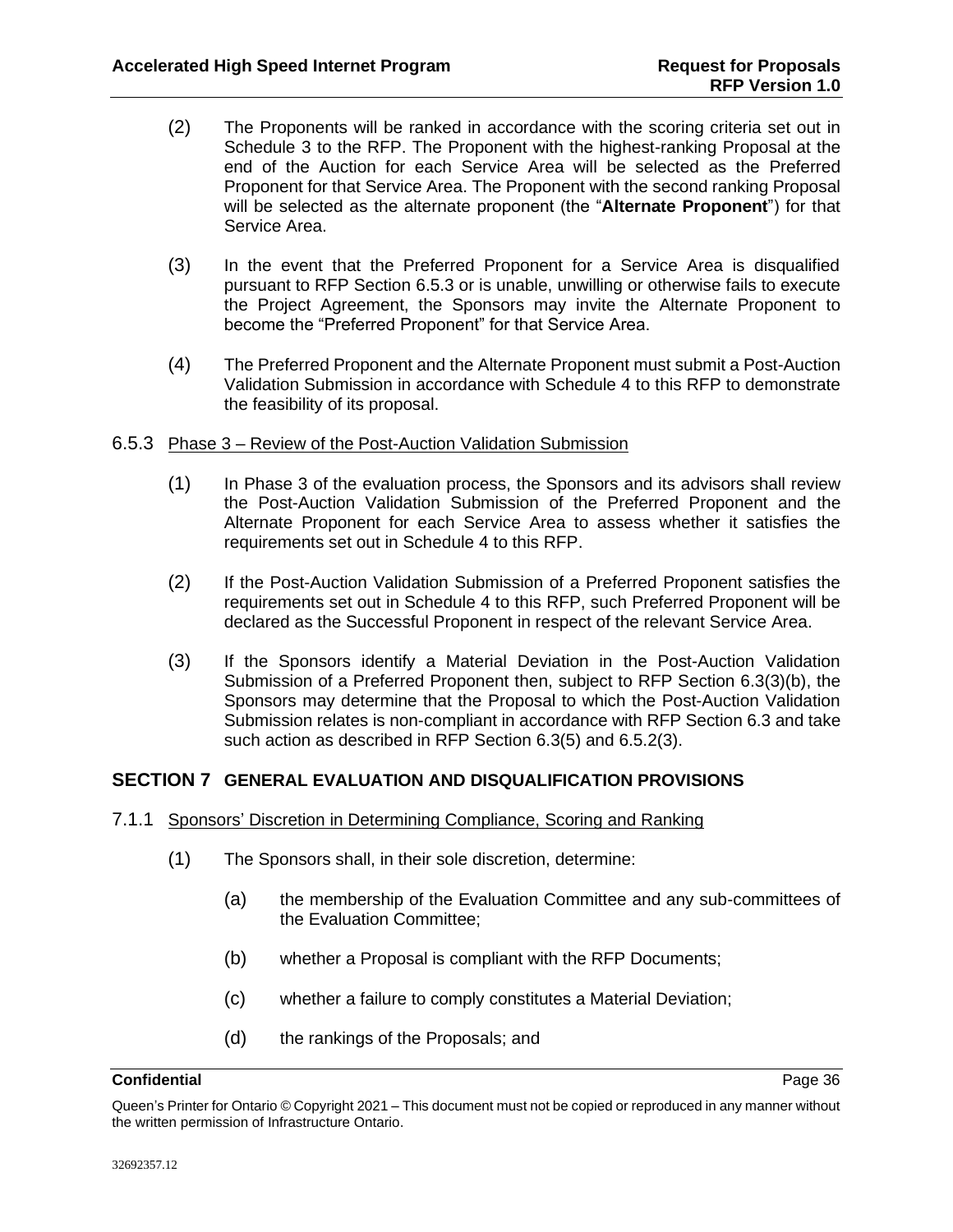- (e) whether a Proposal or a Proponent,
	- (i) is disqualified; or
	- (ii) will cease to be considered in the evaluation process.
- (2) The Sponsors' discretion in determining compliance, scores, ranking and disqualification of the Proponents and their Proposals is not limited or restricted in any way by the fact that a prequalification process preceded this RFP Process.
- (3) The Sponsors have the right, at any time and in their sole discretion, to consider in the evaluation of the Proposals or in the exercise of any of the Sponsors' rights under this RFP:
	- (a) any instances of poor performance by a Proponent or a Proponent Team Member that the Sponsors have experienced; and/or
	- (b) any publicly available information about a Proponent or a Proponent Team Member that is, in the Sponsors' sole discretion, credible information.
- (4) Pursuant to the page limit restrictions applicable to any portion of a Proposal as described in this RFP, the Sponsors shall, without discretion, neither review nor score any pages of a Proposal that exceed the maximum number of pages specified for the applicable portion of the Proposal.
- <span id="page-40-0"></span>7.1.2 Disqualification
	- (1) The Sponsors may, in their sole discretion, disqualify a Proponent, a Proponent Team Member or a Proposal or reverse their decision to make an award (even if the award has already been made to a Preferred Proponent under this RFP) at any time prior to Commercial Close with respect to a Preferred Proponent, if,
		- (a) the Proposal is determined to be non-compliant pursuant to RFP Section [6.3.](#page-36-1)
		- (b) the Proponent fails to cooperate in any attempt by the Sponsors to verify any information provided by the Proponent in its Proposal or interview;
		- (c) the Proponent contravenes RFP Section [3.3.2](#page-14-1) or [3.3.3;](#page-15-4)
		- (d) the Proponent fails to comply with Applicable Law;
		- (e) the Proponent, any Proponent Team Member, their identified subcontractors, or any of their directors, officers, employees or Affiliates have engaged in a Prohibited Act;

**Confidential** Page 37

Queen's Printer for Ontario © Copyright 2021 – This document must not be copied or reproduced in any manner without the written permission of Infrastructure Ontario.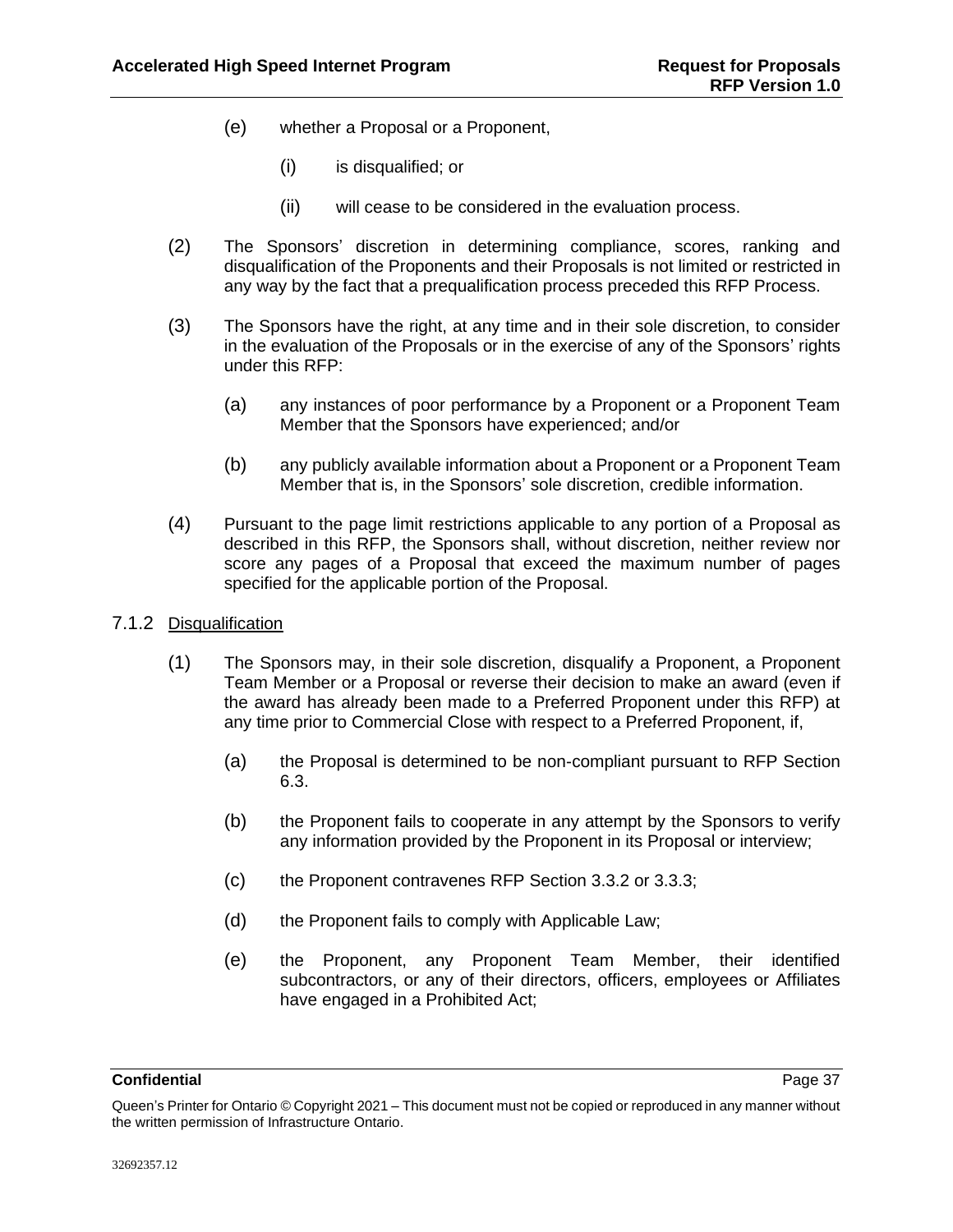- (f) the Proponent, any Proponent Team Member, their identified subcontractors, or any of their directors, officers, employees or Affiliates are a Restricted Person;
- (g) the Proposal, including any officer's certificate or any form attached to the Proposal, contains false or misleading information or a misrepresentation;
- (h) the Proponent or any Proponent Team Member fails to disclose any information (including in any officer's certificate or any other form attached to the Proposal in connection with this RFP) that would materially affect the Sponsors' evaluation of the Proposal;
- (i) the Proposal, in the opinion of the Sponsors, reveals a material Conflict of Interest as described in RFP Section [3.8](#page-26-0) and the Proponent,
	- (i) does not receive a waiver from the Sponsors in accordance with RFP Section [3.8.1\(6\)](#page-26-2) or does not receive a consent in accordance with RFP Section [3.8.2\(4\),](#page-28-2) as applicable; or
	- (ii) fails to substitute the person or entity giving rise to the Conflict of Interest in accordance with RFP Section [3.8.1\(5\);](#page-26-3)
- (j) in the 12 months prior to the Pre-Auction Submission Deadline, the Sponsors became aware that the Proponent or any Proponent Team member failed to disclose an actual Conflict of Interest in any past or current procurement issued by either Sponsor, unless the Proponent has demonstrated to the satisfaction of the Sponsors that the Proponent has implemented measures to prevent future false or omitted disclosure of actual Conflicts of Interest;
- (k) in the opinion of the Sponsors, the Proponent or a Proponent Team Member or any of their respective Advisors, employees or representatives directly or indirectly colluded with one or more other Proponents or its Proponent Team Members or any of their respective Advisors, employees or representatives in the preparation or submission of a Proponent's Proposal or otherwise contravened RFP Section [3.3.4;](#page-16-4)
- (l) the Proponent has committed a material breach of any existing agreement between the Proponent and a Sponsor;
- (m) the Proponent or any Proponent Team Member has been convicted of an offence in connection with, or any services rendered to the Sponsors or any Ministry, agency, Board or Commission of the Government of Ontario;
- (n) there are any convictions related to inappropriate bidding practices or unethical behaviour by a Proponent or a Proponent Team Member or any of their Affiliates in relation to a public or broader public sector tender or procurement in any Canadian jurisdiction; or

Queen's Printer for Ontario © Copyright 2021 – This document must not be copied or reproduced in any manner without the written permission of Infrastructure Ontario.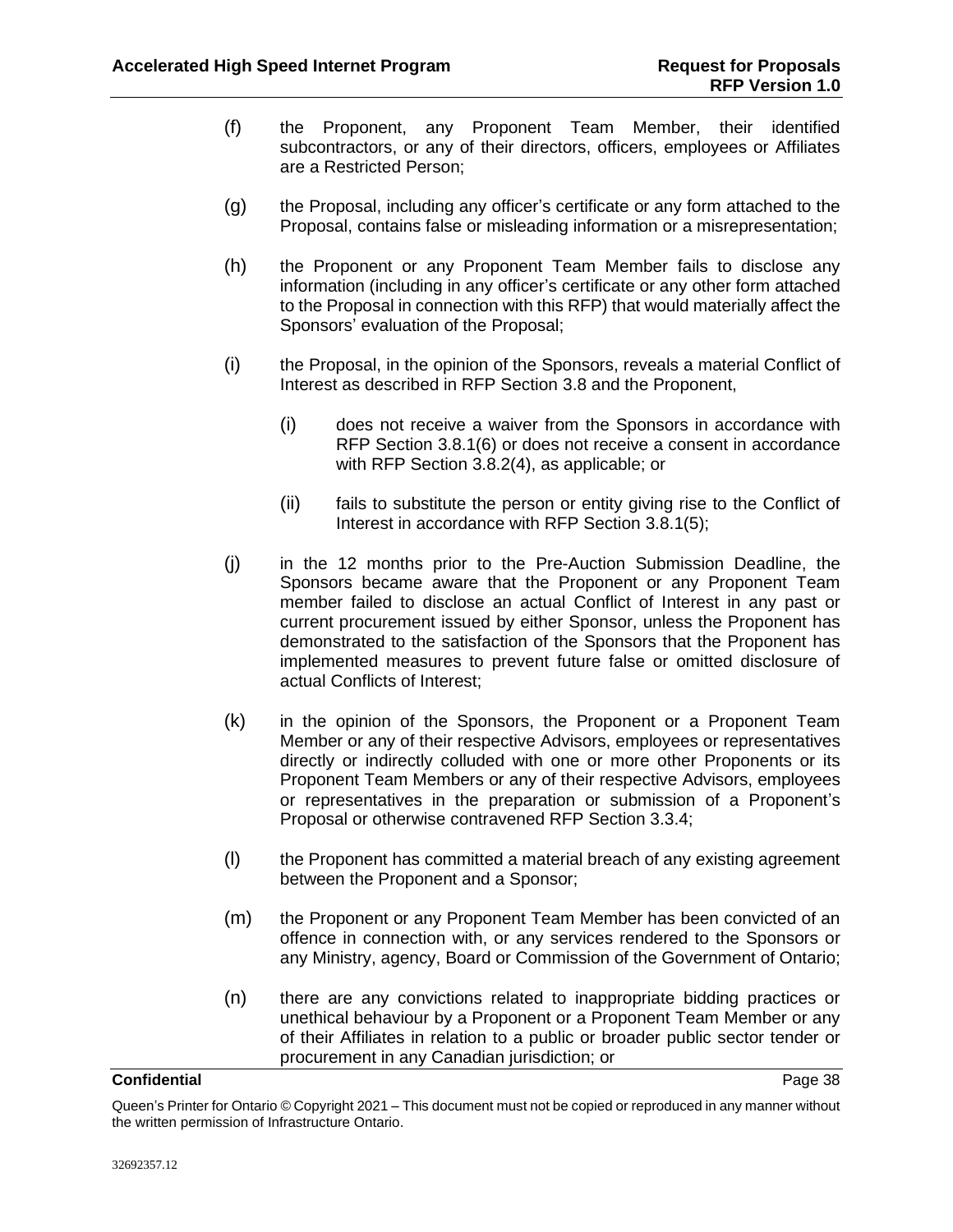- (o) the Proponent, or any Proponent Team Member, has an economic or other interest or relationship that:
	- (i) is, or could reasonably be perceived to be, contrary to the objectives of the AHSIP; or
	- (ii) could potentially compromise the Sponsors' reputation or integrity or the Sponsors' procurement process, so as to affect public confidence in that process,

whether or not such interest creates a Conflict of Interest.

# <span id="page-42-0"></span>**SECTION 8 PREFERRED PROPONENT**

# <span id="page-42-1"></span>**8.1 Identification of Preferred Proponents and Alternate Proponents**

- (1) Subject to RFP Sections [10.1](#page-44-2) and [10.2,](#page-46-0) the Sponsors intend to identify Preferred Proponents in accordance with RFP Section [6.5.2\(2\).](#page-39-3)
- (2) Subject to RFP Sections [10.1](#page-44-2) and [10.2,](#page-46-0) the Sponsors intend to identify Alternate Proponents in accordance with RFP Section [6.5.2\(2\).](#page-39-3)

### <span id="page-42-2"></span>**8.2 Preferred Proponent and Alternate Proponent Obligations**

- (1) Each Preferred Proponent and Alternate Proponent shall submit a Post-Auction Validation Submission in accordance with RFP Section [5.1.3](#page-33-0) prior to the Post-Auction Validation Submission Deadline.
- (2) Each Preferred Proponent shall provide access and shall promptly make available to the Sponsors and their Advisors, agents and representatives such documentation, financial and technical information as may be reasonably requested by the Sponsors from time to time in connection with the Sponsors' due diligence and validation investigations.

# <span id="page-42-3"></span>**SECTION 9 SUCCESSFUL PROPONENTS**

# <span id="page-42-4"></span>**9.1 Identification of Successful Proponents**

(1) Subject to RFP Sections [10.1](#page-44-2) and [10.2,](#page-46-0) the Sponsors intend to identify Successful Proponents in accordance with RFP Section [6.5.3\(2\).](#page-39-4)

#### <span id="page-42-5"></span>**9.2 Successful Proponent Obligations**

- (1) Each Successful Proponent shall,
	- (a) achieve Commercial Close,

#### (i) prior to the Commercial Close Target Date; or

#### **Confidential** Page 39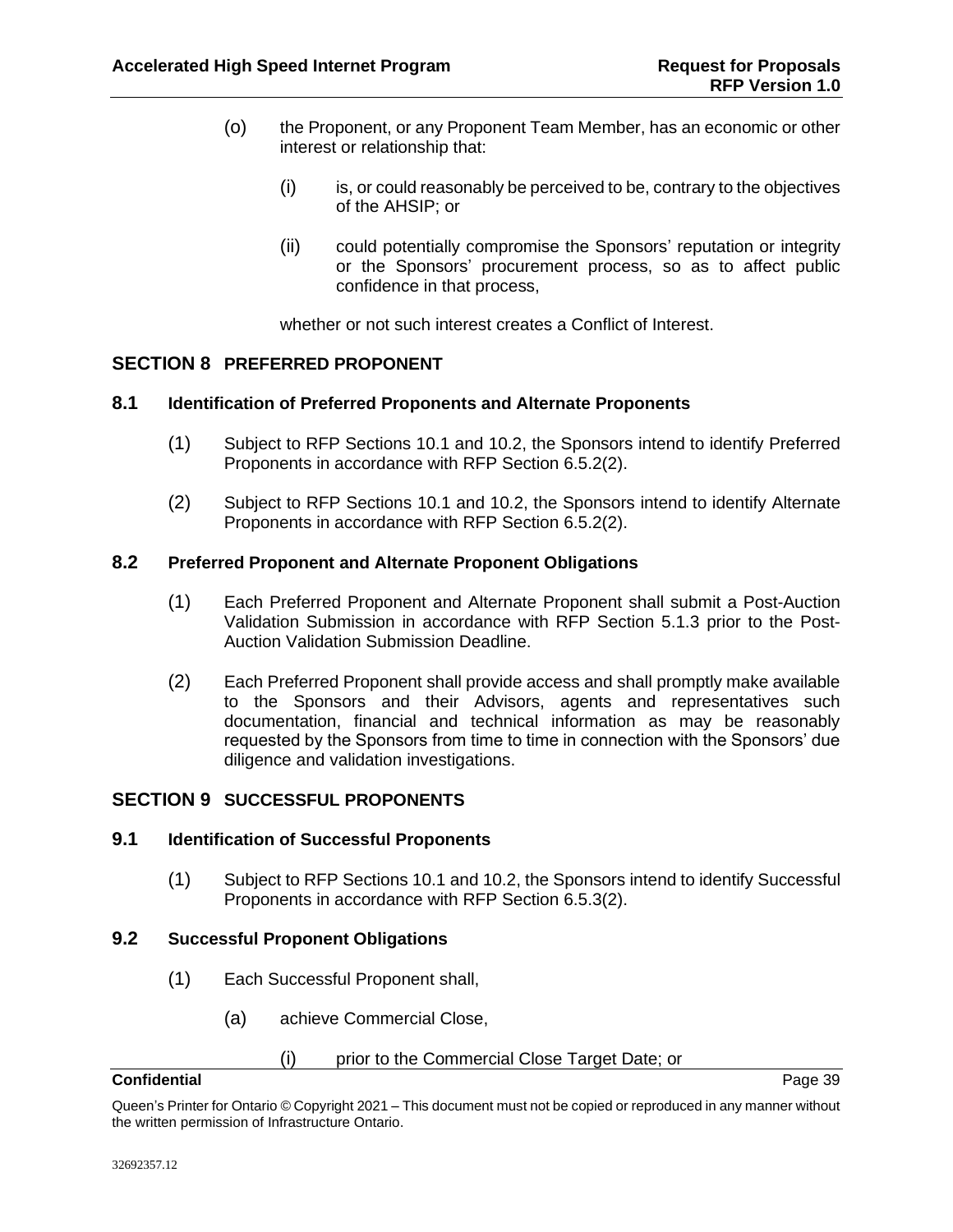(ii) if the Commercial Close Target Date has passed and the Sponsors have given their consent, prior to the expiration of the Proposal Validity Period (or the extended Proposal Validity Period, if applicable) for such Proposal,

based on the Project Agreement in substantially the same form and content as attached hereto as Schedule 5; and

- <span id="page-43-0"></span>(b) execute the Project Agreement, subject only to revision in respect of the following:
	- (i) minor changes, additions and modifications necessary to create a legally complete and binding agreement;
	- (ii) changes, additions and modifications to those provisions which require the insertion or addition of information relating to the Successful Proponent's corporate and funding structure which are not inconsistent with the principles set out in the Project Agreement;
	- (iii) changes, additions and modifications required in order to complete (based on the Proposal) any provision of the Project Agreement (where contemplated in or required under the terms of the RFP Documents) or to complete any Schedules to the Project Agreement; and
	- (iv) changes, additions and modifications to those parts of the Project Agreement which are indicated in the Project Agreement as being subject to completion or finalization,

provided, that, in each case the changes, additions or modifications identified in RFP Section [9.2\(1\)\(b\)](#page-43-0) are consistent with the principles set out in the Project Agreement, are otherwise acceptable to the Sponsors, acting reasonably, and are consistent with RFP Section [9.2\(3\).](#page-43-1)

- (2) Each Successful Proponent shall provide access and shall promptly make available to the Sponsors and their Advisors, agents and representatives such documentation, financial and technical information as may be reasonably requested by the Sponsors from time to time in connection with the Sponsors' due diligence investigations. Each Successful Proponent shall provide to the Sponsors, in a timely fashion, final draft versions of all documents required to be delivered by the Successful Proponent in accordance with the Project Agreement, together with such other documentation as Infrastructure Ontario may reasonably request from time to time.
- <span id="page-43-1"></span>(3) Each Successful Proponent acknowledges and agrees that, except for those parts of its Proposal which are, in the sole discretion of the Sponsors, incorporated by explicit reference into the Project Agreement, on Commercial Close, the RFP

Queen's Printer for Ontario © Copyright 2021 – This document must not be copied or reproduced in any manner without the written permission of Infrastructure Ontario.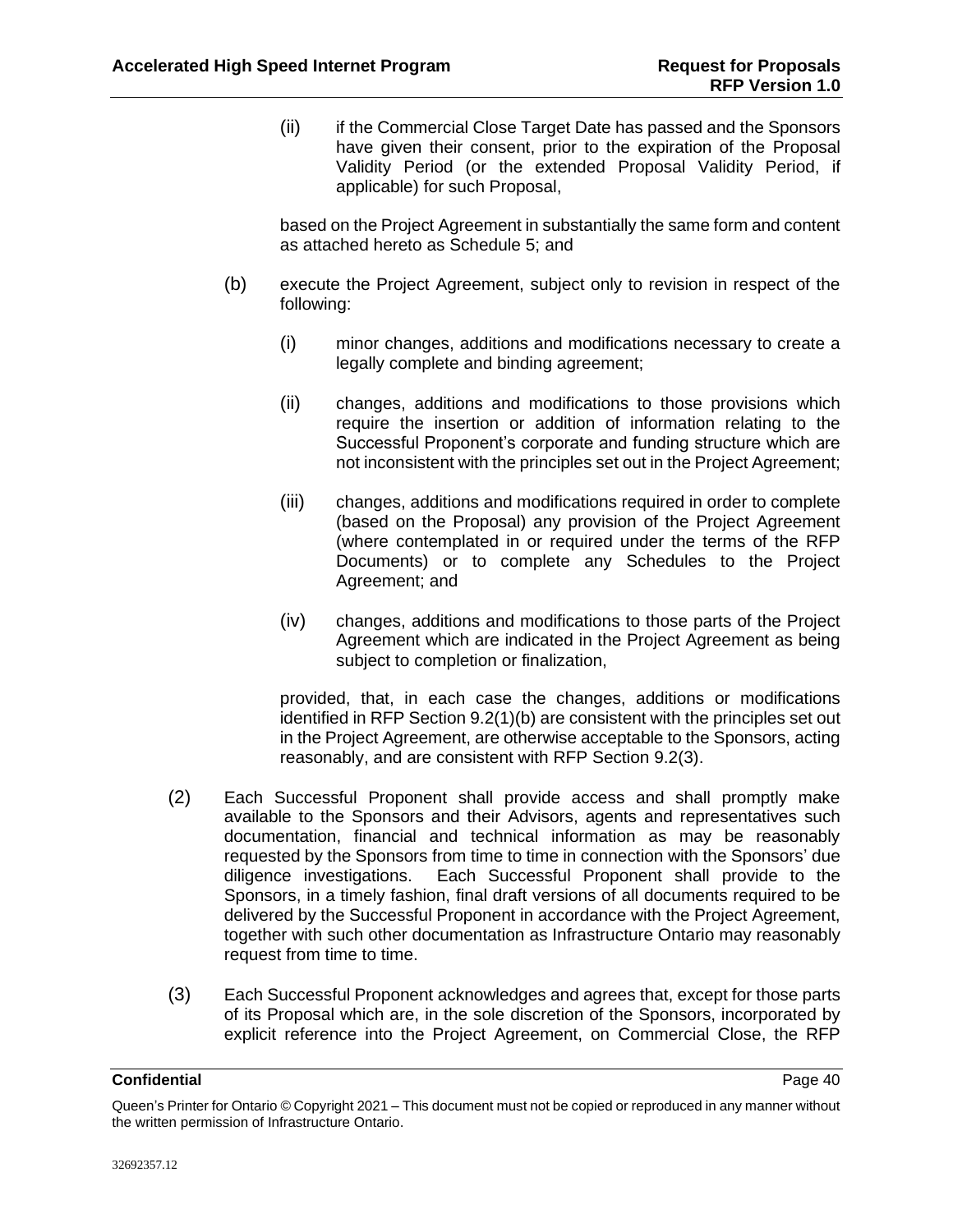Documents and the Proposal will be superseded entirely by the executed Project Agreement.

# <span id="page-44-0"></span>**9.3 The Sponsors Authorization and Approvals**

(1) Each Successful Proponent acknowledges and agrees that the entering into of the Project Agreement by the Signing Parties is conditional on and subject to the Signing Parties obtaining any necessary authorizations and approvals required in connection with the AHSIP or the relevant Project, including, for certainty, the approval of any relevant government authority.

# <span id="page-44-1"></span>**SECTION 10 GENERAL LEGAL MATTERS AND RIGHT TO ACCEPT OR REJECT**

# <span id="page-44-3"></span><span id="page-44-2"></span>**10.1 General Rights of the Sponsors**

- (1) The Sponsors may, in their sole discretion:
	- (a) reject any or all of the Proposals;
	- (b) accept any Proposal;
	- (c) negotiate any aspect of any Proposal (including the Bid Price, the Total Premises Coverages and the Wired Premise Coverages) and the Project Agreement and/or accept new or additional information from any or all Proponents in respect of a Service Area without offering other Proponents an opportunity to amend their Proposals or to provide new or additional information;
	- (d) discuss and agree to changes, amendments or modifications to the Proposal of a Preferred Proponent without offering other Proponents an opportunity to change, amend or modify their Proposals;
	- (e) decline to evaluate any Proposal that, in its sole discretion, is incomplete, obscure or does not contain sufficient information to carry out a reasonable evaluation;
	- (f) if only one Proposal is received in respect of a Service Area, elect to accept or reject it or enter into negotiations with the Proponent;
	- (g) elect to discontinue the RFP Process in whole or in part at any time before the end of the RFP Process, including after the identification of a Preferred Proponent for a Service Area but before Commercial Close for that Service Area;
	- (h) disqualify, remove or require the addition of a Proponent Team Member of a Proponent;

Queen's Printer for Ontario © Copyright 2021 – This document must not be copied or reproduced in any manner without the written permission of Infrastructure Ontario.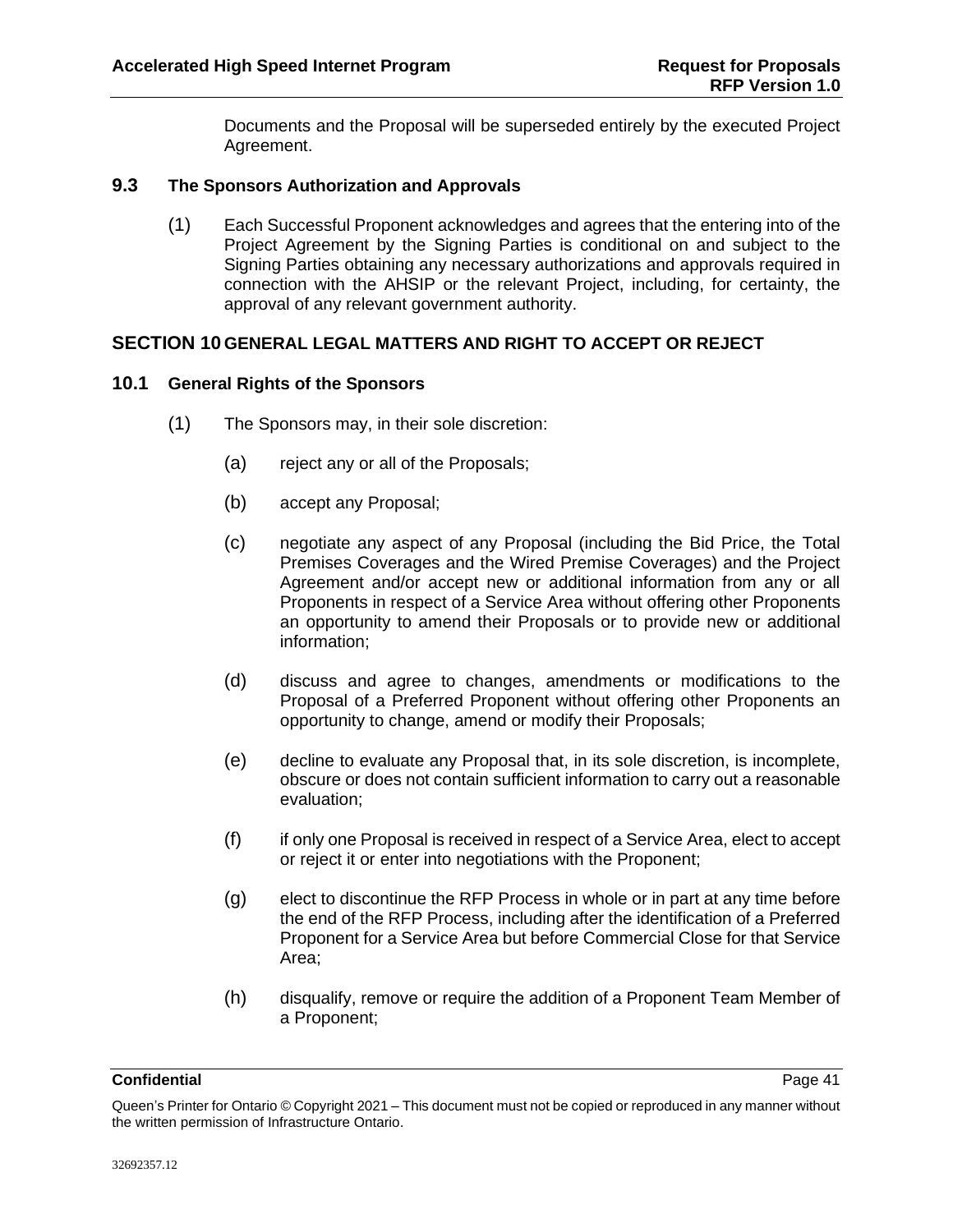- (i) waive any irregularity, non-conformance or non-compliance in or by any Proposals;
- (j) alter the Timetable, the RFP Process or any other aspect of this RFP, including the Service Areas; and
- (k) cancel this RFP Process in whole or in part and subsequently advertise or call for new submissions for the same or different subject matter of these RFP Documents with the same or different participants.
- <span id="page-45-0"></span>(2) The Proposals of each Proponent shall remain valid and irrevocable until the expiration of the Proposal Validity Period for such Proposal or until Commercial Close, in accordance with RFP Section [5.4\(1\).](#page-34-3)
- (3) Each Proponent Team Member of any Proponent is required to provide a Proponent Team Member Declaration. Without limitation to any other rights of the Sponsors hereunder, in order to ensure the integrity, openness and transparency of the RFP Process, the Sponsors may, in their sole discretion, require at any time, including any time after a Proponent has submitted its Proposal, that any Proponent Team Member of any Proponent provide or resubmit a Proponent Team Member Declaration.
- <span id="page-45-1"></span>(4) Without limitation to any other rights of the Sponsors hereunder, in order to ensure the integrity, openness and transparency of the RFP Process, the Sponsors may, in their sole discretion:
	- (a) impose at any time on all Proponents and any Proponent Team Members additional conditions, requirements or measures with respect to bidding practices or ethical behaviour of the Proponents and Proponent Team Members; and
	- (b) require that any or all Proponents and/or any Proponent Team Member at any time during the RFP Process provide the Sponsors with copies of its internal policies, processes and controls establishing ethical standards for its bidding practices and evidence of compliance by the Proponent and all Proponent Team Members with such policies, processes and controls.
- (5) Further to RFP Sections [10.1\(2\)](#page-45-0) and [10.1\(4\),](#page-45-1) and in the event that any Proponent and/or Proponent Team Member:
	- (a) fails to comply with any requirement prescribed by the Sponsors pursuant to RFP Section [10.1\(2\)](#page-45-0) or [10.1\(4\);](#page-45-1) or
	- (b) complies with Sponsors' requirement as prescribed in accordance with RFP Section [10.1\(2\)](#page-45-0) or [10.1\(4\),](#page-45-1) but the Sponsors determine that any Proponent and/or Proponent Team Member has or may have engaged in inappropriate bidding practices or unethical behaviour,

Queen's Printer for Ontario © Copyright 2021 – This document must not be copied or reproduced in any manner without the written permission of Infrastructure Ontario.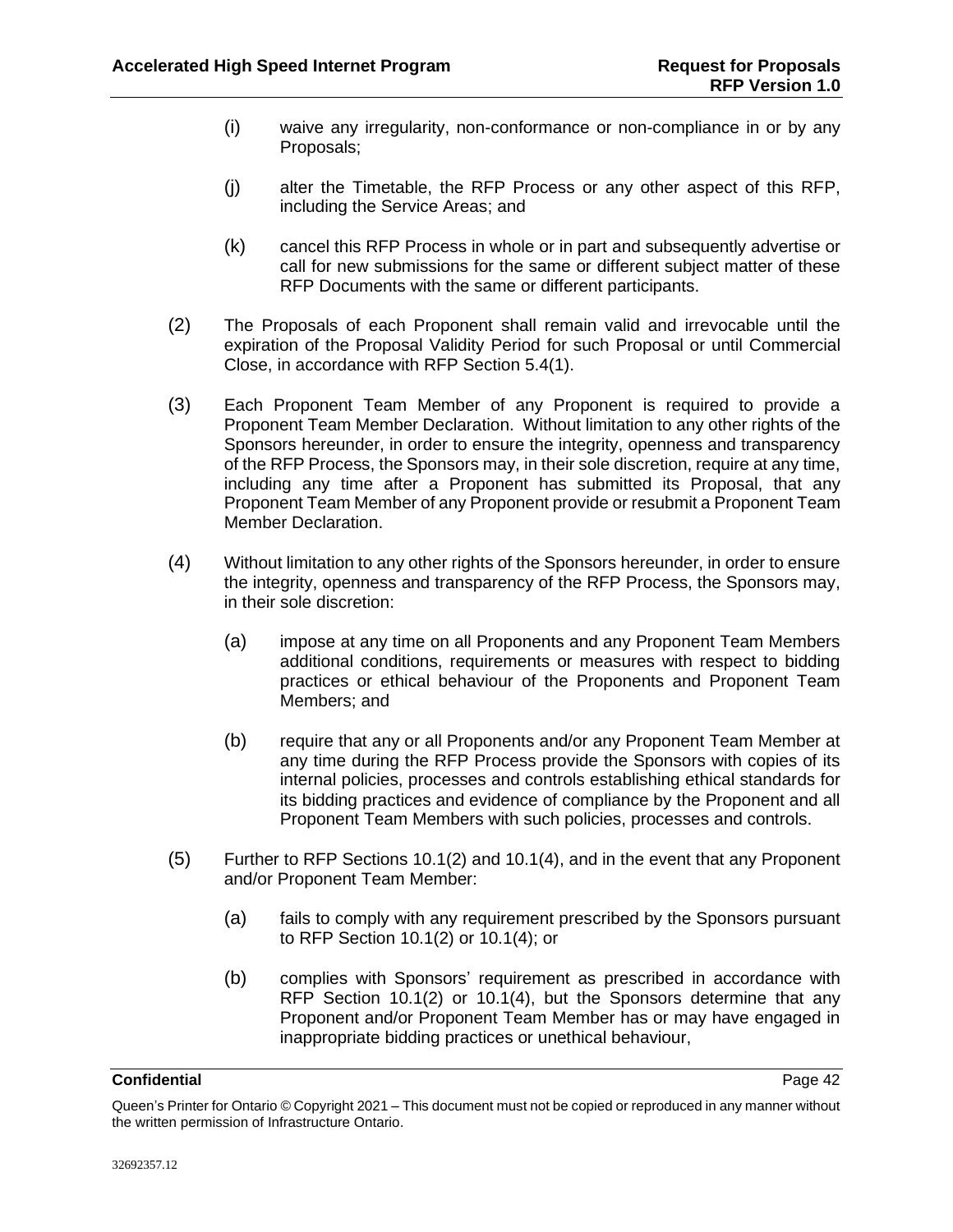the Sponsors shall have the right, at any time and in their sole discretion to reject and not consider a Proposal from a Proponent to require the Proponent to remove and/or replace any Proponent Team Member pursuant to Section [3.5](#page-18-0) or to otherwise elect not to proceed further in the procurement process with such Proponent.

# <span id="page-46-0"></span>**10.2 Special Circumstances**

- (1) If the Sponsors determine that all of the Proposals submitted in respect of a Service Area are non-compliant in accordance with RFP Section [6.3,](#page-36-1) the Sponsors may, in their sole discretion:
	- (a) take any action in accordance with RFP Section [10.1](#page-44-2) in relation to that Service Area; or
	- (b) carry out a process whereby all Proponents who participated in the Auction or made an Alternative Submission in respect of such Service Area are directed to correct the Material Deviations in their Proposals for resubmission, without a change in their Bid Price; or
	- (c) enter into negotiations with any one of the Proponents who participated in the Auction or made an Alternative Submission in respect of such Service Area to attempt to finalize an agreement.
- (2) If the Sponsors receive,
	- (a) one Proposal in respect of a Service Area and that Proposal is compliant; or
	- (b) more than one Proposal in respect of a Service Area, but only one compliant Proposal,

the Sponsors may, in their sole discretion take any action in accordance with RFP Section [10.1\(1\)](#page-44-3) in relation to that Service Area.

<span id="page-46-2"></span>(3) The Sponsors, in their sole discretion, may waive a Material Deviation in a Proposal and, therefore, waive a material failure to comply with the requirements of the RFP Documents. The Sponsors may, in their sole discretion, decline to disqualify a non-compliant Proposal.

# <span id="page-46-1"></span>**10.3 Sponsors' Liability**

# <span id="page-46-3"></span>10.3.1 General

(1) Notwithstanding any other provision of this RFP, this RFP is not a tender and is not an offer to enter into either a bidding contract (often referred to as "**Contract A**") or a contract to carry out the Project (often referred to as "**Contract B**"). Except where expressly stated otherwise in this RFP, including as provided in RFP

Queen's Printer for Ontario © Copyright 2021 – This document must not be copied or reproduced in any manner without the written permission of Infrastructure Ontario.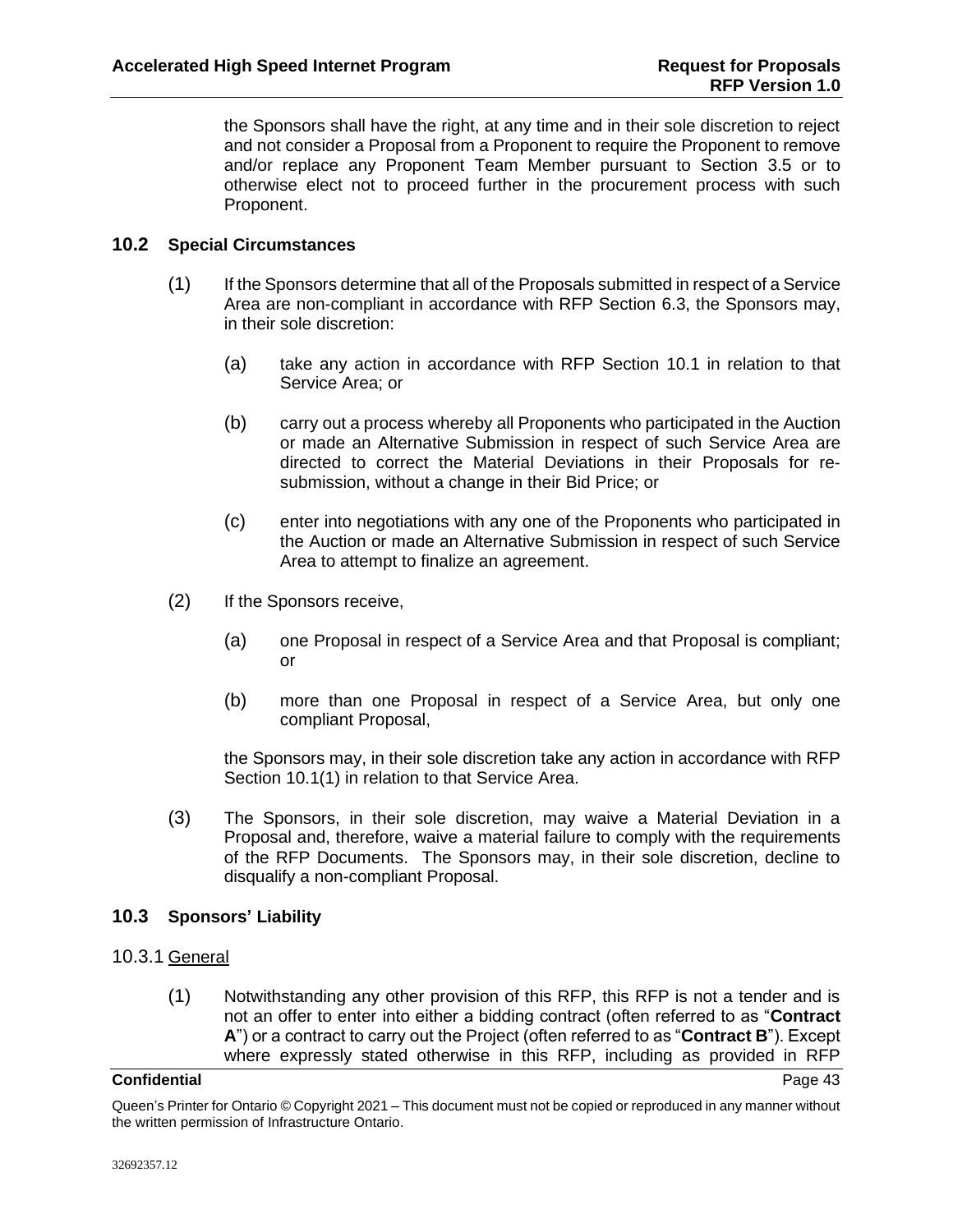Section [4.2,](#page-31-0) neither this RFP nor the submission, evaluation, ranking or selection process provided for under this RFP, any decision or determination of, or the exercise of any right or remedy by the Sponsors or any minister, employee, agent servant, legislator or official thereof pursuant to or in conjunction with this RFP shall create any legal or contractual rights, commitments, duties, liability or obligations whatsoever on the Proponents, the Sponsors, the Government of Ontario or any Ministry of the Government of Ontario. Except where expressly stated otherwise in this RFP, including as provided in RFP Section [4.2,](#page-31-0) no legal relationship or obligation of any kind whatsoever shall be created between any Proponent, any Proponent Team Member, the Sponsors, the Government of Ontario or any Ministry of the Government of Ontario until such time as the Proponent is identified as a Successful Proponent and executes a Project Agreement.

- (2) Without limiting RFP Section [10.3.1\(1\),](#page-46-3) none of the Sponsors and the Government of Ontario shall be liable for any expense, cost, loss or damage incurred or suffered by any Proponent, any Proponent Team Member, any Proponent Advisor or any person connected with any one of them, as a result of any action taken by the Sponsors in accordance with RFP Sections [10.1](#page-44-2) or [10.2.](#page-46-0)
- (3) Each Proponent and Proponent Team member waives any rights it may have to make any claim against the Sponsors or any ministers (including, without limitation, the Minister of Infrastructure), directors, officers, agents, appointees and employees thereof pursuant to or in conjunction with this RFP or the AHSIP whether based upon an action or claim in contract, warranty, equity, negligence, intended conduct or otherwise, including any action or claim arising from the acts or omissions, negligent or otherwise, of the Sponsors or any ministers (including, without limitation, the Minister of Infrastructure), directors, officers, agents, appointees and employees thereof.

# 10.3.2 Limit on Liability

(1) Notwithstanding that in accordance with RFP Section 10.3.1 this RFP is not a tender and is not intended to create "Contract A", Proponents, Proponent Team Members and all other entities participating in the RFP Process agree that if the Sponsors, the Government of Ontario or any Ministry of the Government of Ontario is found to be liable, in any way whatsoever, for any act or omission of any of them in respect of the RFP Process, the total liability of the Sponsors, the Government of Ontario and any Ministry of the Government of Ontario to any Proponent, Proponent Team Member or any other entity participating in the RFP Process, and the aggregate amount of damages recoverable against the Sponsors, the Government of Ontario or any Ministry of the Government of Ontario for any matter relating to or arising from any act or omission by any one or more of them, whether based upon an action or claim in contract, warranty, equity, negligence, intended conduct or otherwise, including any action or claim arising from the acts or omissions, negligent or otherwise, of the Sponsors, the Government of Ontario or any Ministry of the Government of Ontario, shall be no greater than the Proponent's cost of preparing its Proposal or \$10,000, whichever is less.

### **Confidential** Page 44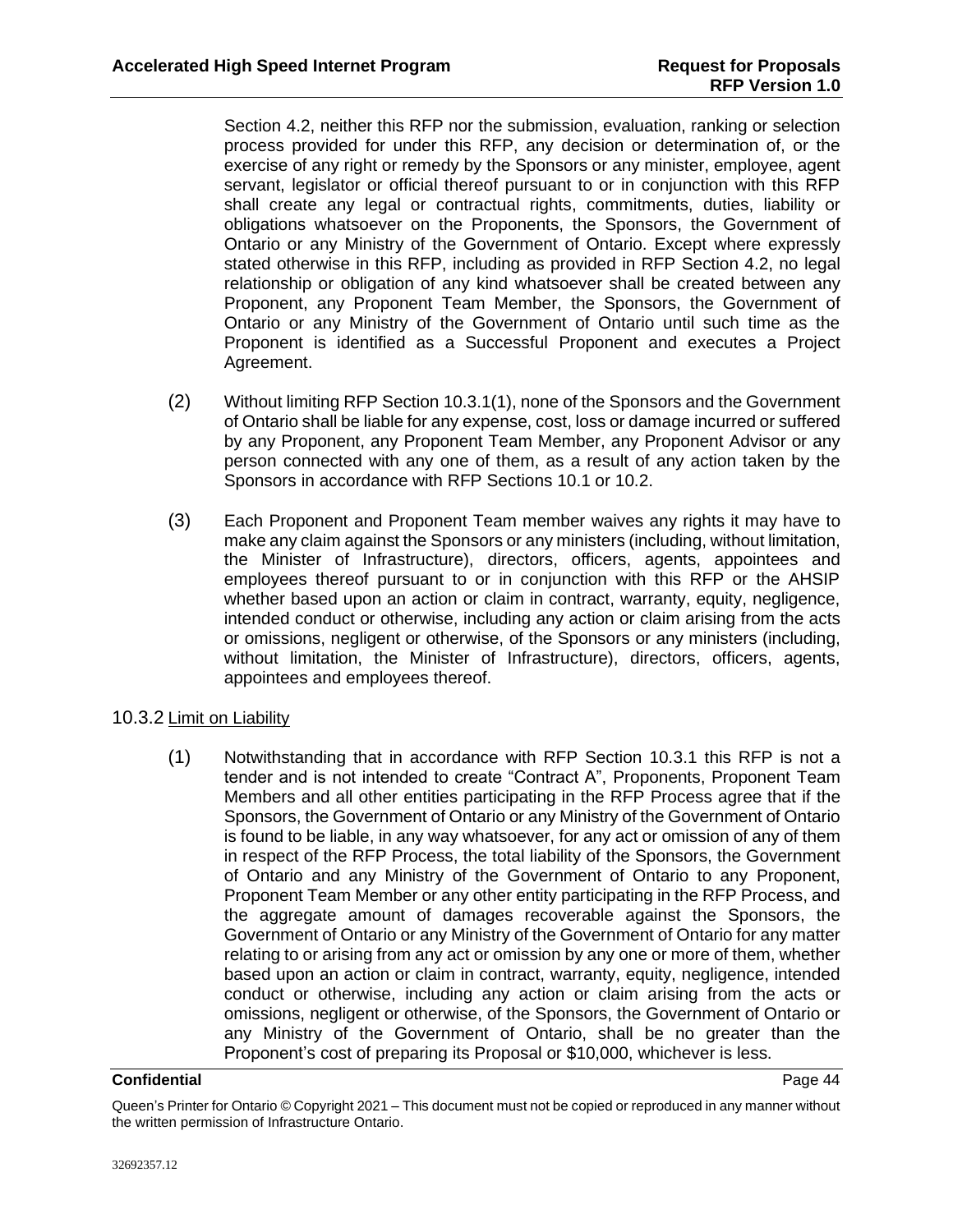# <span id="page-48-0"></span>**10.4 Applicable Law and Attornment**

- (1) This RFP shall be governed and construed in accordance with Applicable Law.
- (2) Each Proponent agrees that,
	- (a) any action or proceeding relating to this RFP Process shall be brought in any court of competent jurisdiction in the Province of Ontario and for that purpose the Proponent irrevocably and unconditionally attorns and submits to the jurisdiction of that Ontario court;
	- (b) it irrevocably waives any right to and shall not oppose any Ontario action or proceeding relating to this RFP Process on any jurisdictional basis, including forum non conveniens; and
	- (c) it shall not oppose the enforcement against it, in any other jurisdiction, of any judgement or order duly obtained from an Ontario court as contemplated by this RFP Section [10.4.](#page-48-0)

# <span id="page-48-1"></span>**10.5 Licenses, Permits, etc.**

(1) If a Proponent is required by Applicable Law to hold or obtain a licence, permit, consent or authorization to carry on an activity contemplated in its Proposal or in the Project Agreement, neither acceptance of the Proposal nor execution of the Project Agreement by the Sponsors shall be considered to be approval by the Sponsors of carrying on such activity without the requisite licence, permit, consent or authorization.

# <span id="page-48-2"></span>**10.6 Power of Legislative Assembly**

(1) Proponents are advised that no provision of the RFP Documents (including a provision stating the intention of the Sponsors) is intended to operate, nor shall any such provision have the effect of operating, in any way, so as to interfere with or otherwise fetter the discretion of the Legislative Assembly of Ontario in the exercise of its legislative powers.

# <span id="page-48-3"></span>**10.7 Legal Counsel**

(1) By submitting any part of a Proposal, each Proponent and Proponent Team Member expressly consents to Torys LLP representing and continuing to represent the Sponsors for all matters in relation to this RFP, the AHSIP and the Projects under the AHSIP, including any matter that is adverse to the Proponent or Proponent Team Member, despite any information of the Proponent or Proponent Team Member and any solicitor-client relationship that the Proponent or Proponent Team Member may have had, or may have, with Torys LLP in relation to matters other than this RFQ, the AHSIP and the Projects under the AHSIP. This Section [10.7](#page-48-3) is not intended to waive any of the Proponent's or Proponent Team Member's

Queen's Printer for Ontario © Copyright 2021 – This document must not be copied or reproduced in any manner without the written permission of Infrastructure Ontario.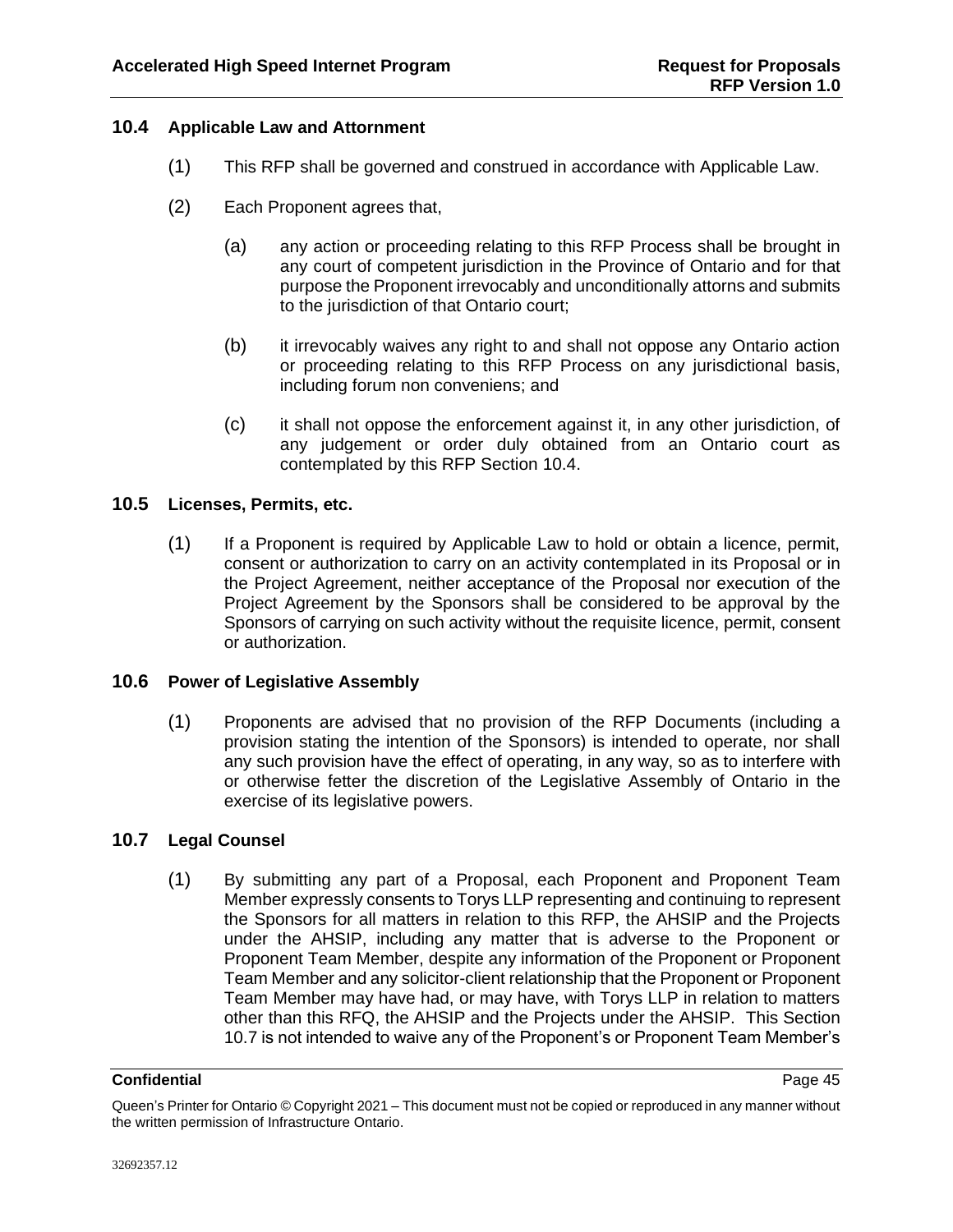rights of confidentiality or solicitor-client privilege. The Sponsors reserve the right at any time to waive any provision of this Section [10.7.](#page-48-3)

### <span id="page-49-0"></span>**10.8 Acknowledgment re Potential Competition Within Service Areas**

- (1) By submitting any part of a Proposal, each Proponent and Proponent Team Member expressly acknowledges and accepts that:
	- (a) the AHSIP is not an exclusive process in relation to any Service Area and other internet service providers may choose to build broadband infrastructure within any Service Area or within all of the Service Areas under other government programs (with or without subsidy) or otherwise; and
	- (b) any such competition from other internet service providers is the sole risk of the Proponent and its Proponent Team Members.

# <span id="page-49-1"></span>**SECTION 11 NOTIFICATION AND DEBRIEFING**

- (1) Shortly following the conclusion of an Auction for a Service Area, the Sponsors shall notify the Preferred Proponent and Alternate Proponent of their status as such. Once the Preferred Proponent and the Alternate Proponent have been notified, the Sponsors will formally notify all other Proponents in the RFP Process for that Service Area that they have not been selected and will make available to all Proponents the number of Proposals received by the Sponsors for such Service Area, broken down by number of Proposals received through the Auction and number of Proposals received as Alternative Submissions. Following such notification, those Proposals belonging to the Preferred Proponents and the Alternate Proponents shall be irrevocable until the expiration of the Proposal Validity Period for such Proposals (or extended Proposal Validity Period, if applicable) or Commercial Close, in accordance with RFP Section [5.4.](#page-34-2)
- (2) Anytime after the Successful Proponent has been identified for a Service Area, the Sponsors will formally notify the Alternate Proponent in the RFP Process for that Service Area that they have not been selected. Notwithstanding such notification, the Alternate Proponent's Proposals shall be irrevocable until the expiration of the Proposal Validity Period (or extended Proposal Validity Period, if applicable) or Commercial Close, in accordance with RFP Section [5.4.](#page-34-2)
- (3) Any time after Commercial Close, the Sponsors, and a member or members of the Evaluation Committee will meet with any unsuccessful Proponents, at the request of the unsuccessful Proponent, to provide a de-briefing.

Queen's Printer for Ontario © Copyright 2021 – This document must not be copied or reproduced in any manner without the written permission of Infrastructure Ontario.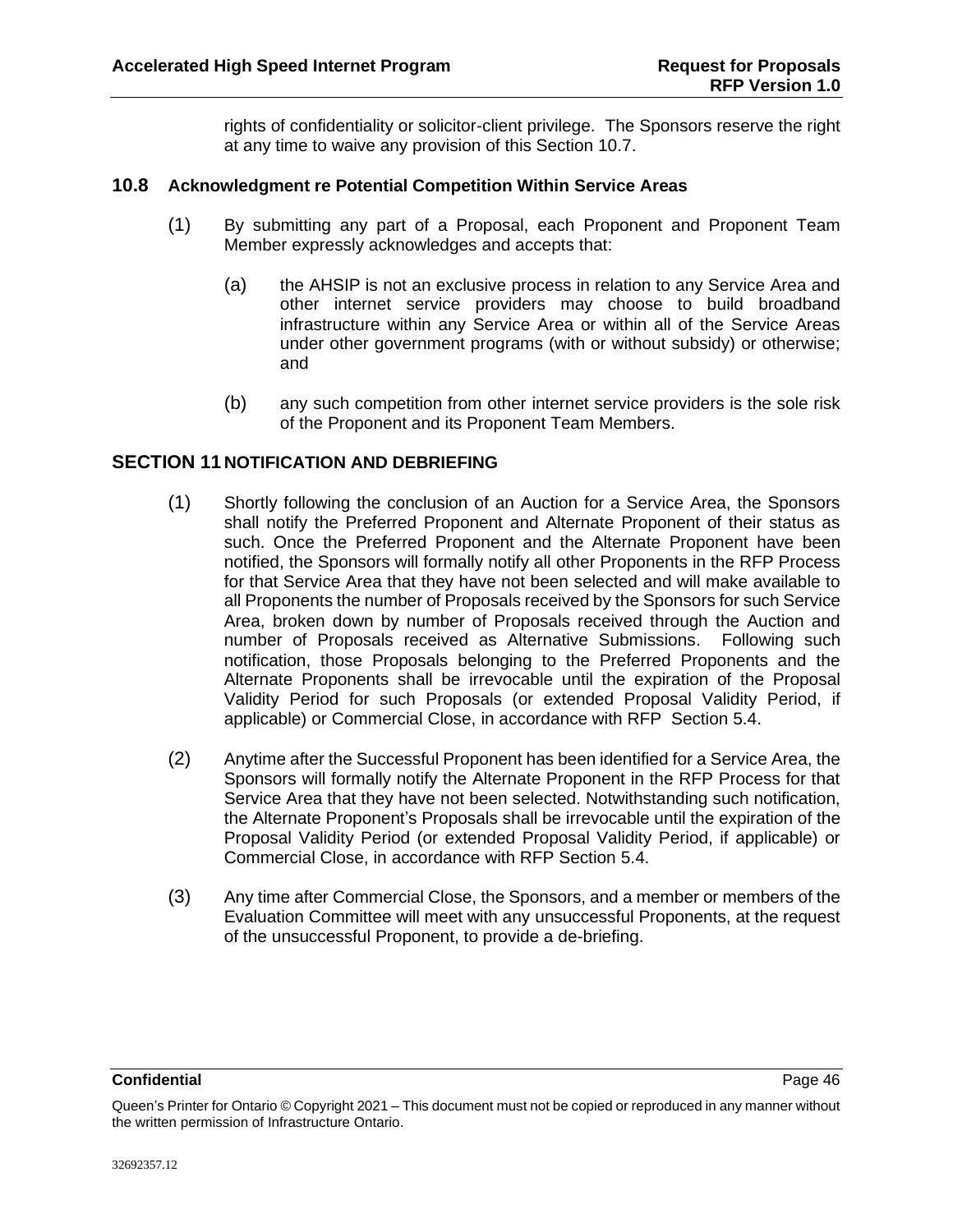# <span id="page-50-0"></span>**SECTION 12 DEFINITIONS**

## <span id="page-50-1"></span>**12.1 General**

- (1) Unless otherwise defined in this RFP [Section 12,](#page-50-0) capitalized terms and expressions used in this RFP have the meaning given to them in the Project Agreement. In this RFP, the singular shall include the plural and the plural shall include the singular, except where the context otherwise requires.
- (2) Any reference in this RFP to a submission deadline means the noted time to the second, even where seconds are not explicitly noted. For greater certainty, a submission deadline is as of the zero count in seconds of the noted time.
- (3) All references in this RFP to the Sponsors' or Infrastructure Ontario's "discretion" or "sole discretion" means in the sole and absolute discretion of the party exercising the discretion.

### <span id="page-50-2"></span>**12.2 RFP Definitions**

Whenever used in the RFP:

- (1) "**Acquiree**" is defined in RFP Section [3.5\(11\);](#page-21-1)
- (2) "**Acquirer**" is defined in RFP Section [3.5\(11\);](#page-21-1)
- (3) "**Addendum**" means a written addendum to the RFP Documents issued by the Sponsors as set out in RFP Section [3.6;](#page-21-0)
- (4) "**Advisor**" means any person or firm retained to provide professional advice to any one of the Sponsors, a Proponent or a Proponent Team Member, as applicable;
- (5) "**Affiliate**" means an "**affiliate**" as that term is used in the *Business Corporations Act* (Ontario) and any successor legislation thereto;
- (6) "**AHSIP**" means the Accelerated High Speed Internet Program;
- (7) "**Alternate Proponent**" is defined in RFP Section [6.5.2\(2\);](#page-39-3)
- (8) "**Alternative Submission**" means a Total Premises Coverage and Wired Premises Coverage submitted by a Proponent in accordance with Schedule 3 to this RFP;
- (9) "**Alternative Submission Deadline**" means, in respect of a Service Area, 5:00 pm (Toronto time) on the Business Day prior to the Auction for that Service Area;
- (10) "**Auction**" means a reverse auction in respect of a Service Area as described in Schedule 3 to this RFP;

Queen's Printer for Ontario © Copyright 2021 – This document must not be copied or reproduced in any manner without the written permission of Infrastructure Ontario.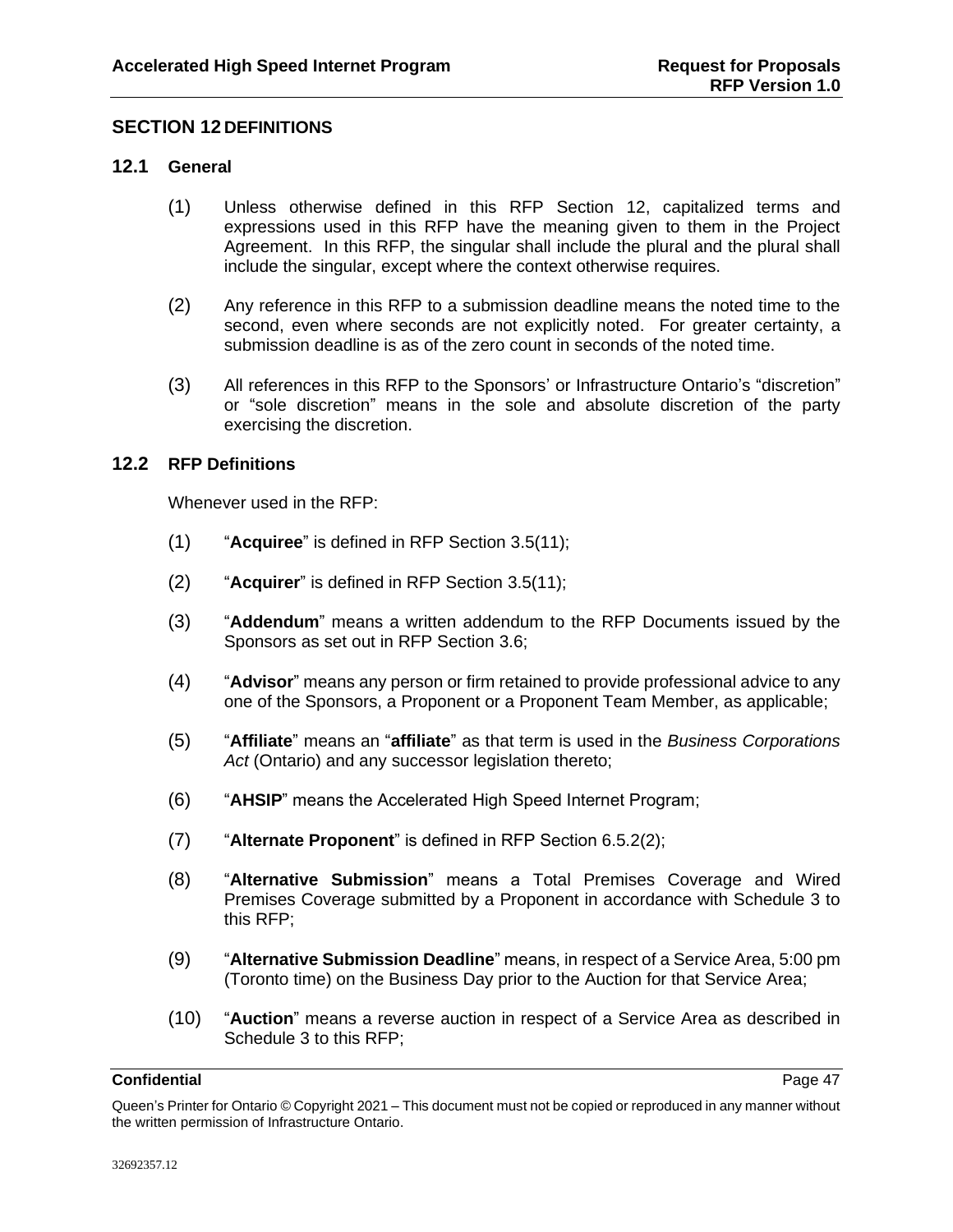- (11) "**Auction Submission**" means a Bid Price submitted by a Proponent in an Auction in accordance with Schedule 3 to this RFP;
- (12) "**Auction Training Materials**" is defined in RFP Section [2.4\(1\)\(b\);](#page-9-4)
- (13) "**Background Information**" means various types of information provided by the Sponsors and is defined in RFP Section [2.4\(1\)\(b\);](#page-9-4)
- (14) "**Bid Price**" is a dollar value of the subsidy bid placed by a Proponent in respect of the Project within each Service Area, which shall not exceed the Reserve Price;
- (15) "**Broadband Services**" is defined in the Project Agreement;
- (16) "**Business Day**" means any day other than a Saturday, a Sunday, a statutory holiday in the province of Ontario or any day on which banks are not open for business in the city of Toronto, Ontario;
- (17) "**Change in Control**" means a change in the identity of the individual or legal entity or group of individuals or legal entities acting in concert that owns, directly or indirectly, more than fifty percent (50%) or more of the outstanding voting shares of an entity or that otherwise exercises direct or indirect power or control over the decisions, management, actions or policies of such entity;
- (18) "**Client**" is defined in RFP Section [1.1\(1\);](#page-4-2)
- (19) "**Commercial Close**" with respect to a Service Area means the date the Project Agreement is signed by the Successful Proponent for such Service Area and the Signing Parties;
- (20) "**Commercial Close Target Date**" means the date set out as the Commercial Close Target Date for the applicable Service Area in the Timetable;
- (21) "**Commercially Confidential Meetings**" is defined in RFP Section [3.4.2\(1\);](#page-17-1)
- (22) "**Commercially Confidential RFIs**" is defined in RFP Section [3.2.2\(1\)\(a\)\(ii\);](#page-12-1)
- (23) "**Confidential Information**" is defined in RFP Section [3.7.3\(1\);](#page-22-2)
- (24) "**Conflict of Interest**" is defined in RFP Section [3.8.1\(7\);](#page-26-4)
- (25) "**Conflicts of Interest Screening List**" is defined in Schedule 2;
- (26) "**Constructor**" means any entity or entities that would be responsible for constructing the broadband network infrastructure (including, without limitation, the goods and services associated with the design, construction and installation of wired and wireless network infrastructure) for the relevant Project;

Queen's Printer for Ontario © Copyright 2021 – This document must not be copied or reproduced in any manner without the written permission of Infrastructure Ontario.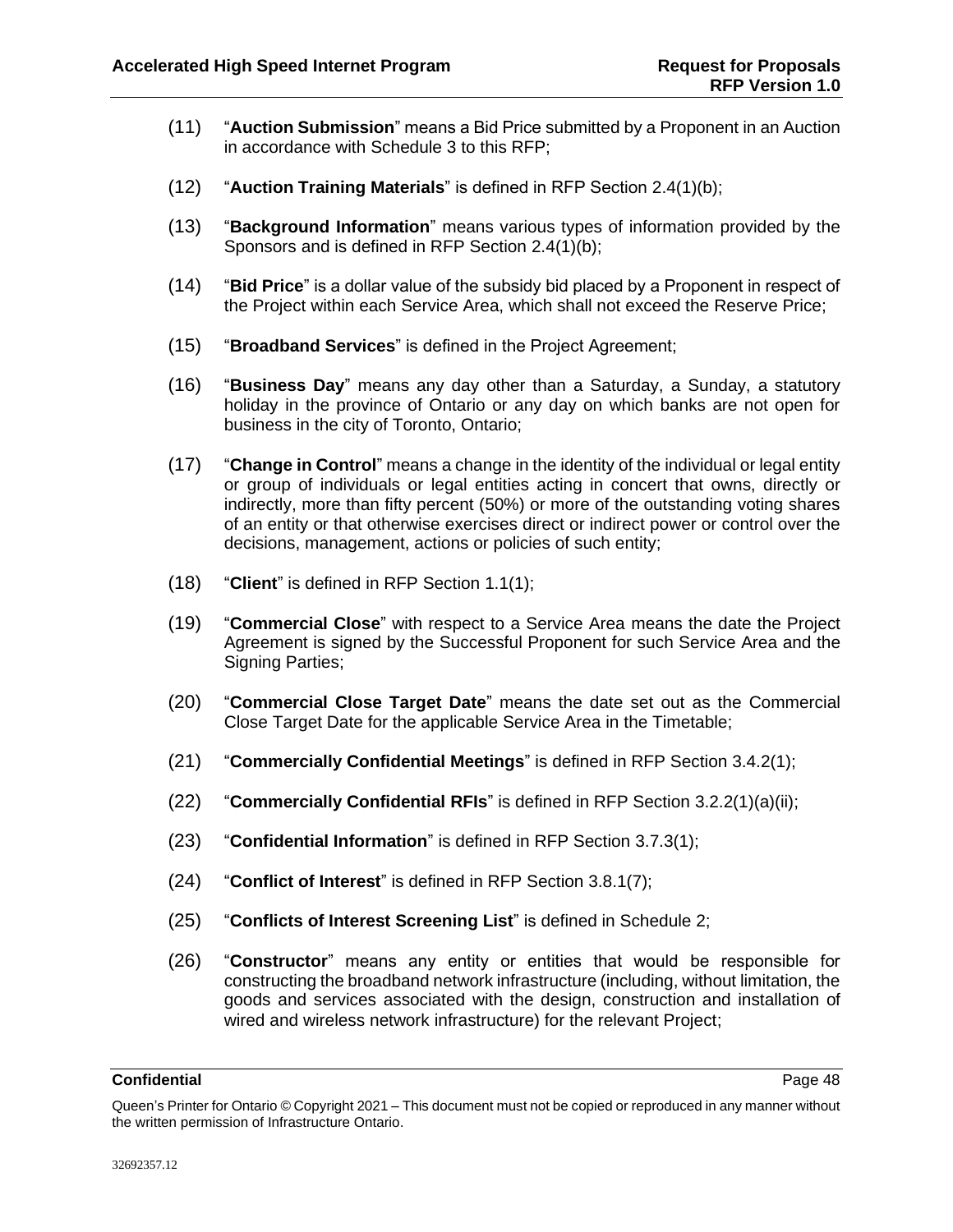- (27) "**Contact Person**" is defined in RFP Section [3.2.1;](#page-11-3)
- (28) "**Coupa**" means the electronic tendering software named COUPA;
- (29) "**Data Room**" is defined in RFP Section [2.4\(1\);](#page-9-5)
- (30) "**Evaluation Committee**" is defined in RFP Section [6.1;](#page-35-2)
- (31) "**Fairness Advisor/Monitor**" is defined in the RFP Data Sheet;
- (32) "**FIPPA**" is defined in RFP Section [3.7.1\(1\);](#page-22-3)
- (33) "**General RFIs**" is defined in RFP Section [3.2.2\(1\)\(a\)\(i\);](#page-12-2)
- (34) "**Government of Ontario**" means Her Majesty the Queen in right of the Province of Ontario and any and all ministries, agencies, boards, commissions and/or corporations thereof;
- (35) "**Identified Proponent Parties**" is defined in RFP Section [3.5;](#page-18-1)
- (36) "**includes**" and "**including**" means "**includes without limitation**" and "**including without limitation**" respectively;
- (37) "**Ineligible Person's Affiliate**" is defined in RFP Section [3.8.2\(1\);](#page-27-0)
- (38) "**Ineligible Persons**" is defined in RFP Section [3.8.2\(1\);](#page-27-0)
- (39) "**Infrastructure Ontario**" is defined in RFP Section [1.1\(1\);](#page-4-2)
- (40) "*Investment Canada Act*" means the *Investment Canada Act*, R.S.C. 1985, c. 28 (1st Supp.), and regulations enacted thereunder, all as amended from time to time;
- (41) "**IO**" is defined in RFP Section [1.1\(1\);](#page-4-2)
- (42) "**ISP**" is the internet service provider Proponent Team Member of the Successful Proponent that has executed the Project Agreement with the Signing Parties;
- (43) "**Letter of Credit**" is defined in RFP Section [4.2.1\(1\);](#page-31-2)
- (44) "**Letter of Credit Provider**" is defined in RFP Section [4.2.1\(1\);](#page-31-2)
- (45) "**Material Deviation**" is defined in RFP Section [6.3\(1\);](#page-36-2)
- (46) "**Ministry**" is defined in the RFP Data Sheet;
- (47) "**MOI**" means the Ministry of Infrastructure;

Queen's Printer for Ontario © Copyright 2021 – This document must not be copied or reproduced in any manner without the written permission of Infrastructure Ontario.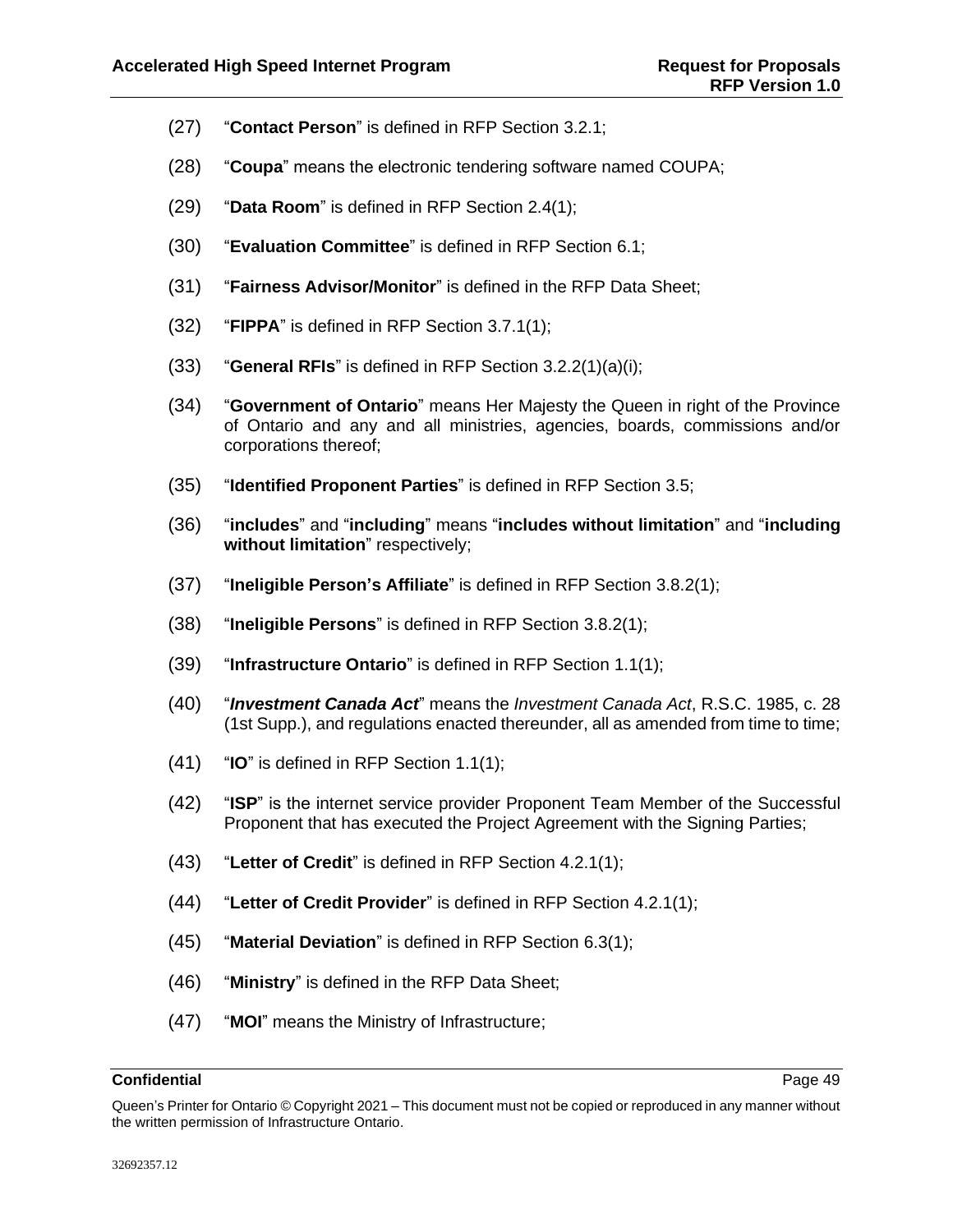- (48) "**OILC**" is defined in RFP Section [1.1\(1\);](#page-4-2)
- (49) "**One Window**" is defined in RFP Section [2.4\(2\);](#page-10-2)
- (50) "**Optional Premises**" means, with respect to any Service Area, the premises identified as such for such Service Area in One Window;
- (51) "**Post-Auction Validation Submission**" is defined in RFP Section [4.1\(2\)\(c\);](#page-30-0)
- (52) "**Post-Auction Validation Submission Deadline**" is defined in RFP Section  $3.1(1);$
- (53) "**Pre-Auction Submission**" is defined in RFP Section [4.1\(2\)\(a\);](#page-30-1)
- (54) "**Pre-Auction Submission Deadline**" is defined in RFP Section [3.1\(1\);](#page-11-4)
- (55) "**Preferred Proponent**" is defined in RFP Section [1.1\(2\);](#page-4-3)
- (56) "**Premises**" is defined in the Project Agreement. For the purposes of this RFP, Premises does not include any Optional Premises;
- (57) "**Prequalification Submission**" is defined in RFP Section [1.2\(1\);](#page-5-2)
- (58) "**Prime Team Member**" means any entity that is a member of a Proponent team that is (or is an Affiliate of) an entity that is registered as a telecommunications service provider with the Canadian Radio-television and Telecommunications Commission;
- (59) "**Process Declaration**" is defined in Schedule 2;
- (60) "**Prohibited Act**" means:
	- (a) offering, giving or agreeing to give to the Sponsors or any public body (or anyone employed by or acting on their behalf), or to any family member of such person, any gift or consideration of any kind as an inducement or reward:
		- (i) for doing or not doing, or for having done or not having done, any act in relation to a Proponent becoming a Preferred Proponent, an Alternate Proponent or a Successful Proponent; or
		- (ii) for showing or not showing favour or disfavour to any person in relation to a Proponent's Proposal;

provided that this definition shall not apply to a Proponent or Proponent Team Member (or anyone employed by or acting on their behalf) providing consideration to the Sponsors or any public body in the ordinary course;

Queen's Printer for Ontario © Copyright 2021 – This document must not be copied or reproduced in any manner without the written permission of Infrastructure Ontario.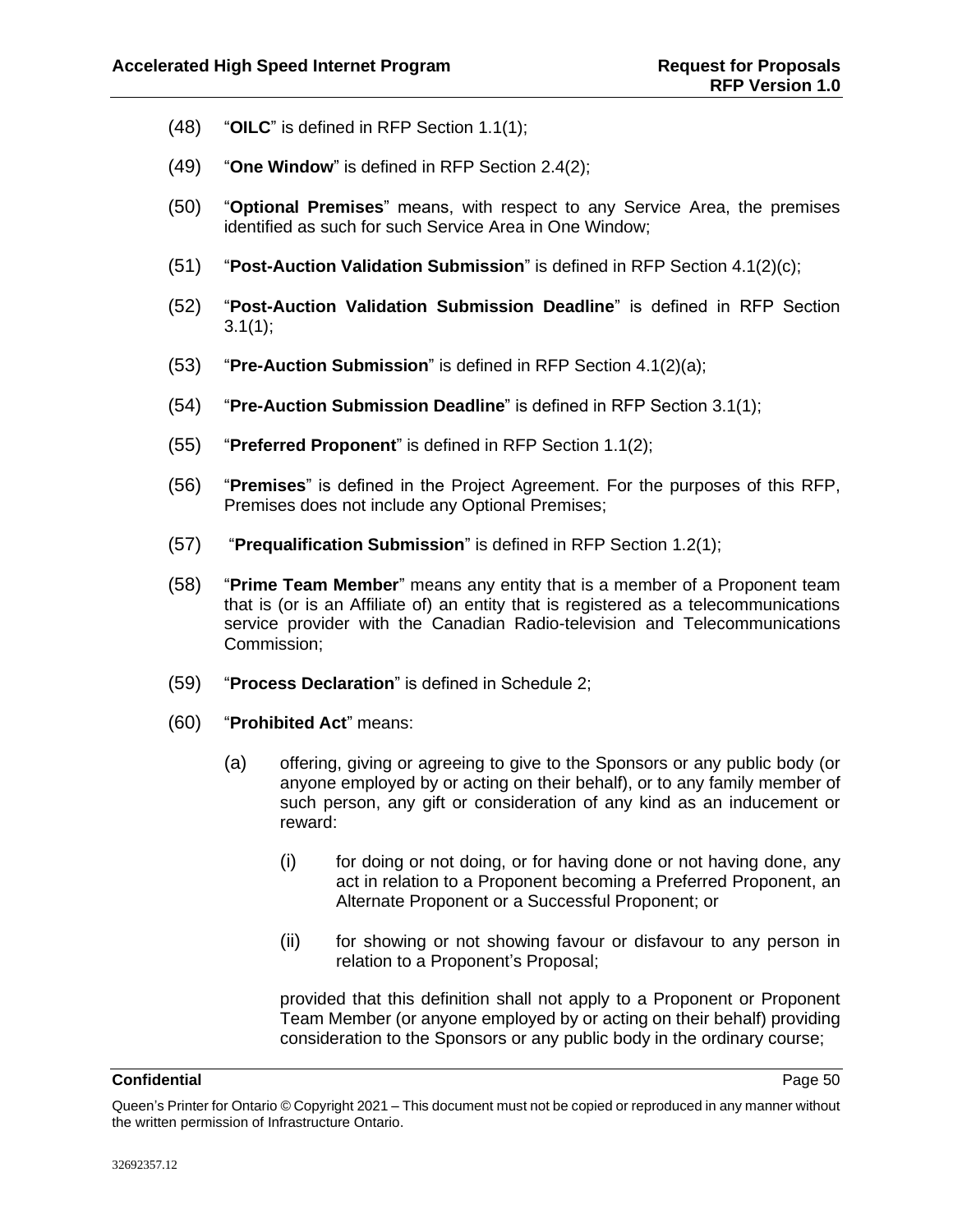- (b) entering into any other agreement with the Sponsors or any public body in connection with the AHSIP if a commission or a fee has been paid or has been agreed to be paid by a Proponent or any Proponent Team Members, or any of their Affiliates, or on its behalf or to its knowledge, to the Sponsors or any public body (or anyone employed by or acting on their behalf), or to any family member of such person, unless, before the relevant agreement is entered into, particulars of any such commission or fee have been disclosed in writing to the Sponsors, provided that this definition shall not apply to a fee or commission paid by the Proponent or any Proponent Team Member or any of their Affiliates (or anyone employed by or acting on their behalf) to the Sponsors or any public body pursuant to an agreement where such fee or commission is paid in the ordinary course without contravening the intent of this section;
- (c) breaching or committing any offence under Applicable Law in respect of corrupt or fraudulent acts in relation to this RFP Process; or
- (d) defrauding or attempting to defraud or conspiring to defraud the Sponsors or any other public body;
- (61) "**Projects**" is defined in RFP Section [1.1\(5\);](#page-4-4)
- (62) "**Project Agreement**" are those documents listed as the "**Project Agreement**" in the RFP Data Sheet;
- (63) "**Proponent**" is defined in RFP Section [1.1\(2\);](#page-4-3)
- (64) "**Proponent Representative**" is defined in RFP Section [1.2\(2\);](#page-5-3)
- (65) "**Proponent Team Members**" means all members of the Proponent team that were identified in the RFQ process and were prequalified as a Proponent team to submit a Proposal in this RFP Process, including a Prime Team Member;
- (66) "**Proponent Team Member Declaration**" is defined in Schedule 2;
- (67) "**Proponent's Service Area Declaration**" is defined in Schedule 2;
- (68) "**Proponents Meeting**" is defined in RFP Section [3.4.1\(1\);](#page-16-5)
- (69) "**Proposal**" is defined in RFP Section [1.1\(2\);](#page-4-3)
- (70) "**Proposal Information**" is defined in RFP Section [3.7.4\(6\);](#page-25-0)
- (71) "**Proposal Information Licence**" is defined in RFP Section [3.7.4\(4\);](#page-25-1)
- (72) "**Proposal Validity Period**" is defined in RFP Section [5.4\(1\);](#page-34-3)

Queen's Printer for Ontario © Copyright 2021 – This document must not be copied or reproduced in any manner without the written permission of Infrastructure Ontario.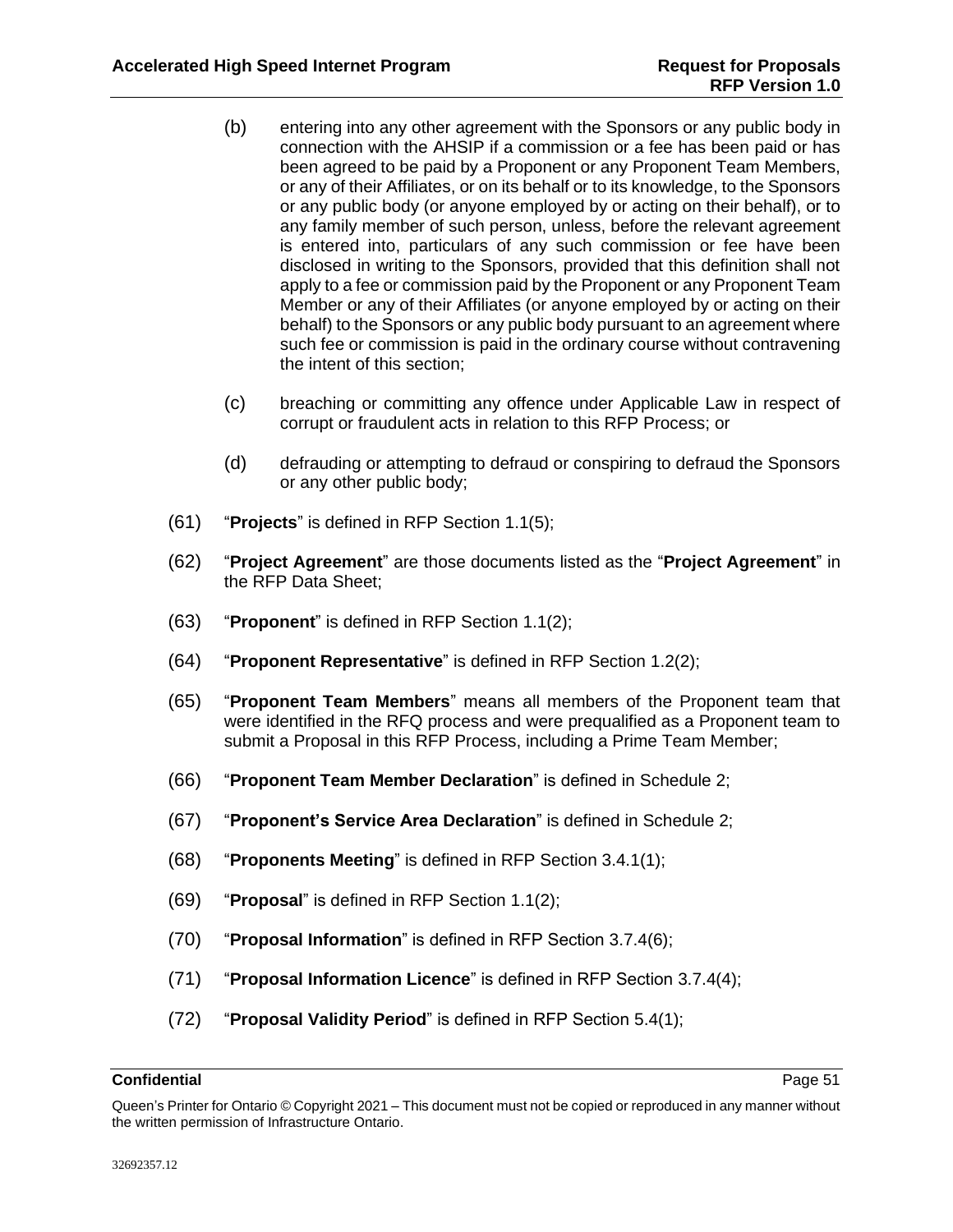- (73) "**Proposed Change in Identified Proponent Party**" is defined in RFP Section  $3.5(4)$ ;
- (74) "**Qualified Participants**" is defined in RFP Section [1.2\(1\);](#page-5-2)
- (75) "**Reserve Price**" is the maximum subsidy amount that Proponents are allowed to bid during the Auction for a Service Area;
- (76) "**Restricted Person**" means any person who, or any member of a group of persons acting together, any one of which:
	- (a) has, directly or indirectly, its principal or controlling office in a country that is subject to any economic or political sanctions imposed by Canada or Ontario;
	- (b) has as its primary business the illegal manufacture, sale, distribution or promotion of narcotics substances or arms, or is or has been involved in terrorism;
	- (c) (i) is subject to a final order (including being subject to conditions or undertakings prescribed by the order) issued under Part IV.1 of the Investment Canada Act (Investments Injurious to National Security) that would prevent such person from undertaking the Project(s) in whole or in part in a manner which the Sponsors consider unacceptable in their sole discretion or (ii) is currently, or could become, subject to a review of an investment by a non-Canadian under Part IV.1 of the Investment Canada Act (Investments Injurious to National Security) that could result in an order described in (i) being issued (as determined by the Sponsors in their sole discretion);
	- (d) in the case of an individual, (i) he or she has been convicted of any indictable offence less than five years prior to the date at which the consideration of whether such individual is a "**Restricted Person**" is made hereunder, whether or not such person received a custodial sentence; or (ii) he or she has been sentenced to a custodial sentence, other than a suspended sentence, for any regulatory offence other than under the *Highway Traffic Act* (Ontario) or corresponding legislation in any other jurisdiction less than five years prior to the date at which the consideration of whether such individual is a "**Restricted Person**" is made hereunder;
	- (e) in the case of a person other than an individual, (i) it or any of the members of its (or its general partner's) board of directors or its senior executive managers has been convicted of any indictable offence less than five years prior to the date at which the consideration of whether such person is a "**Restricted Person**" is made hereunder, whether or not such person received a custodial sentence; or (ii) any of the members of its (or its general partner's) board of directors or its senior executive managers has been sentenced to a custodial sentence, other than a suspended sentence,

Queen's Printer for Ontario © Copyright 2021 – This document must not be copied or reproduced in any manner without the written permission of Infrastructure Ontario.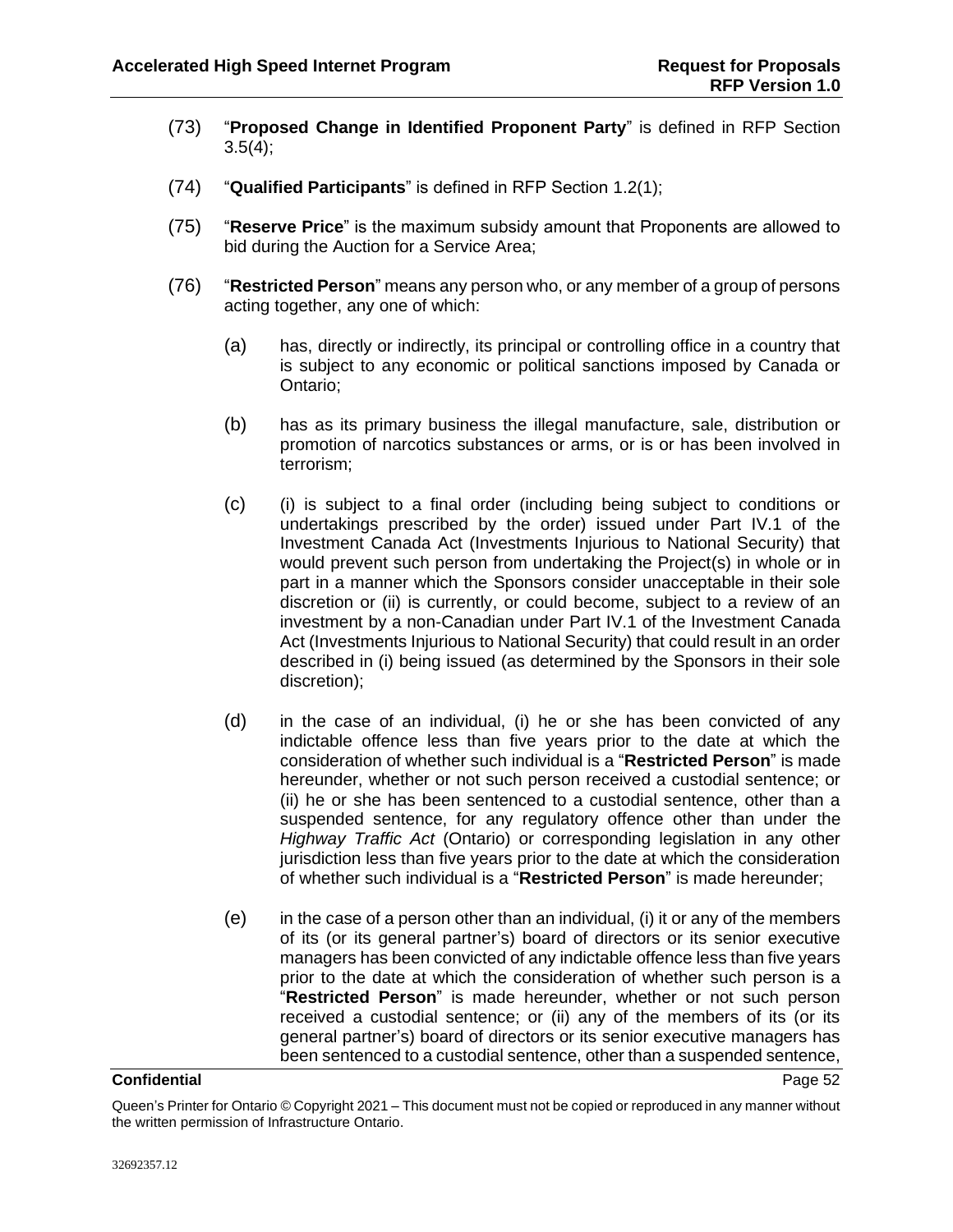for any regulatory offence other than under the *Highway Traffic Act* (Ontario) or corresponding legislation in any other jurisdiction less than five years prior to the date at which the consideration of whether such person is a "**Restricted Person**" is made hereunder;

- (f) has as its primary business the acquisition of distressed assets or investments in companies or organizations which are or are believed to be insolvent or in a financial standstill situation or potentially insolvent;
- (g) is subject to a material claim of the Sponsors under any proceedings (including regulatory proceedings) which have been concluded or are pending at the time at which the consideration of whether such person is a "**Restricted Person**" is made hereunder, and which (in respect of any such pending claim, if it were to be successful) would, in the Sponsors view, in either case, be reasonably likely materially to affect the ability of the Proponent to perform its obligations under the Project Agreement, if it were to become the successful Proponent under the RFP Process; or
- (h) has a material interest in the production of tobacco products;
- (77) "**RFI**" is defined in RFP Section [2.2\(2\);](#page-8-2)
- (78) "**RFP**" is defined in RFP Section [1.1\(1\);](#page-4-2)
- (79) "**RFP Data Sheet**" means Schedule 1 to this RFP;
- (80) "**RFP Documents**" is defined in RFP Section [2.1;](#page-6-2)
- (81) "**RFP Process**" is defined in RFP Section [1.1\(3\);](#page-4-5)
- (82) "**RFQ**" is defined in RFP Section [1.2\(1\);](#page-5-2)
- (83) "**RFQ Process**" is defined in RFP Section [1.2\(1\);](#page-5-2)
- (84) "**RFQ Stage**" is defined in RFP Section [1.3\(1\)\(a\);](#page-5-4)
- (85) "**Service Area**" means certain designated eligible regions in Ontario as identified in the Service Area Maps;
- (86) "**Service Area Maps**" means the auction lot maps provided as Background Information displaying the geographical outer boundaries of the relevant Service Area and including, among other information, the required technology type (wired or wireless) for such Service Area, the Reserve Price for such Service Area and the number of Premises to which Broadband Services are required to be made available within such Service Area;
- (87) "**Service Area Amendment Deadline**" means the date set out as the Service Area Amendment Deadline in the Timetable;

Queen's Printer for Ontario © Copyright 2021 – This document must not be copied or reproduced in any manner without the written permission of Infrastructure Ontario.